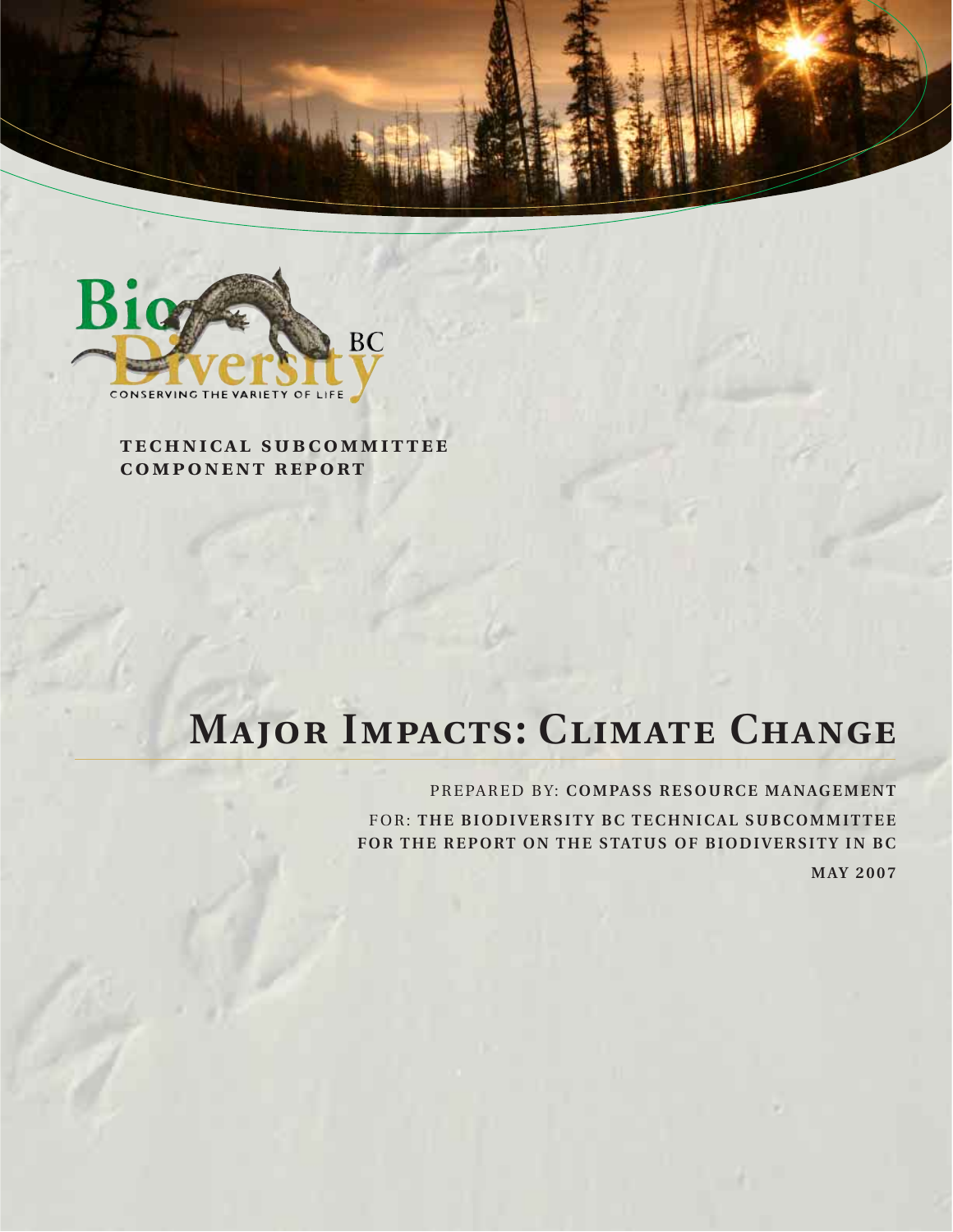# An Assessment of Climate Change Impacts on Biodiversity Management in BC





**May 2007**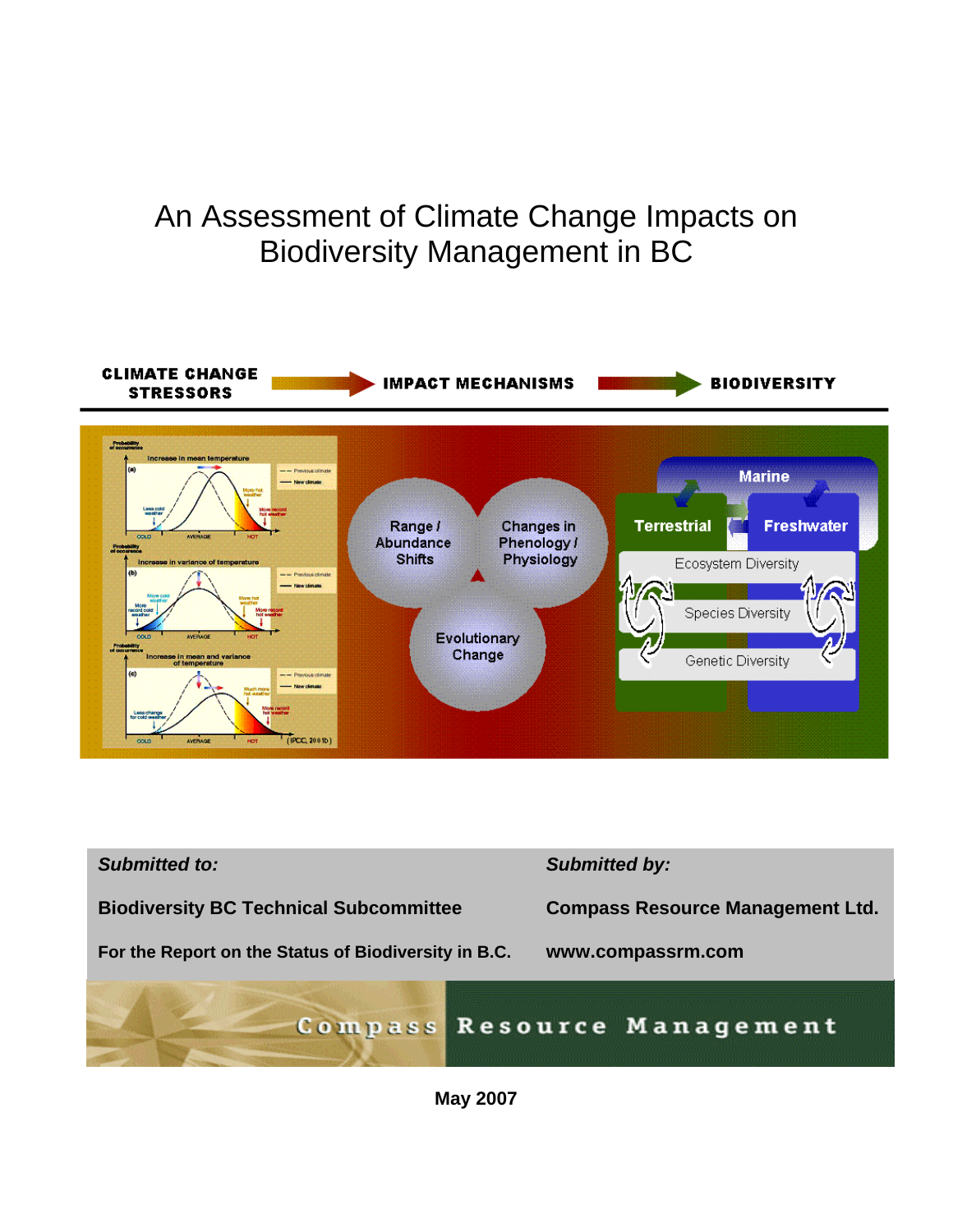# **Acknowledgements**

Several reviewers provided useful comments and suggested edits during the preparation of this report. We thank Tory Stevens (Parks and Protected Areas Branch, BC Ministry of Environment), Dianna Colnett (Policy and Planning Department, Greater Vancouver Regional District), Jenny Fraser (Environmental Quality Branch, BC Ministry of Environment) and Richard Hebda (Royal British Columbia Museum) for their thoughtful support.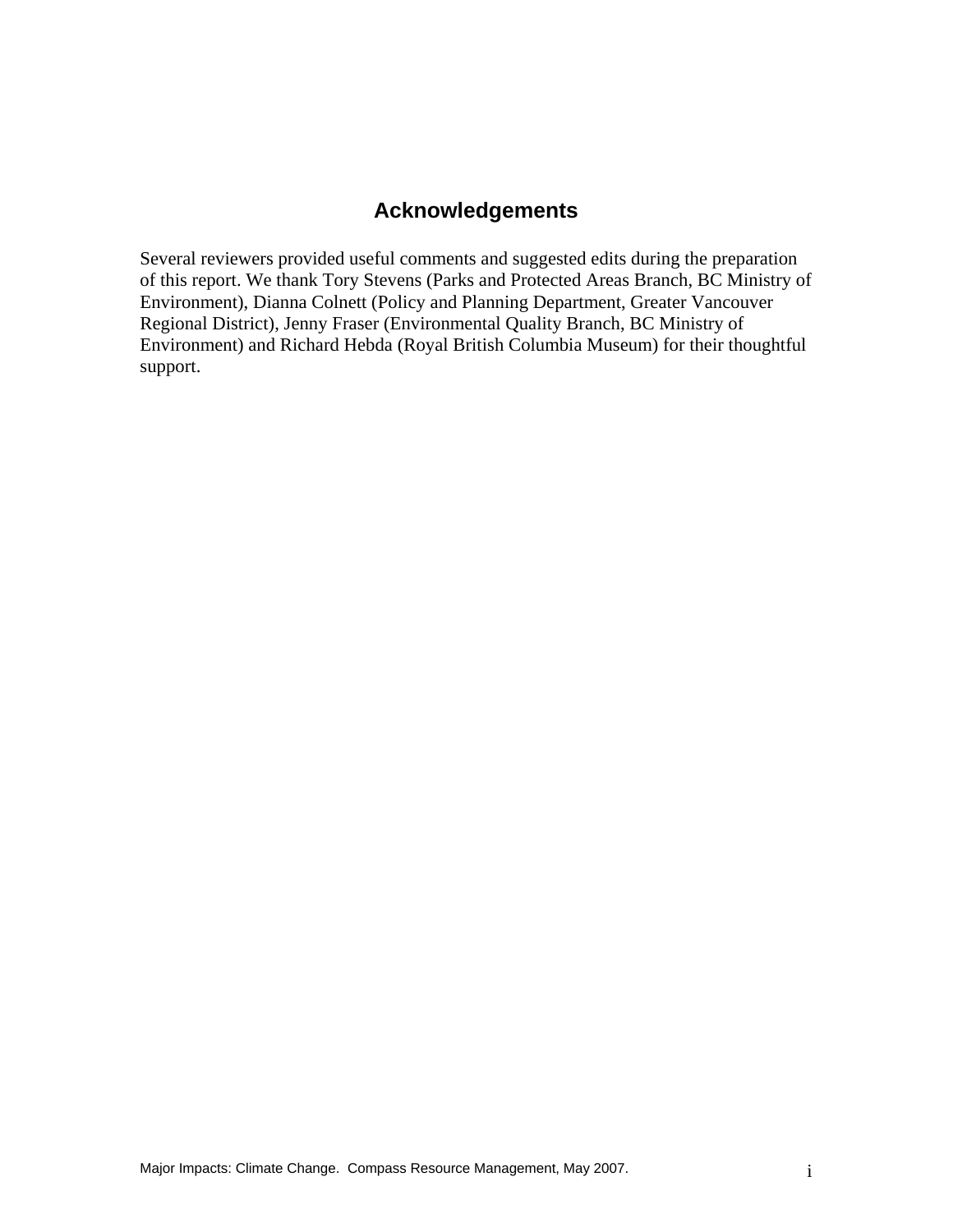# TABLE OF CONTENTS

| 2. |                                                                        |      |
|----|------------------------------------------------------------------------|------|
|    | 2.1<br>$2.2^{\circ}$                                                   |      |
|    | 221                                                                    |      |
|    | 2.2.2                                                                  |      |
|    | Climate Change Impacts on Biodiversity in British Columbia 13<br>2.2.3 |      |
| 3. | BIODIVERSITY MANAGEMENT UNDER A CHANGING CLIMATE 23                    |      |
|    | 3.1                                                                    |      |
|    | 3.2                                                                    |      |
| 4. |                                                                        |      |
| 5. |                                                                        | .32  |
| 6. |                                                                        | . 33 |
|    |                                                                        |      |
| 7. |                                                                        | 34   |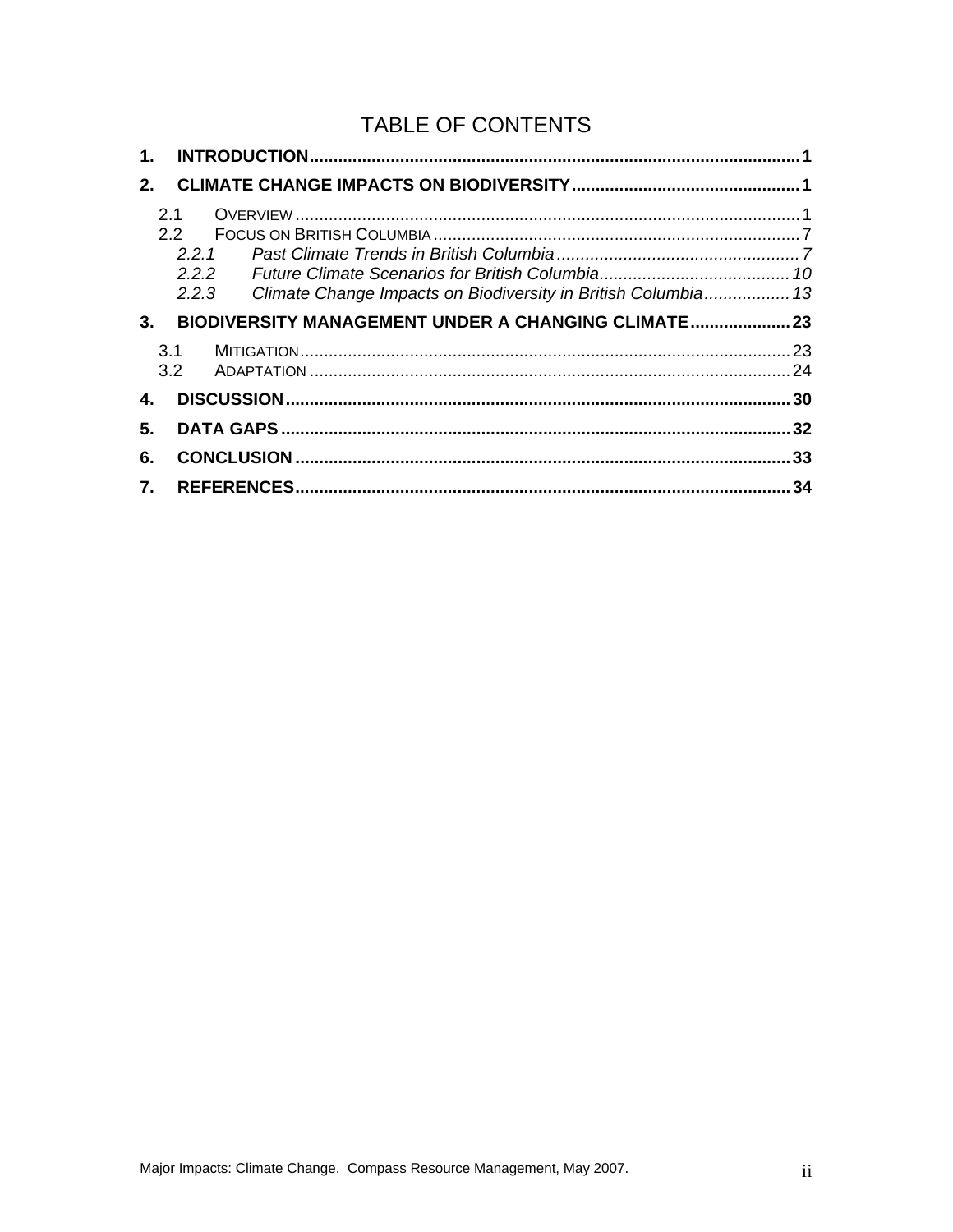# **1. Introduction**

The Conservation Planning Tools Committee (CPTC), also known as the Biodiversity B.C. Steering Committee, is currently in the process of developing British Columbia's Biodiversity Action Plan. An important milestone in the development of the action plan involves the preparation of an ecological assessment that will describe the current status, impacts and trends of biodiversity in British Columbia. Climate change has been identified by the Committee as a "major impact" area worthy of detailed assessment as part of this process. Accordingly, this report provides an overall summary and assessment of climate change impacts on biodiversity management in BC.

This report has four primary sections:

**Section 2** begins by providing a broad overview of climate change impacts on biodiversity and introducing an analytical framework that structures the assessment. Past climate trends and future climate projections for BC are then provided, followed by a compilation of current and predicted impacts.

**Section 3** reviews biodiversity management in BC in the context of climate change, highlighting actions that are currently underway as well as actions that have been recommended.

**Section 4** reflects on the results of the assessment, and discusses a range of management considerations that are specific to the context of biodiversity management under climate change.

**Section 5** outlines broad data gaps.

This report was developed using an applied research methodology. As such, it both collates previous studies and information to date, and extrapolates toward the specific requirements of Biodiversity B.C.'s Technical Subcommittee's ecological assessment. Specific tasks undertaken include:

- Reviewing and summarizing major reports and references provided by CPTC, Government contacts, and other professional colleagues,
- Downloading climate change scenario results for BC, and synthesizing the broad trends as documented in recent government reports,
- Synthesizing and categorizing climate change impacts on biodiversity in BC and biodiversity management actions that address these impacts, and
- Identifying potential data gaps.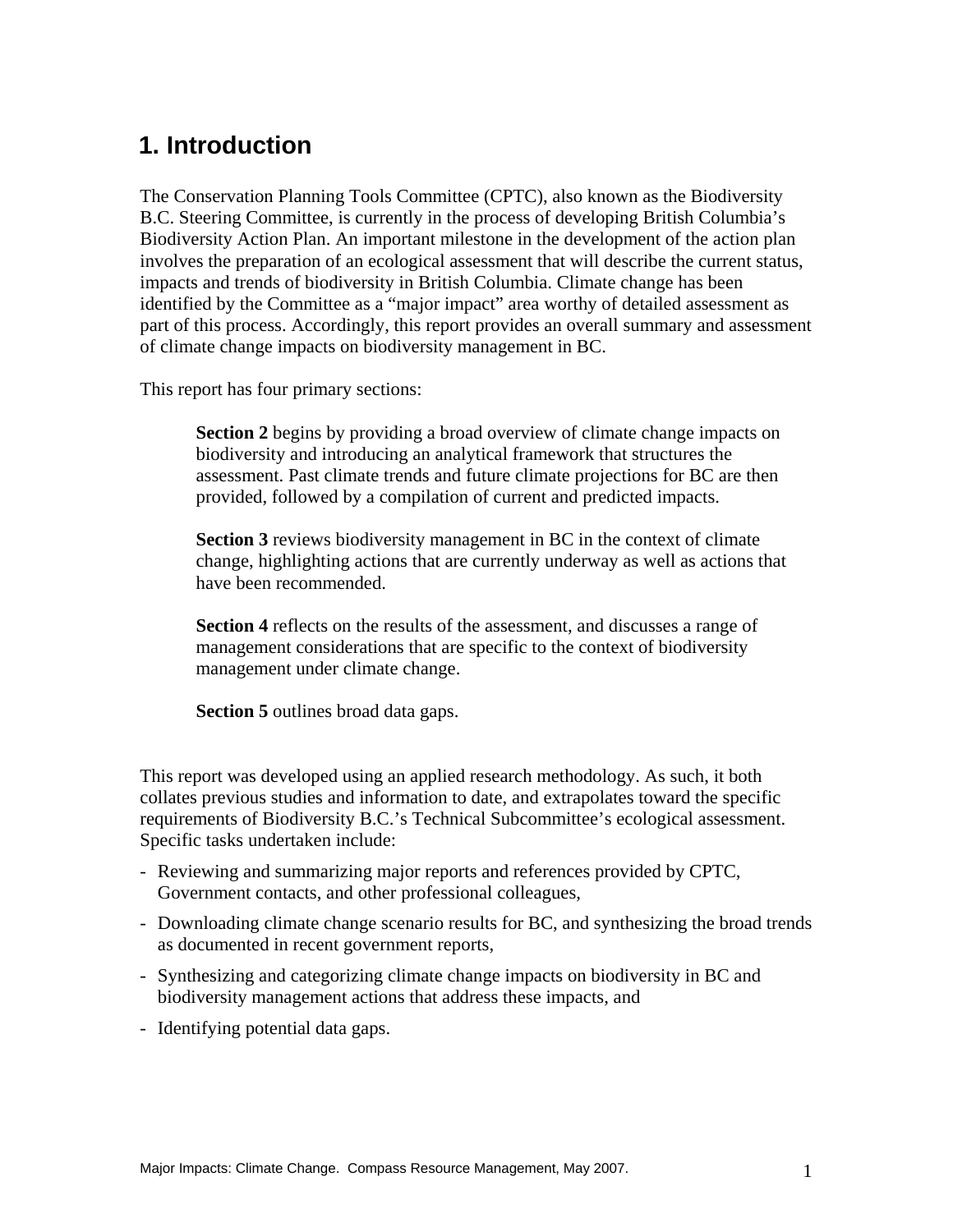# **2. Climate Change Impacts on Biodiversity**

# 2.1 Overview

There is growing consensus in the scientific community that climate change is occurring. Research summarized in the Intergovernmental Panel on Climate Change (IPCC) Third Assessment Report indicates that global average surface temperatures are increasing, and that snow cover and ice extent are decreasing in the higher latitudes of the Northern Hemisphere (IPCC 2001a). While the absolute magnitude of predicted changes such as these are uncertain, there is a high degree of confidence in the direction of changes, and in the recognition that climate change effects will persist for many centuries.

The United Nations Intergovernmental Panel on Climate Change (IPCC) has concluded that the global atmosphere is warming, noting that the average global surface temperature has increased by nearly 1 °C over the past century and is likely to rise by another 1.4 to 5.8  $\degree$ C over the next century (IPCC, 2001a). Such simple statements however mask the highly variable, site-specific and complex interactions among climate change effects. Atmospheric warming affects other aspects of the climate system: the pressure and composition of the atmosphere; the temperature of surface air, land, water, and ice; the water content of air, clouds, snow and ice; wind and ocean currents; ocean temperature, density, and salinity; and physical processes such as precipitation and evaporation.

One of the key complexities in any attempt to understand climate change in BC is to account for the natural variations and cycles that result from two major sources. The Pacific Decadal Oscillation is a natural cycling of warm and cool phases in the sea surface temperature over a 50-60 year cycle. The El Niño Southern Oscillation is a shifting of tropical air pressure patterns along the west coast over a few-year cycle. These two cycles together, coupled with BC's complex topography and large size, make the task of predicting climate and weather in BC very complex. Despite these climate change assessment challenges and major uncertainties, certain conclusions are emerging. Of particular relevance to BC is the conclusion that climate change effects are expected to occur faster and be more pronounced than the global average over the mid and high latitudes of the Northern Hemisphere continents (IPCC, 2001a).

The potential for climate change to impact biodiversity has long been noted by the IPCC, other bodies (UNEP/IES, 1998), and by research biologists (e.g., Peters and Lovejoy, 1992). The recent leading book on the subject, *Climate Change and Biodiversity* (Lovejoy and Hannah, 2005) provides a comprehensive scientific overview of both the past and potential future effects of climate change on biodiversity, and explores the associated conservation and management challenges.

Figure 1 presents the overview analytical framework of climate change impacts on biodiversity that shape the structure of this report. In short, it involves making specific linkages along the continuum from climate change stressors to impact mechanisms and biodiversity management endpoints.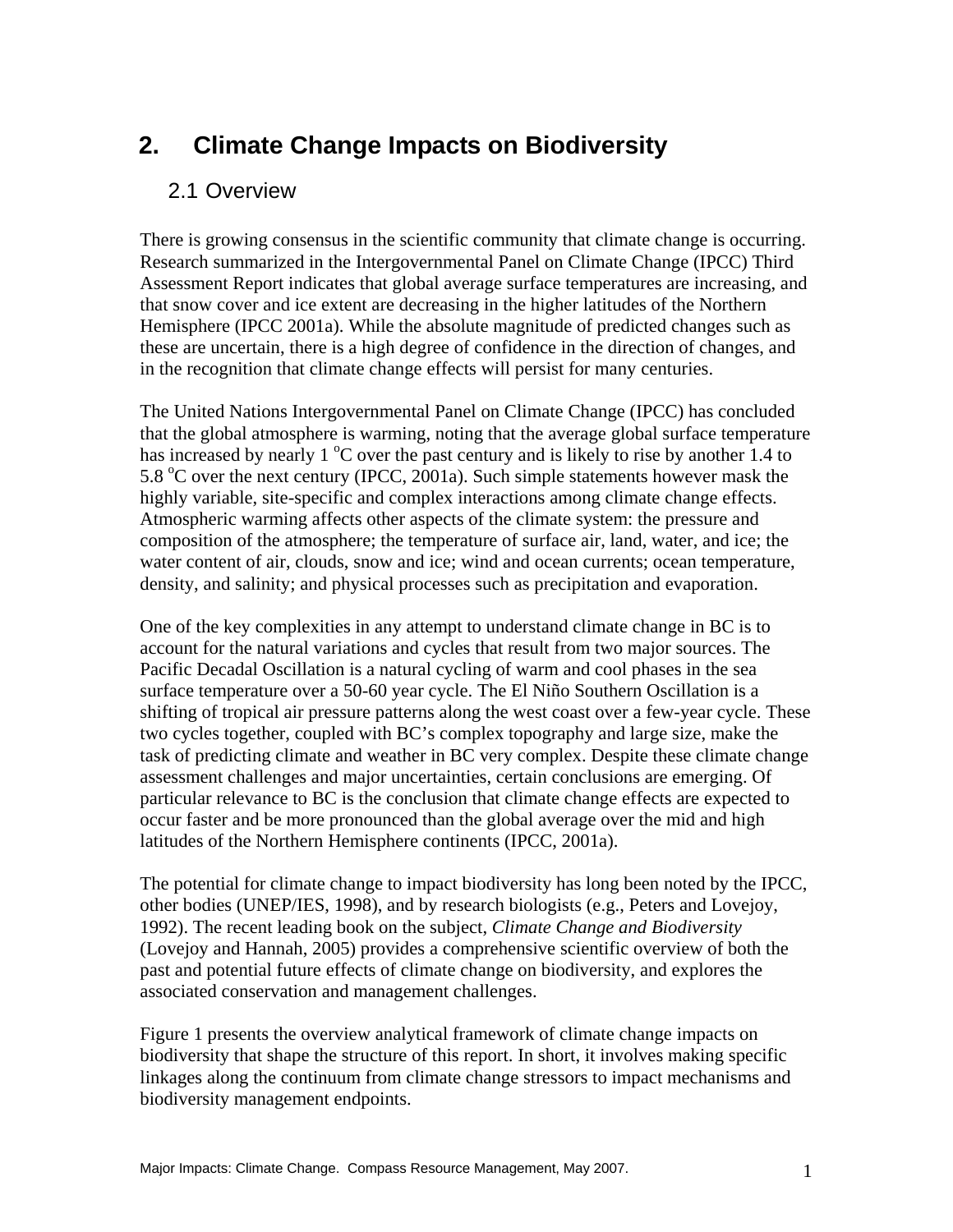

#### **Figure 1: Overview Conceptual Framework for the Assessment of Climate Change Impacts on Biodiversity in BC**

Climate change is one of many possible stressors on biodiversity. Climate change may manifest itself as a shift in mean conditions, or as changes in the variance and frequency of extremes of climatic variables (as shown in the inset figure from IPCC, 2001b in Figure 1). There is a growing recognition that planning for changes in variance and an increase in the frequency of extreme events may pose the most challenging problems for natural resource managers (IPCC 2001b).

These changes in climate can impact biodiversity either directly or indirectly through many different impact mechanisms. Range and abundance shifts, changes in phenology/ physiology/behaviour, and evolutionary change are the most often cited species-level responses. At the ecosystem level, changes in structure, function, patterns of disturbance, and the increased dominance of invasive species is a noted concern. Having a clear understanding of the exact impact mechanisms is crucial from the perspective of evaluating potential management actions.

For the purposes of this report, we are structuring our assessment of biodiversity impacts using an *Ecosystems / Species / Genes* **X** *Terrestrial / Freshwater* framework. That is, we are looking for biodiversity impacts at each level of hierarchical organization, and separately within functional terrestrial and freshwater systems. At the same time we understand that there are many interactions across the levels, and between the terrestrial, freshwater and marine systems. Box 1 and box 2 provide a generic overview of some examples of frequently identified impacts in the terrestrial and freshwater realms.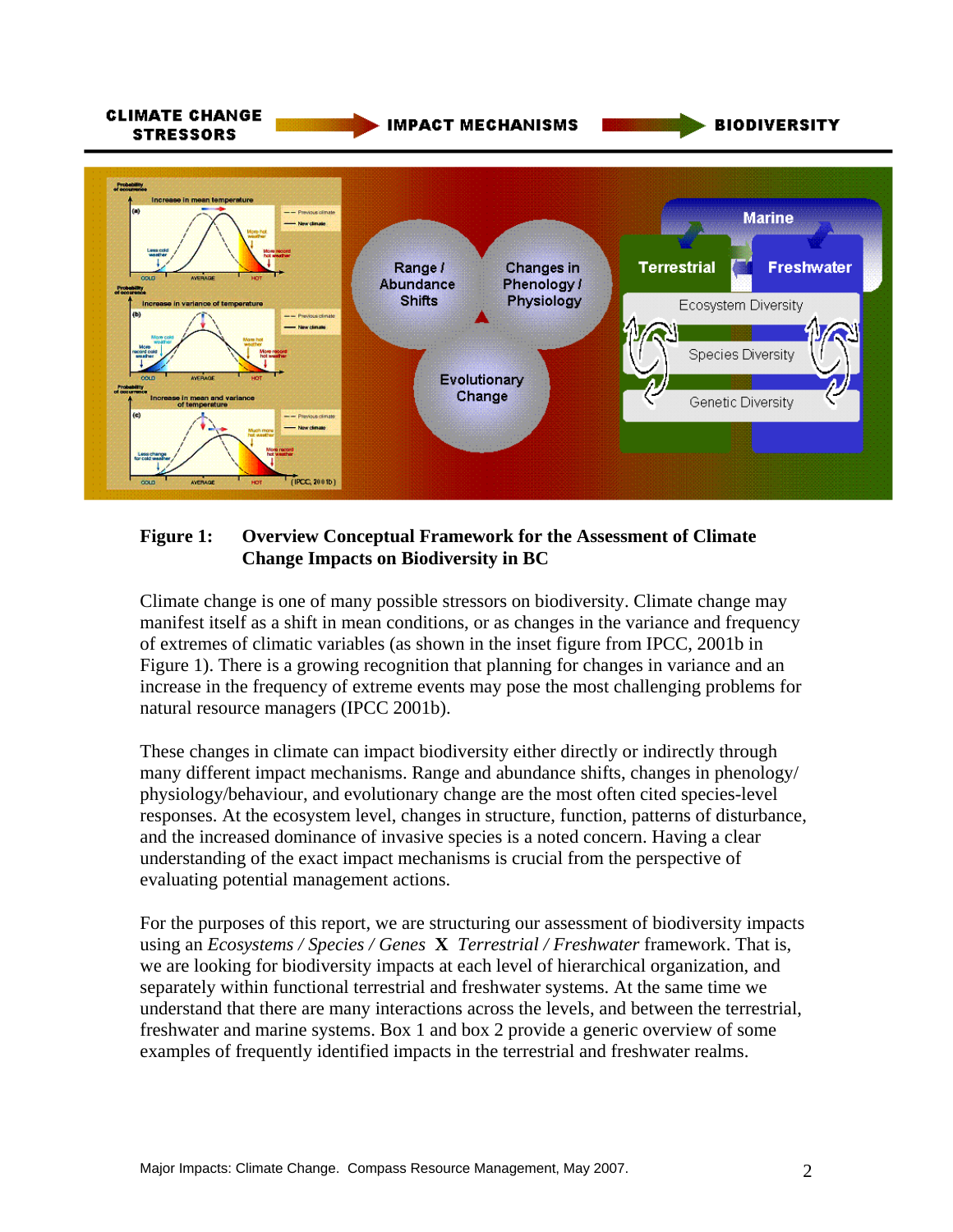

time. These organisms will hatch, bud, or breed earlier in the year in response to warming trends. Long living plants that cannot migrate will see climate change occur within their lifetimes, so their ability to undergo phenological adaptations will determine their individual survival.

In the animal world, these life cycle changes are likely to disrupt communities, potentially uncoupling predator-prey and competitive interactions between species and ultimately influencing community composition (Root and Hughes, 2005). Migratory species are particularly vulnerable since a discrepancy could develop between the timing of migration and the availability of food. Hence both the structure and functioning of ecosystems could change.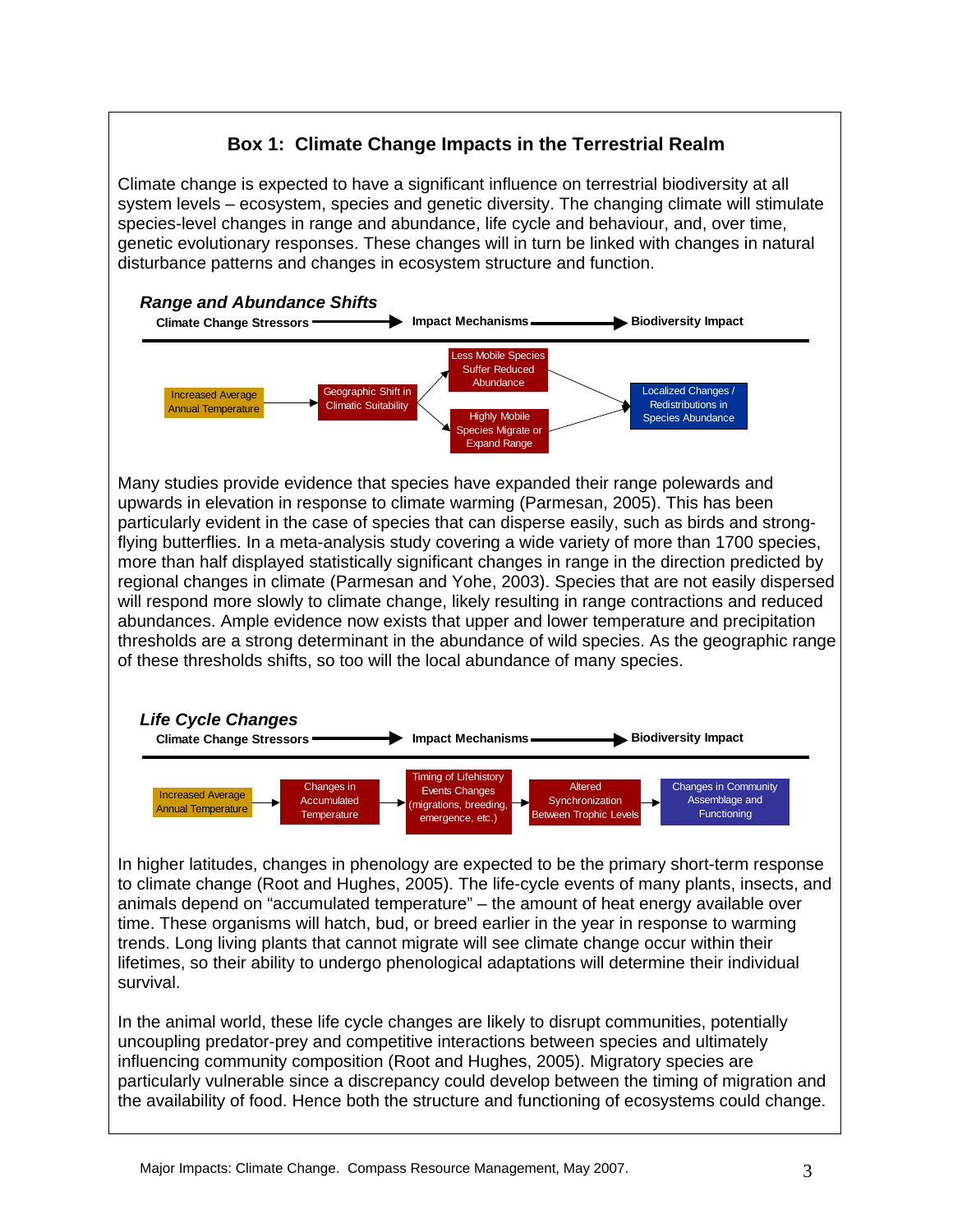

example the combination of increased summer season temperatures and decreased precipitation can combine to create widespread forest ecosystem drought in boreal forest ecosystems. This in turn can lead to insect epidemics and major wildfires that can extend over vast areas with significant effects. For example, disturbance processes such as fire are the mechanism whereby some forest ecosystems may potentially be converted to grassland ecosystems. Recent research using current climate change projections indicates that both fire frequency and severity can be expected to increase significantly in boreal forests of Canada. Beyond the direct habitat loss potential, these studies conclude that the "interaction between climate and the fire regime has the potential to overshadow the direct effects of climate change on the distribution and migration of forest species" (CFS, 2006).

Changes in disturbance regimes are therefore expected to be a major driver of ecosystem-level changes that may include changes in structure (e.g., dominant vegetation, age class distribution, species composition), function (e.g., productivity, decomposition, nutrient cycling), and distribution within and across landscapes.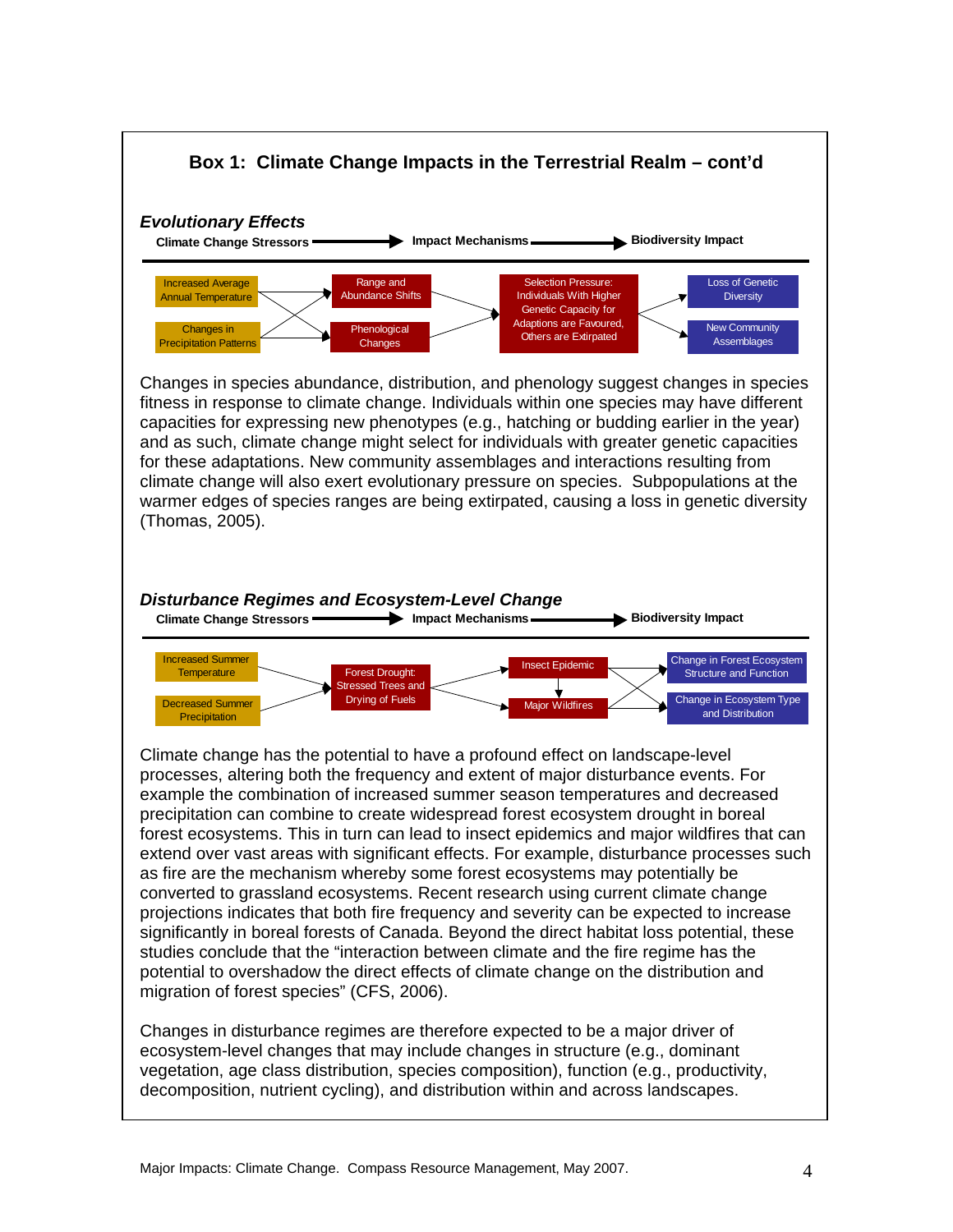### **Box 2: Climate Change Impacts in the Freshwater Realm**

The impacts of climate change on freshwater biodiversity are highly uncertain (Allan *et al.*, 2005). With warming air temperatures, evaporation and evapotranspiration are expected to increase, as is precipitation in some areas. In essence, warming is expected to accelerate the water cycle, increasing rates at which water enters the atmosphere and rains down again. However, the impacts of this on freshwater biodiversity are uncertain since it is not clear whether evapotranspiration will be greater than, smaller than, or equal to precipitation. Given these possibilities, different impacts of these changes to the water cycle will have different consequences in different watersheds.

# *Hydrological Cycle Change: Reduced Surface Water Availability*

![](_page_9_Figure_3.jpeg)

In the case that summer evapotranspiration is greater than precipitation, surface water flow will be reduced in freshwater systems that are not glacier-fed. This will cause small ponds and wetlands, which are surface-water fed, to contract. A contraction in these water bodies will reduce freshwater habitat, which in turn would reduce freshwater biodiversity. Further, surface water flow is often an important source of cations for softwater lakes. Reducing surface flow in these cases will reduce the buffering capacity of such lakes, accelerating acidification and negatively impacting organisms that cannot tolerate reductions in pH. Additionally, acidic lakes have clearer water with less protection against damaging UV rays. If surface water flow is reduced due to climate change, biodiversity losses could occur through contraction of habitat, acidification of lakes, and molecular damage associated with UV exposure.

# *Hydrological Cycle Change: Increased Surface Water Availability*

![](_page_9_Figure_6.jpeg)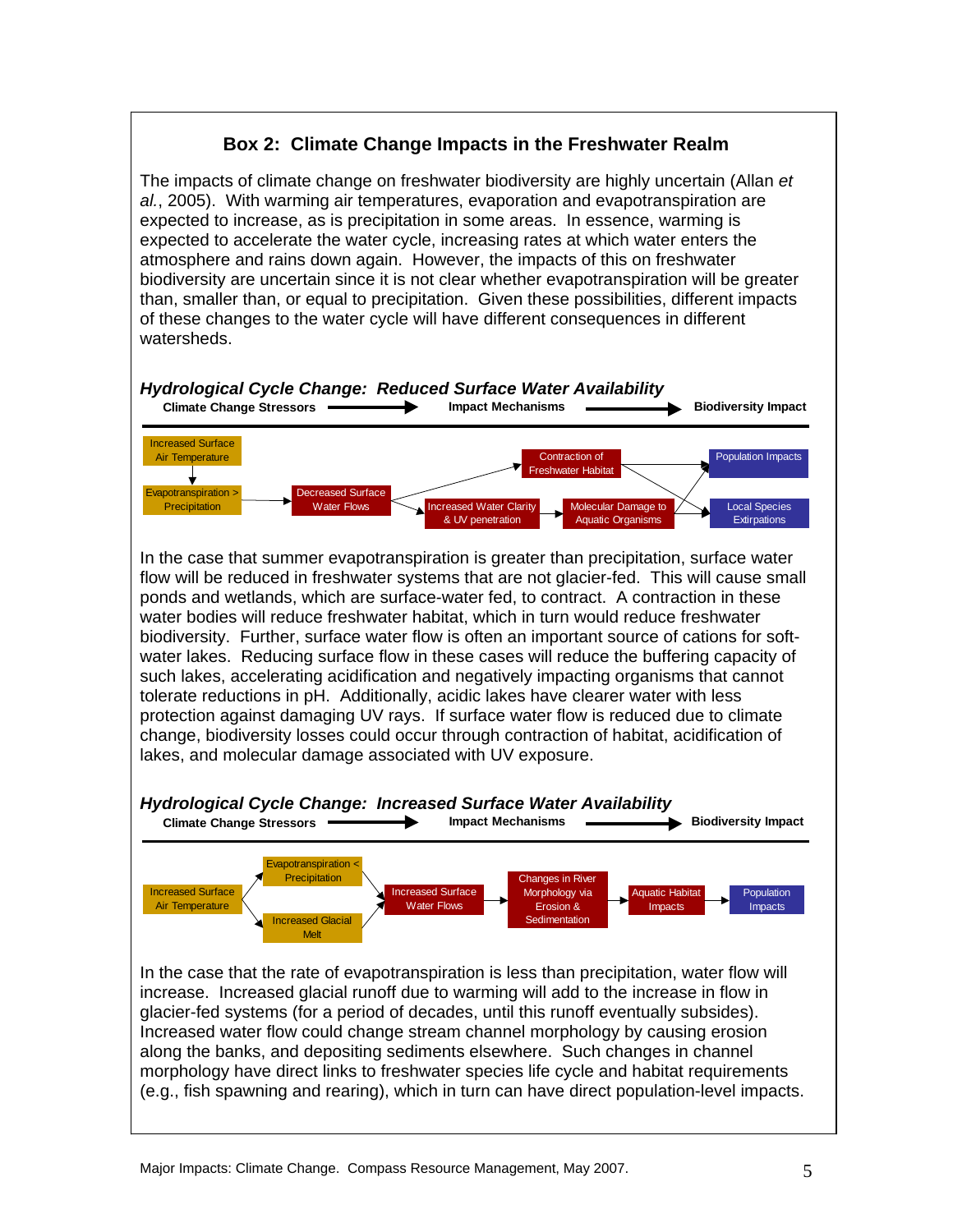![](_page_10_Figure_0.jpeg)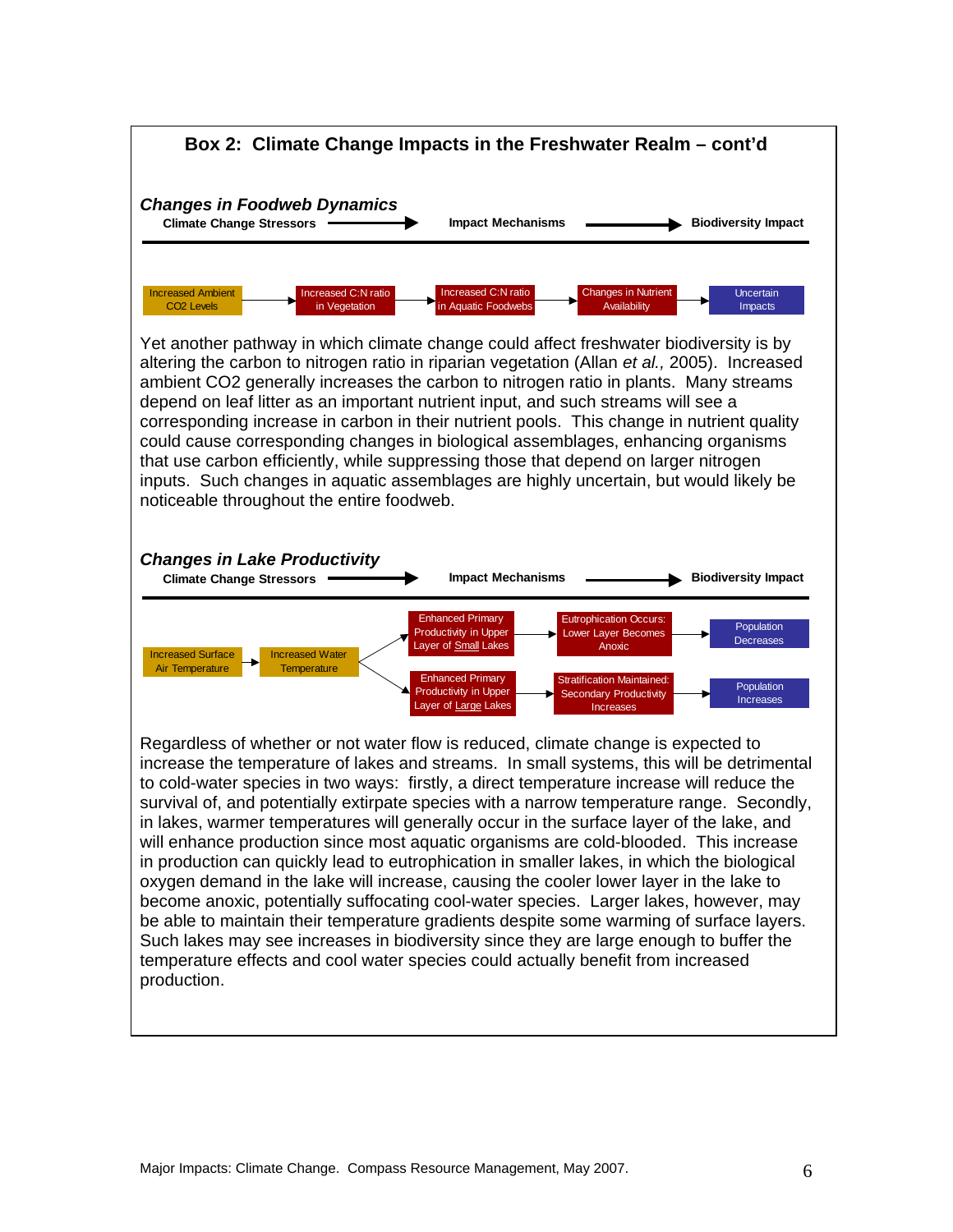# 2.2 Focus on British Columbia

### **2.2.1 Past Climate Trends in British Columbia**

A common starting point for assessing the potential for future climate change is to look for past climate trends. Several studies are available that formally document the magnitude and direction of climate changes that have taken place in BC.

The *Indicators of Climate Change for British Columbia 2002* report (BC WLAP, 2002) documents how the climate in British Columbia changed during the 20th century using a set of indicators including primary climate change drivers (e.g., temperature, precipitation), climate system responses (e.g., sea level rise, hydrological systems) and ecosystem responses (e.g., salmon, mountain pine beetle, seabirds). Figure 2 presents an overview summary of historical changes in average annual temperature and precipitation from the report. Some of the detected changes in primary climate change drivers and climate system responses that are summarized in the report include:

| <b>Climate Change Drivers</b>                                                                                                                                                                                                                                                                                                         | <b>Biophysical Responses to Climate Change</b>                                                                                                                                                                                                                                                                                                                                                                                                                                                                      |
|---------------------------------------------------------------------------------------------------------------------------------------------------------------------------------------------------------------------------------------------------------------------------------------------------------------------------------------|---------------------------------------------------------------------------------------------------------------------------------------------------------------------------------------------------------------------------------------------------------------------------------------------------------------------------------------------------------------------------------------------------------------------------------------------------------------------------------------------------------------------|
| - Average annual temperature<br>warmed by $0.6$ °C on the coast,<br>$1.1^{\circ}$ C in the interior, and $1.7^{\circ}$ C in<br>northern BC.<br>Night-time temperatures increased<br>across most of BC in spring and<br>summer.<br>Precipitation increased in southern<br>$\overline{\phantom{0}}$<br>BC by 2 to 4 percent per decade. | - Lakes and rivers become free of ice earlier<br>in the spring.<br>- Sea surface temperatures increased by<br>$0.9$ °C to 1.8°C along the BC coast.<br>- Sea level rose by 4 to 12 centimetres along<br>most of the BC coast.<br>- Two large BC glaciers retreated by more<br>than a kilometre each.<br>- The Fraser River discharges more of its<br>total annual flow earlier in the year.<br>- Water in the Fraser River is warmer in<br>summer.<br>More heat energy is available for plant and<br>insect growth. |

A more recent set of results using a somewhat different methodology are presented in the climate change section of the report *Alive and Inseparable: British Columbia's Coastal Environment: 2006* (BC MOE *et al.*, 2006). The report summarizes long-term trends for four indicators: air temperature, precipitation, coastal ocean temperature, and sea level. The temperature and precipitation results presented in this report use "Adjusted Historical Canadian Climate Data" provided by the Climate Research Branch of Environment Canada. The report presents results for trends in annually averaged daily minimum and daily maximum temperatures, as well as trends in annually and seasonally averaged precipitation. Figure 3 presents an overview summary of historical trends in average annual temperature and precipitation from the original data source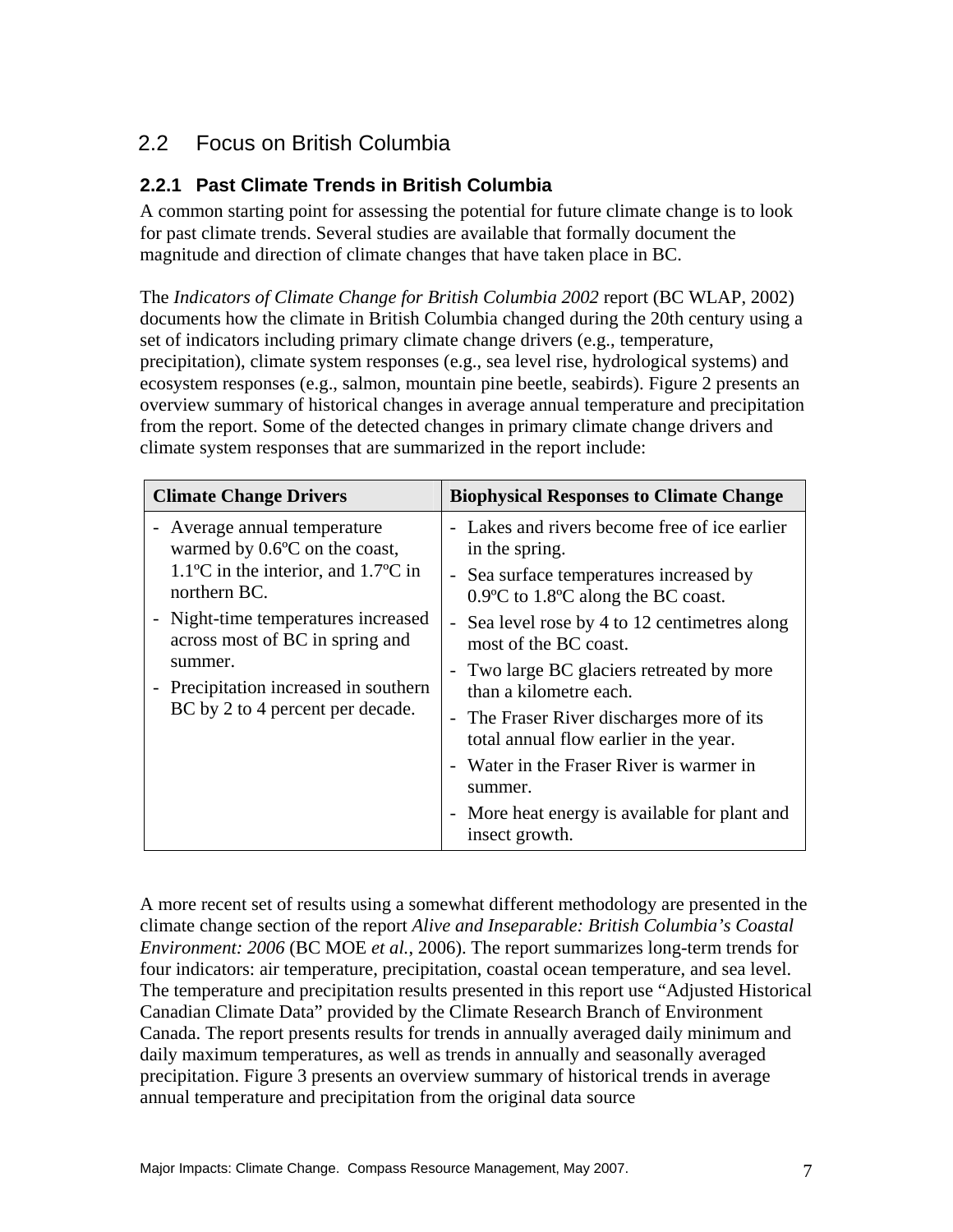(www.ecoinfo.ec.gc.ca/env\_ind/region/climate/climate\_e.cfm). Some of the detected changes in primary climate change drivers and climate system responses that are summarized in this report include:

| <b>Climate Change Drivers</b>                                                                                                                                                                                                                                                                                                                                                                                                                                                                                                                                                           | <b>Biophysical Responses to Climate Change</b>                                                                                                                                                                                                                                                                                                                                                                                                                                                                          |  |  |  |
|-----------------------------------------------------------------------------------------------------------------------------------------------------------------------------------------------------------------------------------------------------------------------------------------------------------------------------------------------------------------------------------------------------------------------------------------------------------------------------------------------------------------------------------------------------------------------------------------|-------------------------------------------------------------------------------------------------------------------------------------------------------------------------------------------------------------------------------------------------------------------------------------------------------------------------------------------------------------------------------------------------------------------------------------------------------------------------------------------------------------------------|--|--|--|
| Temperatures have been rising<br>across the entire province, with<br>winter and spring temperatures<br>rising more rapidly than summer.<br>- Total annual precipitation has<br>increased in many parts of BC,<br>most noticeably in the Okanagan<br>and North Coast regions. However<br>this masks a shift toward drier<br>winters in most of the province.<br>- Sea surface temperatures have been<br>increasing along BC's coast, most<br>noticeably at Langara Island<br>(northwestern tip of the Queen<br>Charlotte Islands) and at Entrance<br>Island (central Strait of Georgia). | A narrowing daily temperature range<br>$\overline{\phantom{a}}$<br>caused by overnight minimums increasing<br>faster than daytime maximums has resulted<br>in a longer growing season and more frost-<br>free days each year.<br>- Mean sea level rise has been detected along<br>the coast from Victoria to Prince Rupert.<br>There are exceptions such as in Tofino<br>where the isostatic vertical rebound effect<br>(from ice departure after the last ice age)<br>cancels out the effect of an expanding<br>ocean. |  |  |  |

Finally, the most recent summary of past trends in BC is presented in: *Project Summary: Climate Change Index for Biodiversity* (PCIC, 2006). This report was also prepared as a background report for the Biodiversity BC Technical Subcommittee and can be obtained by contacting info@biodiversitybc.org.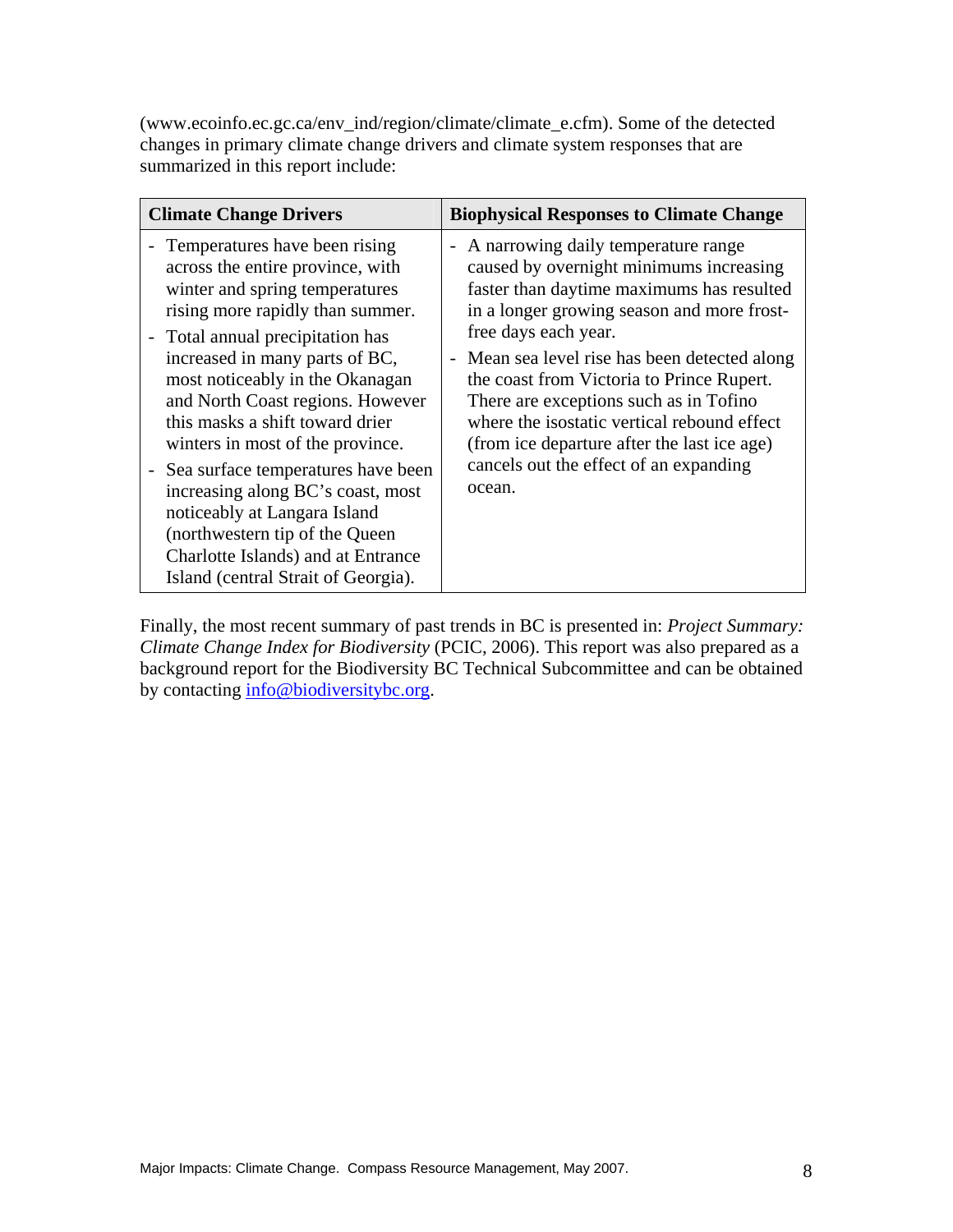![](_page_13_Figure_0.jpeg)

- **Notes:** 1) Maps such as in Figures 2 and 3 above are intended to show generalized trends and are not meant to represent accurate results for specific areas or locations.
	- 2) Beyond these average annual results, there are important seasonal results. Readers are referred to the original sources listed for more detailed information.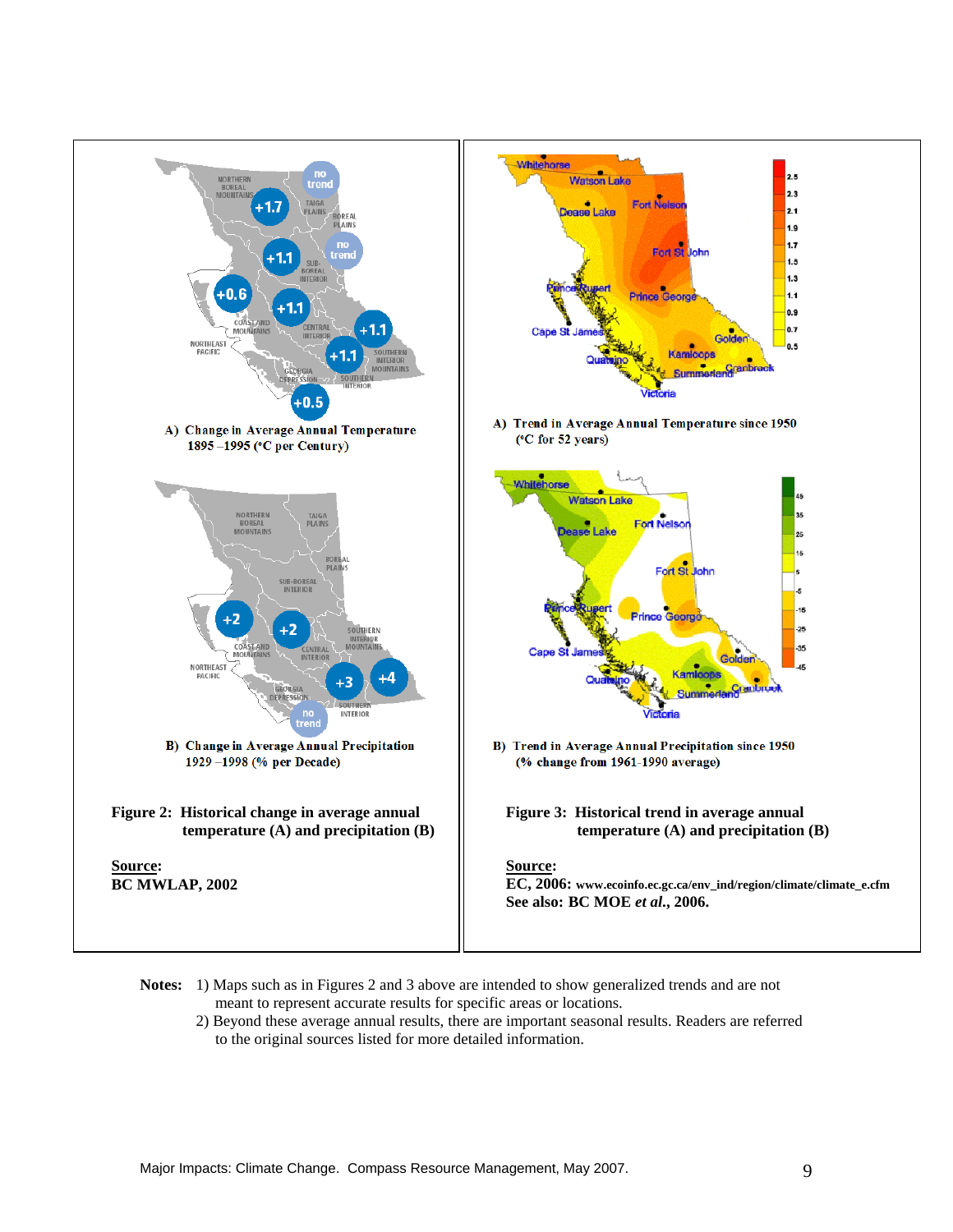### **2.2.2 Future Climate Scenarios for British Columbia**

Future climate change scenarios for BC were developed from the results of a range of global circulation models (GCMs) of the atmosphere-ocean system run under a range of future GHG emission scenarios. All data and maps were extracted using tools provided by Pacific Climate Impacts Consortium (PCIC) website (http://pacificclimate.org/).

Based on advice from PCIC staff, we generated a "Low", "Medium" and "High" set of climate change scenarios for BC using three different combinations of climate models and GHG emission scenarios (see table below). This approach, which applies methods generally in accordance with the IPCC Data Distribution Center guidelines on the use of scenario data for impacts and adaptation assessments (IPCC-TGCIA, 1999), provides an opportunity for identifying both potential trends and the range of uncertainty around them.

| <b>Scenario</b> | <b>Global Climate Model</b>        | <b>GHG Emission Scenario</b> <sup>1</sup>               |
|-----------------|------------------------------------|---------------------------------------------------------|
| Low             | HadCM3: Hadley Centre for Climate  | B22: Intermediate levels of local economic development; |
| change          | Prediction and Research (UK)       | slower, diverse technological change.                   |
| <b>Medium</b>   | CGCM2: Canadian Centre for Climate | A22: Regionally-oriented economic development,          |
| change          | Modelling and Analysis             | slower; more fragmented technological change.           |
| High            | CSIROMk2b: Commonwealth Scientific | A11: Very rapid economic growth, rapid introduction of  |
| change          | and Industrial Research Org. (Aus) | new and more efficient technologies.                    |

! These emission scenarios are from the IPCC's Third Assessment Report (Nakicenovic et al., 2000).

The GCM results comprise 30-year monthly mean changes (i.e., no information is presented about changes in inter-annual or inter-daily variability.) All data is extracted as change values, expressed either in absolute or percentage terms, with respect to the 1961- 1990 model-simulated baseline period. Results are therefore generally reported as the change between the 1961-1990 30-year mean period, and the future 30-year mean period (e.g., 2020s, 2050s or 2080s). These time periods represent 30-year mean fields centred on the decade used to name the time period, e.g., the 2020s represent the 30-year mean period 2010-2039, the 2050s represent 2040-2069 and the 2080s represent 2070-2099.

Figure 4 and Figure 5 provide maps of mean annual temperature change and mean annual precipitation change for each scenario at each future time period. By 2080, the mean annual temperature change for all of BC is shown to be in the range of  $+3^{\circ}C$  (low) to +4.8ºC (high), and the mean annual precipitation change for all of BC is shown to be in the range of 9% (low) to 18% (high). The differences across the low to high scenario results reinforces the need to explicitly recognize and account for the uncertainties that exist in projections of future climate. That said, the results are generally consistent with those reported by the IPCC for the northern hemisphere (IPCC, 2001a). There are important seasonal differences and trends that are not reflected in these annual maps. Any specific impact assessment that is sensitive to seasonal climate trends would need to generate maps and data specific to the season of interest. The PCIC website user interface provides flexibility in customizing such data requests.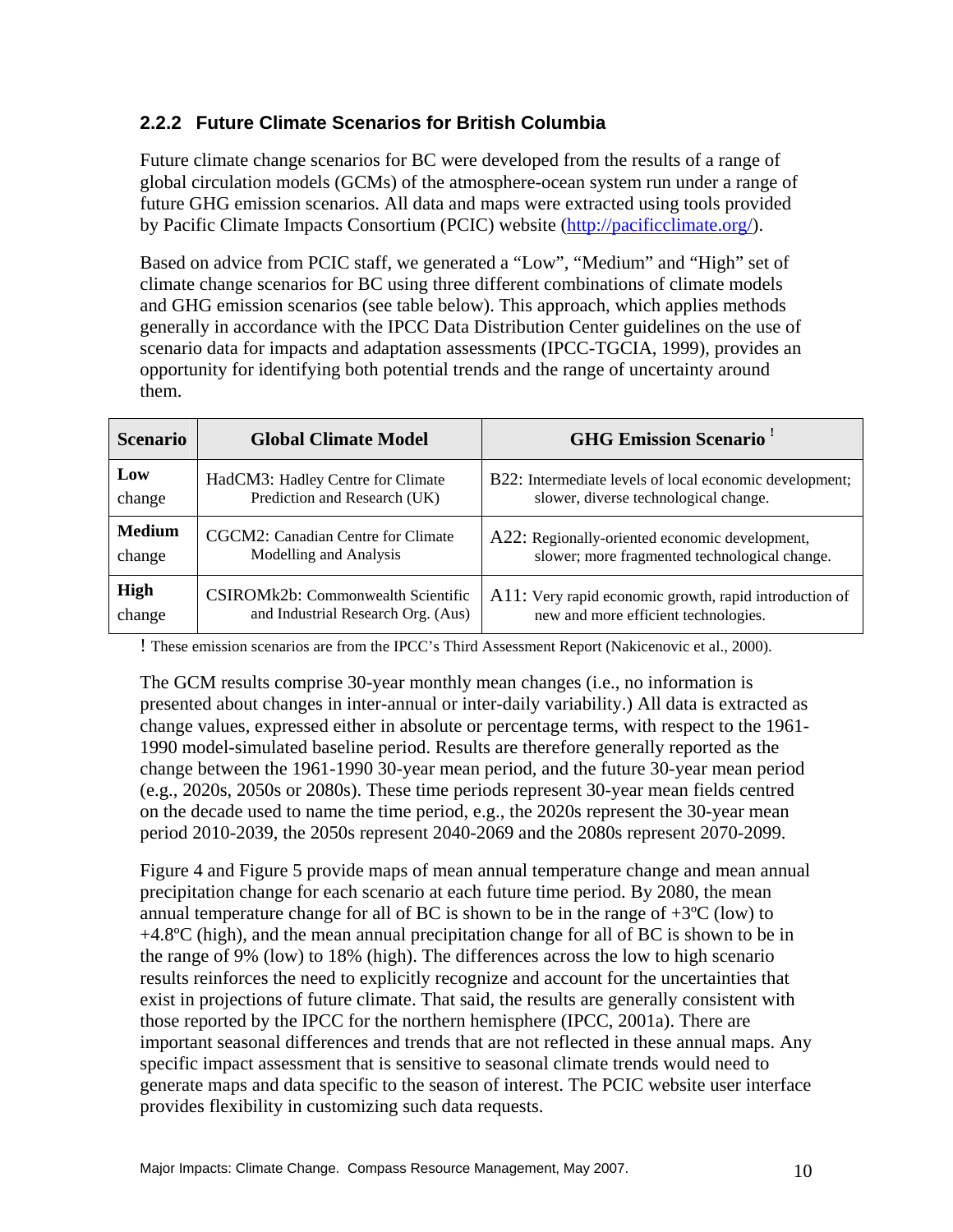![](_page_15_Figure_0.jpeg)

Figure 4: Summary of mean annual temperature change for 2020's, 2050's and 2080's for a low, medium and high climate change scenario. Change is relative to the 1961-1990 model-simulated baseline period.

#### Source:

All data and maps prepared by the Pacific Climate Impacts Consortium; downloaded from http://www.pacificclimate.org/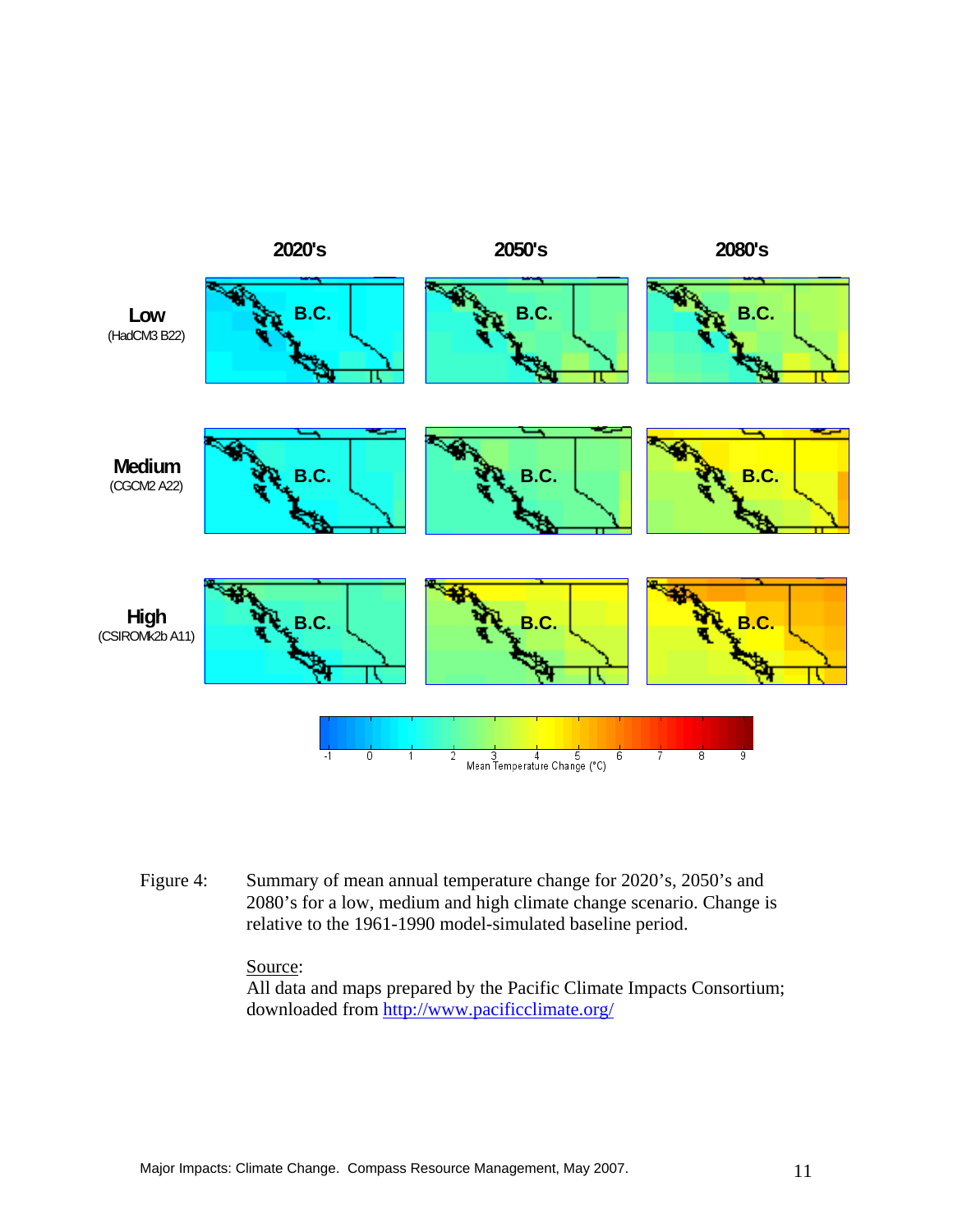![](_page_16_Figure_0.jpeg)

Figure 5: Summary of mean annual precipitation change for 2020's, 2050's and 2080's for a low, medium and high climate change scenario. Change is relative to the 1961-1990 model-simulated baseline period.

#### Source:

All data and maps prepared by the Pacific Climate Impacts Consortium; downloaded from http://www.pacificclimate.org/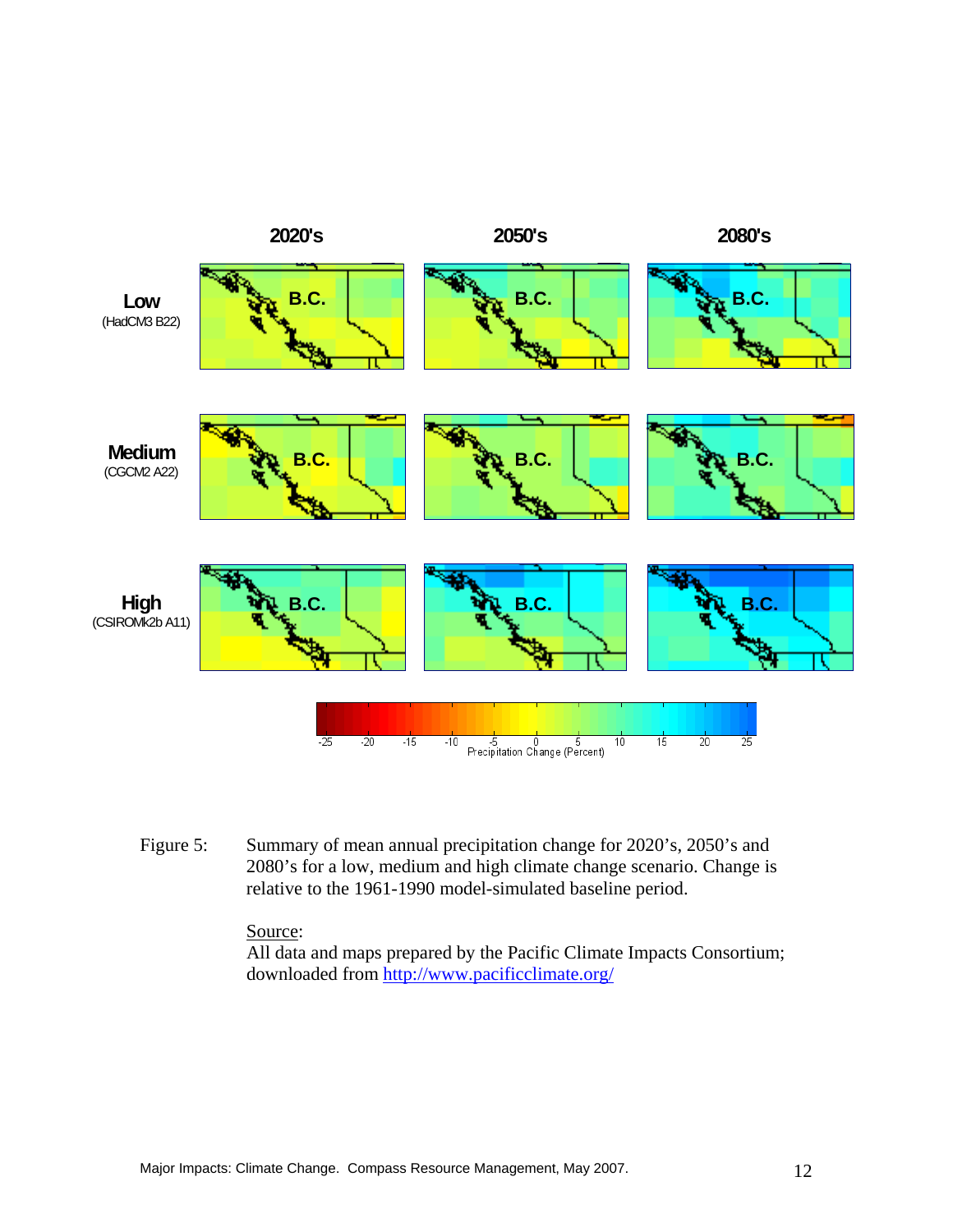#### **2.2.3 Climate Change Impacts on Biodiversity in British Columbia**

There has been ongoing interest in the potential impacts of climate change on biodiversity in British Columbia over the past decade or more. Some of the important milestone studies and reports during this period are described below.

Going back to 1997, Environment Canada initiated the Canada Country Study as a major national evaluation of the impacts of climate change. The Volume 1 workshop report, *Responding to Global Climate Change in British Columbia and Yukon* (Taylor and Taylor, 1997) marked the first major effort to inform policy makers and the public about the potential impacts of climate change in BC and Yukon. Biodiversity issues discussed include the potential impacts of sea level rise on wetlands, sea bird populations and other wildlife (Beckmann *et al.,* 1997); the impacts of climate change on plant communities in alpine ecosystems (Krannitz and Kesting, 1997); the impacts on biogeoclimatic zones (Hebda, 1997) and the impacts of wind pattern changes due to climate change on bird migration (Butler *et al*., 1997). The report also includes a high-level review article of the potential impacts of climate change on a wide variety of organisms, including mammals, terrestrial and aquatic invertebrates, plants, birds and fish (Harding and McCullum, 1997).

The *Indicators of Climate Change for British Columbia 2002* report (BC WLAP, 2002) includes discussion of several biodiversity issues, focused primarily at the species and ecosystem level. Beyond the climate indicators that were described above, the report describes trends relevant to a suite of indicators for terrestrial ecosystems (e.g., growing degree days), freshwater ecosystems (e.g., timing and volume of river flow), and marine ecosystems (e.g., sea surface temperature increase). Biodiversity issues discussed include the potential for declines in salmon populations due to increasing river and sea surface temperatures, impacts of increasing sea surface temperature and reduced food availability on Cassin's Auklet, and the contribution of warmer winters and increased growing degree days to an increase in the mountain pine beetle numbers.

In 2003, the Biodiversity Branch of the Ministry of Water Land and Air Protection commissioned an assessment of the threats to biodiversity and the gaps in protection. The resultant study entitled *Biodiversity Conservation in BC: An Assessment of Threats and Gaps* (Veridian, 2003), found that out of 17 different types of stressors, climate change posed the most significant threat to biodiversity in BC. They reached this conclusion by ranking the threats according to the magnitude of the impacts, the degree of change, the reversibility of the change, the geographic extent of the impact, the ecological amplitude, and the local distribution of the impacts. With regard to magnitude, impacts on processes or functions were ranked highest, followed by impacts on whole ecosystems, habitat elements, individual species (including keystone, rare, and focal species), and genes. The rationale behind this is that impacts on processes and functions can cascade down to ecosystems, habitats, individual species, and genes.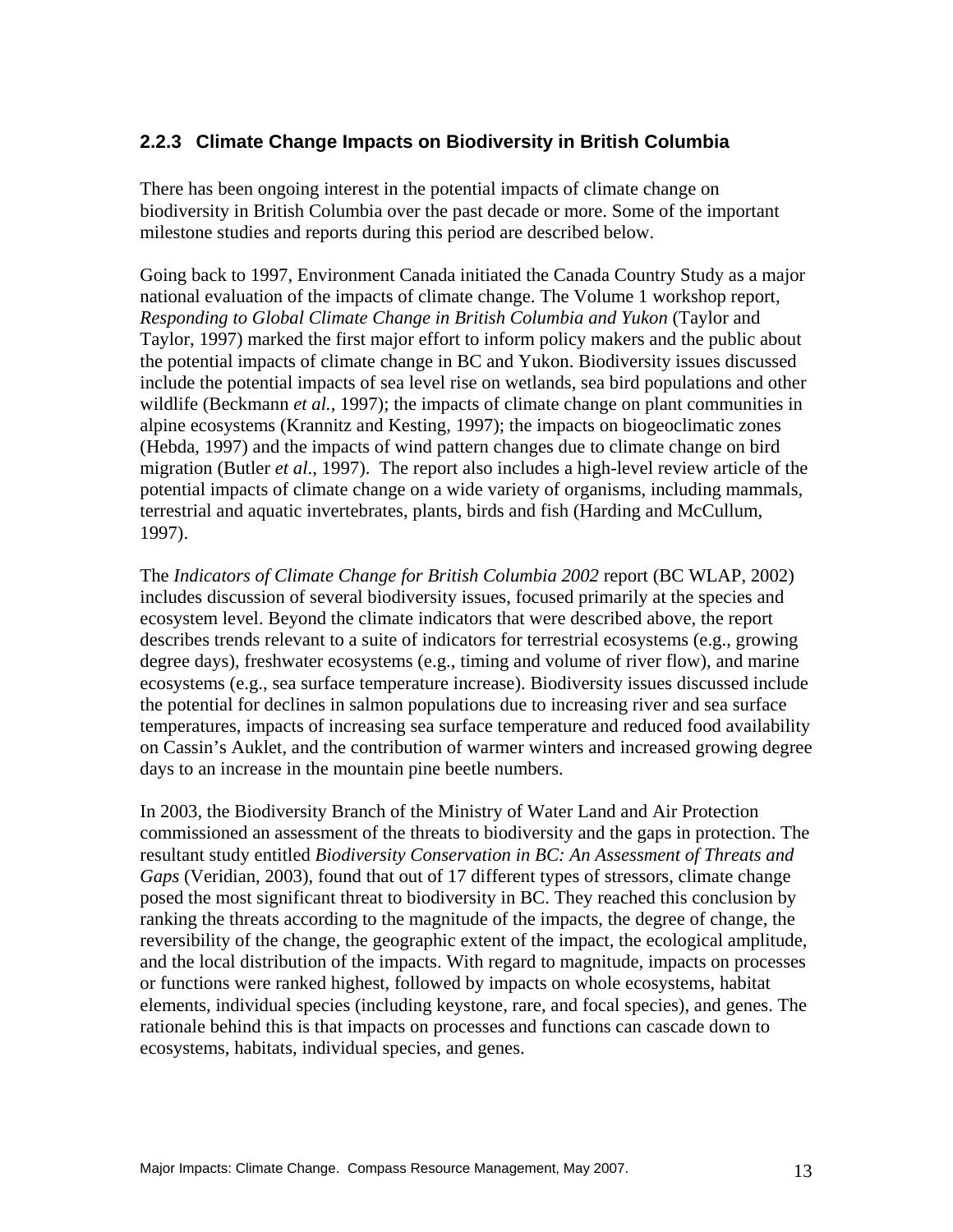Table 1 presents a listing of both observed and projected impacts of climate change on biodiversity in BC. The list has been compiled based on a review of the above documents and additional reports provided, and supplemented by an overview keyword search of the primary literature. The list is not meant to be fully comprehensive, but rather to present an overview of impacts that have been identified in BC. Consistent with the assessment framework discussed above, each identified impact in the table includes:

**Primary Climate Change Driver** – e.g., increased temperature **Impact Mechanism** (or Hypothesis as the case may be)  $-e.g.,$  habitat loss **Environmental System** – terrestrial, freshwater, or marine-linked **Biodiversity Level** – ecosystem, species or genetic **Impact Range** – local or widespread.

The circle coding in Table 1 is intended to provide a broad differentiation between impacts that have been observed (or documented scientifically), vs. those that are projected (or otherwise hypothesized). It must be noted that care should be taken in the extraction of results from Table 1. It is well understood that climate change and its impacts vary from one geographic location to another. For this reason, care must be taken when extrapolating conclusions from one study location to another. For similar reasons, conclusions from studies that are based on a broad review of the impacts literature should be treated with caution in the context of BC's highly variable and complex geography.

That said, summary highlights that can be drawn from Table 1 include:

- Increased temperatures are the most-often cited primary climate change driver. While this highlights the key role of temperature and heat accumulation in ecological systems, it also reflects the reality that future climate change predictions related to temperature are the most certain, followed by those for precipitation and other climate variables (e.g., wind, relative humidity). There is less certainty regarding derived variables (e.g., soil moisture), if such projections are available at all.
- Many studies draw impact conclusions that are linked across environmental systems.
- Many studies have impact mechanisms that are synergistically linked with other biodiversity impact mechanisms (e.g., habitat loss, invasive species).
- Impacts on genetic diversity are understudied, relative to impacts at the species or ecosystem levels.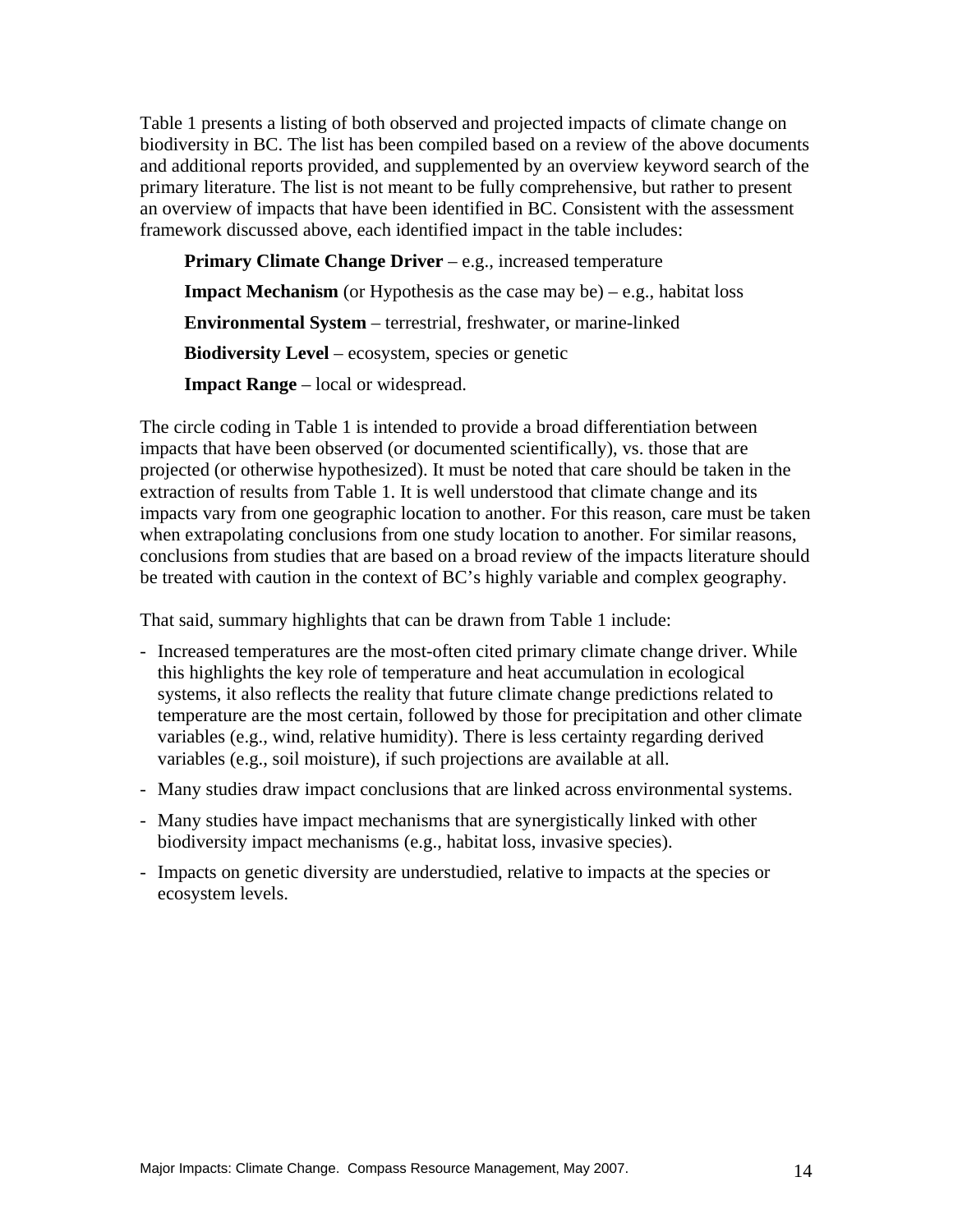| <b>Biodiversity Impact</b>                                                                                                                        |           |             |                   |                 |              |            |         |              |                                                                                                                                                                                                                                          |                                                   |                                    |
|---------------------------------------------------------------------------------------------------------------------------------------------------|-----------|-------------|-------------------|-----------------|--------------|------------|---------|--------------|------------------------------------------------------------------------------------------------------------------------------------------------------------------------------------------------------------------------------------------|---------------------------------------------------|------------------------------------|
|                                                                                                                                                   |           |             |                   | <b>System</b>   |              |            | Level   |              | Range                                                                                                                                                                                                                                    |                                                   |                                    |
| <b>Description</b>                                                                                                                                |           | terreetries | IF GOST MANY ROCK | marine Injusted | ecosition of | Society of | Senetic | <b>Local</b> | Wridesbyeg<br><b>Impact Mechanism / Hypothesis</b>                                                                                                                                                                                       | <b>Climate Change Driver</b>                      | <b>Reference</b>                   |
| Increased mortality of coho salmon                                                                                                                |           |             |                   |                 |              |            |         |              | Higher mortality in warmer years is expected as warmer water<br>temperatures cause a decrease in food availability.                                                                                                                      | Increased sea surface temperature                 | Beamish and<br>Mahnken 2001        |
| Population decline in coho salmon                                                                                                                 |           |             |                   |                 |              |            |         |              | Reduced availability of prey species due to reduced marine<br>productivity in warmer years.                                                                                                                                              | Increased sea surface temperature                 | McFarlane et al<br>2000            |
| Population decline in Thompson River coho salmon                                                                                                  |           |             |                   | $\mathbf{o}$    |              |            |         |              | Reduced marine productivity due to higher sea surface<br>temperature (coupled with over-fishing).                                                                                                                                        | Increased sea surface temperature                 | <b>Bradford and Irvine</b><br>1999 |
| Decline in Adams River sockeye salmon stock                                                                                                       |           |             | O                 | $\circ$         |              |            |         |              | Reduced freshwater productivity and reduced food availability<br>for salmonids in key rearing habitat in Shuswap Lake.                                                                                                                   | Warmer water temperatures                         | Henderson 1992                     |
| Decline in Fraser River sockeye salmon                                                                                                            |           | O           |                   | $\bullet$       |              |            |         |              | Increased pre-spawn mortality in the Fraser due to warmer sea<br>surface temperatures, which cause the salmon to hold longer in Warmer water temperatures<br>the marine environment before beginning their migration.                    |                                                   | Morrison et al 2002                |
| Reduced spawning success of Okanagan sockeye<br>salmon.                                                                                           |           |             | $\circ$           |                 |              |            |         |              | Delayed migrations that increase susceptibility to disease,<br>reduce migration effectiveness and ultimately reduce spawning<br>success.                                                                                                 | Increased temperatures in freshwater<br>systems   | Hyatt et al 2003                   |
| Population decline in Cassin's Auklet; lower<br>fledgling growth and potential for population decline<br>in Rhinocerous Auklet on Triangle Island |           |             |                   | $\mathbf{o}$    |              |            |         |              | Reduced prey availability due to warmer sea surface<br>temperatures and changed migration of marine invertebrates.                                                                                                                       | Increased sea surface temperature                 | Bertram 2001                       |
| Reduced growth rate and increased mortality among<br>tufted puffin fledgelings on Triangle Island                                                 |           |             |                   | $\mathbf{o}$    |              |            |         |              | Reduced prey availability due to warmer sea surface<br>temperatures and changed migration of marine invertebrates                                                                                                                        | Increased sea surface temperature                 | Gjerdrum et al 2003                |
| Increased frequency of red tides and other harmful<br>algal blooms off the Coast of Vancouver Island                                              |           |             |                   | $\bullet$       |              |            |         |              | Temperature regime more suitable for harmful algal species                                                                                                                                                                               | Increased sea surface temperature                 | Mudie 2002                         |
| Decline in white sturgeon in the Fraser River                                                                                                     |           | O           |                   | $\bullet$       | $\Omega$     |            | Ο       |              | Increased water temperatures may result in salmon migration<br>impacts that would reduce food availability for sturgeon. Also,<br>changes in the annual hydrograph due to earlier spring melting systems<br>will have uncertain effects. | Increased temperatures in freshwater              | Solander 2005                      |
| South Purcell mountain caribou subpopulation is at<br>high risk of extirpation and therefore vulnerable to<br>any climate driven disturbance.     | $\bullet$ |             |                   |                 | $\mathbf{o}$ | $\circ$    | O       |              | Habitat loss / degradation due to major fire or abnormally low<br>snowpack or early snow melt.                                                                                                                                           | Increased air temperatures;<br>Decreased snowpack | Kinley 2001                        |

| Observed response          |
|----------------------------|
| O Projected / Hypothesized |
| n/a or not yet identified  |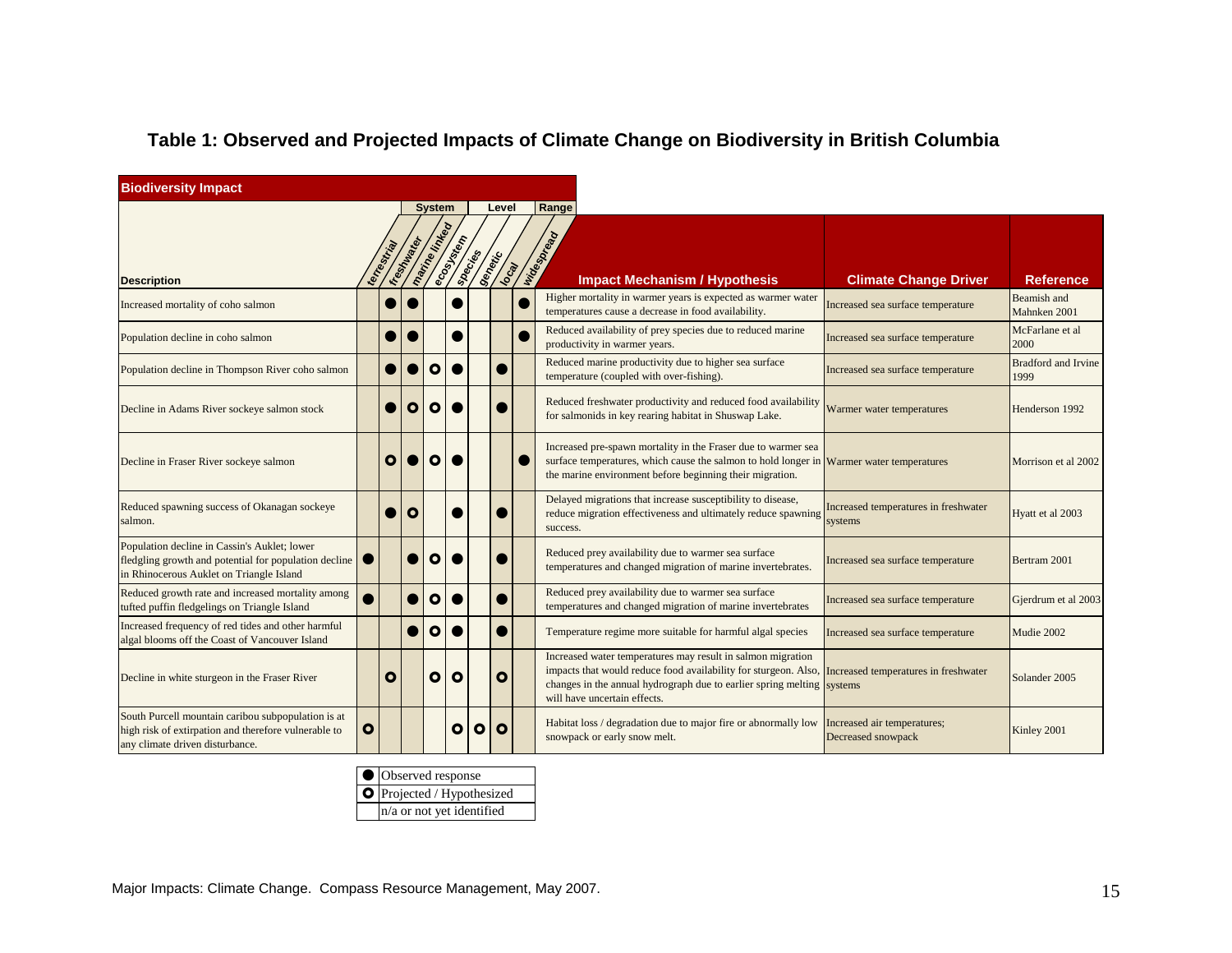| <b>Biodiversity Impact</b>                                                                                                                       |           |             |           |               |              |                |              |              |                                                                                                                                                                                                                                                                                        |                                                                                            |                                                      |
|--------------------------------------------------------------------------------------------------------------------------------------------------|-----------|-------------|-----------|---------------|--------------|----------------|--------------|--------------|----------------------------------------------------------------------------------------------------------------------------------------------------------------------------------------------------------------------------------------------------------------------------------------|--------------------------------------------------------------------------------------------|------------------------------------------------------|
|                                                                                                                                                  |           |             |           | <b>System</b> |              |                | Level        |              | Range                                                                                                                                                                                                                                                                                  |                                                                                            |                                                      |
| <b>Description</b>                                                                                                                               |           | terrestrial | Irest Mag | marine linked | ecosystem    | <b>Secrits</b> | Series Ca    |              | Note of Ortal<br><b>Impact Mechanism / Hypothesis</b>                                                                                                                                                                                                                                  | <b>Climate Change Driver</b>                                                               | <b>Reference</b>                                     |
| Range and abundance shift of bird species.                                                                                                       |           |             |           |               |              |                |              |              | Warmer temperatures have caused these species (Surf Scoter;<br>White-winged scoter; Wilson's Phalarope; Lewis' woodpecker;<br>Swainson's thrush; and Yellow warbler) to either extend their<br>range northwards or occupy the northern portion of their<br>current range more densely. | Increased air temperatures                                                                 | <b>Bunnell and Squires</b><br>2005                   |
| Range expansion of invasive freshwater fish species<br>such as small mouth bass and walleye.                                                     |           |             |           | $\bullet$     |              |                |              |              | Warmer freshwater temperatures will make habitat more<br>suitable for the invasives, and less suitable for cold-water<br>native species.                                                                                                                                               | Increased temperatures in freshwater<br>systems                                            | Chu et al 2005                                       |
| Lost forested habitat to pest outbreaks, particularly<br>MPB.                                                                                    |           |             |           |               | $\mathbf{o}$ |                |              |              | Warmer temperatures increase the number of growing degree<br>days for insects, which will enhance the MPB as well as other<br>forest pests                                                                                                                                             | Increased air temperatures                                                                 | Logan 2003; Powell<br>and Logan 2005                 |
| Accelerated colonization of MPB-killed stands by<br>invasive species.                                                                            |           |             |           |               | $\circ$      |                |              |              | MPB will extend its range further north, and outbreaks will be<br>more frequent and severe. This will kill stands of lodgepole<br>pine.                                                                                                                                                | Increased air temperatures;<br>Increased winter minimum temperatures                       | Carroll et al 2004:<br>Williams and<br>Liebhold 2002 |
| Trees species range shifts and abundance declines.                                                                                               | o         |             |           | o             | $\mathbf o$  |                |              | $\bullet$    | Climate change will alter current annual mean temperatures<br>and precipitation patters, shifting habitat quality away from<br>what trees in that area are currently adapted to.                                                                                                       | Increased air temperatures, changes in<br>precipitation patterns                           | <b>MOFR, 2006</b>                                    |
| Frequency and magnitude of insect pest outbreaks are<br>expected to increase.                                                                    | Ō         |             |           | $\bullet$     | $\circ$      |                |              | $\mathbf{o}$ | Climate change increases the number of growing degree days,<br>enhancing the lifecycles of insect pests.                                                                                                                                                                               | Increased air temperatures                                                                 | MOFR, 2006                                           |
| Forests will be damaged more often by extreme<br>events.                                                                                         | ο         |             |           | ο             | $\mathbf{o}$ |                |              | $\bullet$    | The frequency of extreme events such as fires, droughts, and<br>storms will increase, and corresponding damage to forests will Increased frequency of extreme events.<br>result.                                                                                                       |                                                                                            | <b>MOFR, 2006</b>                                    |
| Range shift for large mammals; altered competitive<br>species interactions.                                                                      | O         |             |           | $\bullet$     | $\bullet$    | $\circ$        | $\circ$      |              | Ecosystems are likely to shift 500 to 600m upwards in<br>elevation in Glacier and Revelstoke National Parks with<br>warmer temperatures.                                                                                                                                               | Increase in average annual temperature                                                     | <b>Scott and Suffling</b><br>2000                    |
| Inundation of wetlands in Glacier and Mount<br><b>Revelstoke National Parks</b>                                                                  | ο         |             |           | ο             | $\bullet$    | $\mathbf{o}$   | $\mathbf{o}$ |              | Heavier runoff from glacial melt                                                                                                                                                                                                                                                       | Increase in average annual temperature                                                     | Scott and Suffling<br>2000                           |
| Invasive species such as knapweed and Russian<br>thistle may expand in Kootenay National Park                                                    | Ō         |             |           | $\bullet$     | $\bullet$    | $\bullet$      | $\bullet$    |              | Warmer temperatures will make the region more suitable for<br>these invasive plant species                                                                                                                                                                                             | Increase in average annual temperature                                                     | <b>Scott and Suffling</b><br>2000                    |
| Reduced availability of salmon will negatively<br>impact terrestrial predators such as bears and eagles<br>in Gwaii Haanas National Park Reserve | $\bullet$ | $\circ$     | $\circ$   | $\bullet$     | $\bullet$    | $\bullet$      | $\mathbf{o}$ |              | Warmer sea surface temperatures will enhance competitors of<br>salmon, and increased runoff could impact salmon spawning<br>beds.                                                                                                                                                      | Increased sea surface temperatures and<br>increased precipitation in winter and<br>spring. | Scott and Suffling<br>2000                           |
| Potential for: Loss of alpine meadows, Increase in<br>major insect outbreaks, Reduced snowpack at<br>low/moderate elevations.                    | $\bullet$ | $\bullet$   |           | O             | $\bullet$    |                | $\mathbf{o}$ |              | Generally warmer and wetter (annual) climate change<br>scenarios linked to existing research on ecosystem migrations,<br>hydrology, etc.                                                                                                                                               | Increase in annual/seasonal temperature;<br>Increase in annual precipitation               | Compass 2006                                         |

| Observed response           |
|-----------------------------|
| O Projected / Hypothesized  |
| $n/a$ or not yet identified |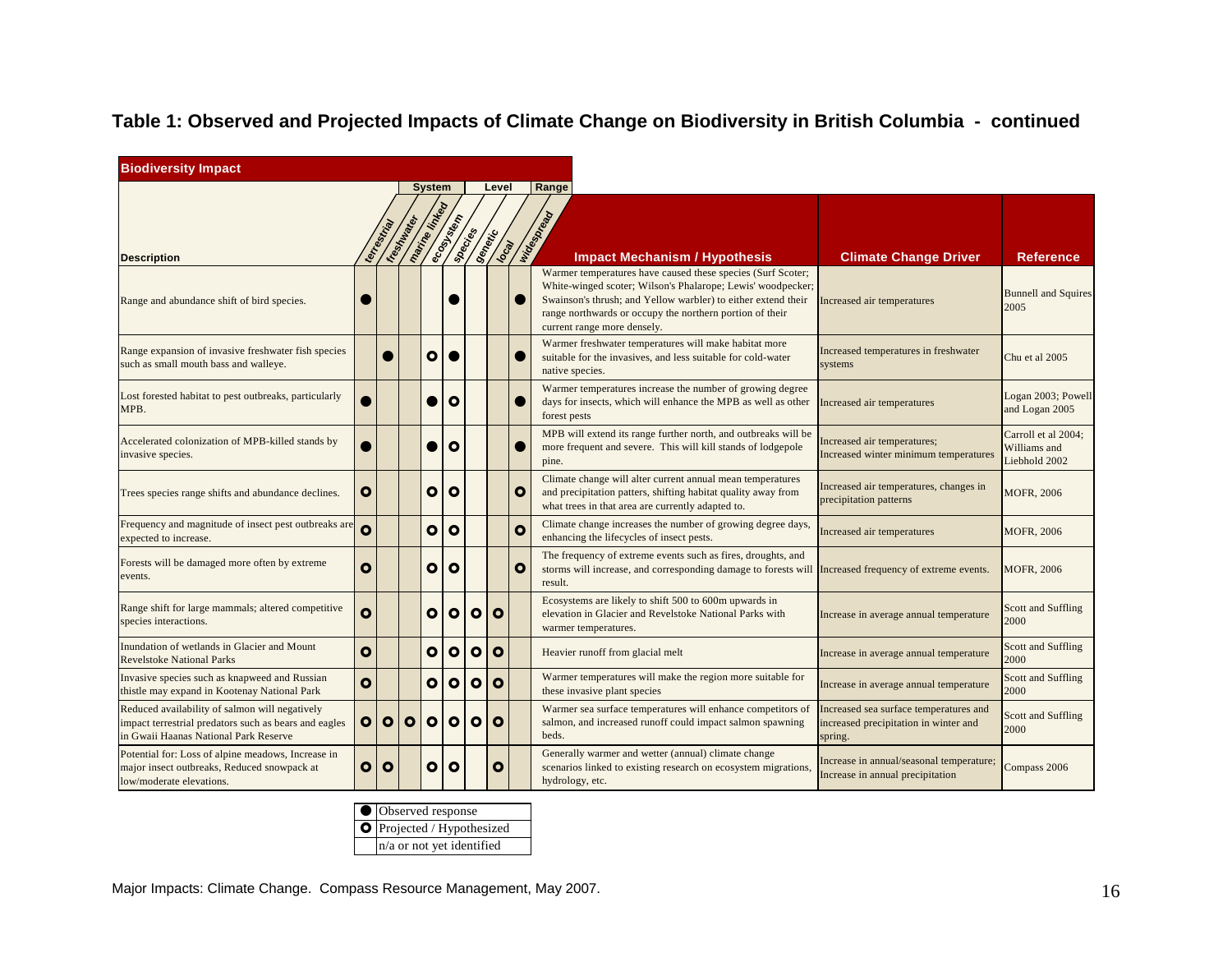| <b>Biodiversity Impact</b>                                                                                                                                             |              |              |              |                      |              |                |                   |              |                                                                                                                                                                                                                                                                                              |                                                                         |                              |
|------------------------------------------------------------------------------------------------------------------------------------------------------------------------|--------------|--------------|--------------|----------------------|--------------|----------------|-------------------|--------------|----------------------------------------------------------------------------------------------------------------------------------------------------------------------------------------------------------------------------------------------------------------------------------------------|-------------------------------------------------------------------------|------------------------------|
|                                                                                                                                                                        |              |              |              | <b>System</b>        |              |                | Level             |              | Range                                                                                                                                                                                                                                                                                        |                                                                         |                              |
| <b>Description</b>                                                                                                                                                     |              | terrestrial  | IFE STANDARD | marrine Kripted      | ecosystem    | <b>Species</b> | Senettic<br>local |              | Integrated<br><b>Impact Mechanism / Hypothesis</b>                                                                                                                                                                                                                                           | <b>Climate Change Driver</b>                                            | <b>Reference</b>             |
| Habitat loss in freshwater streams from increased<br>erosion and sedimentation.                                                                                        |              | $\mathbf{o}$ |              | $\mathbf{o}$         | O            |                |                   | $\mathbf{o}$ | Enhanced winter flow due to glacial melt and increased<br>precipitation during winter and spring likely to erode river<br>banks and cause sedimentation elsewhere                                                                                                                            | Increased winter temperatures, increased<br>winter/spring precipitation | MoE 2005                     |
| Ephemeral wetlands in the Fraser lowlands may dry<br>up.                                                                                                               |              | $\bullet$    |              | O                    |              |                | O                 |              | Increased annual temperatures coupled with dyking in the<br>Fraser lowlands will dry up/ inhibit the recharge of ephemeral<br>wetlands                                                                                                                                                       | Increased annual temperatures                                           | <b>MoE 2005</b>              |
| Freshwater ecosystem community structures and<br>functions are likely to shift.                                                                                        |              | $\mathbf{o}$ |              | $\bullet$            | $\mathbf{o}$ | $\mathbf{o}$   |                   | $\mathbf{o}$ | Loss of streamside vegetation plus climate change increases<br>stream temperatures and changes community structure: species<br>with a narrow temperature range may be extirpated.                                                                                                            | Increased temperatures in freshwater<br>systems                         | <b>MoE 2005</b>              |
| Loss of native riparian vegetation; advance of<br>invasives.                                                                                                           | O            | O            |              | $\bullet$            | $\mathbf{o}$ | $\mathbf{o}$   |                   | $\bullet$    | Water stress could extirpate vegetation with poor drought<br>resistance in riparian areas since ponds and streams are likely<br>to be lower due to high temperatures.                                                                                                                        | Increased annual temperatures                                           | <b>MoE 2005</b>              |
| Two identified species - streaked horned lark and<br>alpine anemone - are likely to be extirpated in the<br>lower mainland, six others may experience range<br>shifts. | $\mathbf{o}$ |              |              |                      | O            |                | O                 |              | Climate change may reduce the availability of habitats and act Increased annual temperatures;<br>synergistically with other stressors like habitat loss.                                                                                                                                     | reduced snowpack, etc.                                                  | MoE 2005                     |
| Potential extirpation of shore birds.                                                                                                                                  | $\mathbf{o}$ |              | O            | $\bullet$            | $\circ$      | $\circ$        | $\bullet$         | $\circ$      | Sea level rise and increased storm frequency could be<br>destructive to shorebird nesting sites. Nest loss due to<br>flooding is expected to increase in the Georgia Depression.                                                                                                             | Sea level rise                                                          | Beckmann et al<br>1997       |
| Wetland waterlogging, altered wetland plant<br>communities                                                                                                             |              | $\bullet$    | $\mathbf{o}$ | $\overline{\bullet}$ | $\bullet$    | $\bullet$      | $\bullet$         | $\circ$      | Coastal wetlands could be waterlogged repeatedly due to sea<br>level rise and increased storm surge Salt water tolerant plants<br>will be favoured over freshwater plants, and some plants will<br>drown.                                                                                    | Sea level rise, increase in storm events                                | Beckmann et al<br>1997       |
| Reduction in food for seabirds                                                                                                                                         | O            |              | O            | $\bullet$            | $\circ$      | $\mathbf{o}$   |                   | $\mathbf{o}$ | Increased runoff and precipitation will increase coastal water<br>turbidity, reducing the availability of fish in these areas which<br>are fed on by piscivorous shorebirds. Plants foraged on by<br>other seabirds may be submerged too deeply for seabird access<br>due to sea level rise. | Sea level rise, increase in storm events                                | Beckmann et al<br>1997       |
| Rare mosses will undergo a range contraction and<br>possibly be extirpated.                                                                                            | $\mathbf{o}$ |              |              |                      | O            | $\mathbf{o}$   |                   | $\mathbf{o}$ | Dryer summer conditions in BC could reduce the suitability of<br>coastal forests as habitat for rare mosses and other bryophytes.<br>These may undergo range expansions into the Yukon.                                                                                                      | Increased annual temperatures;<br>Decreased summer precipitation        | Harding and<br>McCullum 1997 |

| ● Observed response               |
|-----------------------------------|
| <b>O</b> Projected / Hypothesized |
| $n/a$ or not yet identified       |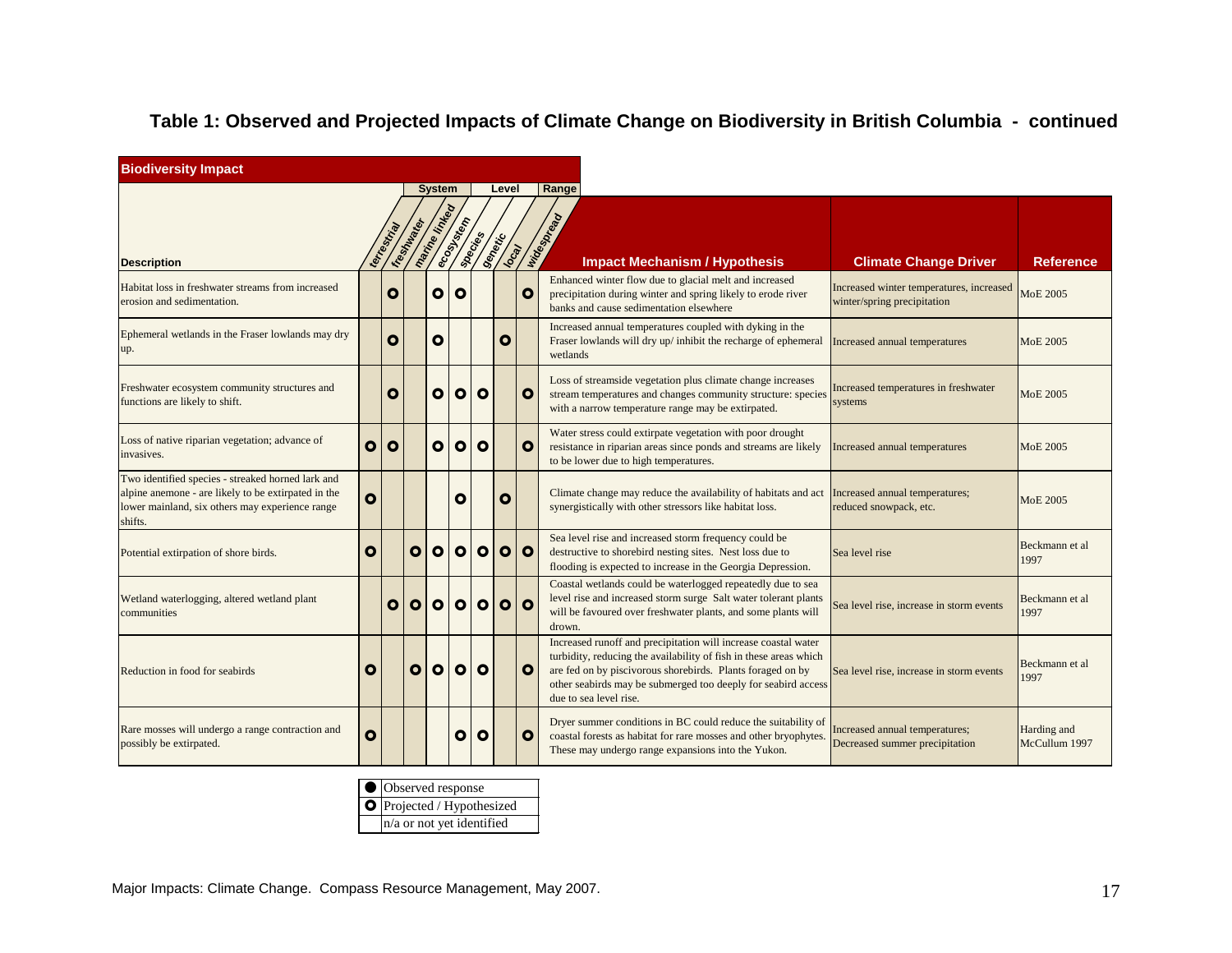| <b>Biodiversity Impact</b>                                                                                                             |              |              |             |                      |              |              |       |              |                                                                                                                                                                                                                                                                                                                |                               |                              |
|----------------------------------------------------------------------------------------------------------------------------------------|--------------|--------------|-------------|----------------------|--------------|--------------|-------|--------------|----------------------------------------------------------------------------------------------------------------------------------------------------------------------------------------------------------------------------------------------------------------------------------------------------------------|-------------------------------|------------------------------|
|                                                                                                                                        |              |              |             | <b>System</b>        |              |              | Level |              | Range                                                                                                                                                                                                                                                                                                          |                               |                              |
| <b>Description</b>                                                                                                                     |              | terresorting | Ire Sh Maps | <b>Marine Kinkey</b> |              |              |       |              | <b>A SEARCH AND SEARCH SEARCH START SEARCH SEARCH SEARCH SEARCH SEARCH SEARCH SEARCH SEARCH SEARCH SEARCH SEARCH</b><br>SEARCH SEARCH SEARCH SEARCH SEARCH SEARCH SEARCH SEARCH SEARCH SEARCH SEARCH SEARCH SEARCH SEARCH SEARCH SEARC<br><b>Impact Mechanism / Hypothesis</b>                                 | <b>Climate Change Driver</b>  | <b>Reference</b>             |
| Cold-blooded invertebrates will need to shift their<br>ranges or will be extirpated. Synergistic impact with<br>habitat fragmentation. | $\mathbf{o}$ | $\bullet$    | <b>0</b>    |                      | $\bullet$    | $\bullet$    |       | $\mathbf{o}$ | Cold-blooded species will be very vulnerable to changes in<br>temperature because their metabolic processes are heavily<br>influenced by ambient temperature. If these species are unable Increased annual temperature<br>to migrate to more suitable areas whilst climate changes, they<br>will be extirpated |                               | Harding and<br>McCullum 1997 |
| New parasites and diseases will be present in B.C.                                                                                     | $\mathbf{o}$ | $\bullet$    | <b>O</b>    | $\bullet$            | $\bullet$    | $\circ$      |       | $\mathbf{o}$ | As temperature increases, BC will become habitable for<br>parasites and diseases that were previously limited by cold<br>temperatures.                                                                                                                                                                         | Increased annual temperatures | Harding and<br>McCullum 1997 |
| Some lichen species may expand their range into BC,<br>while others may suffer range contractions.                                     | O            |              |             |                      | $\bullet$    | $\mathbf{o}$ |       | O            | Warmer temperatures may cause range migrations in lichen<br>species at both the northern and southern edge of their current<br>ranges.                                                                                                                                                                         | Increased annual temperatures | Harding and<br>McCullum 1997 |
| Ungulates may experience range and abundance<br>shifts.                                                                                | $\mathbf{o}$ |              |             |                      | $\bullet$    | $\circ$      |       | $\mathbf{o}$ | Warmer temperatures are expected to result in snow that is<br>more dense and more difficult for ungulates to travel through.<br>This could alter ungulate distributions.                                                                                                                                       | Increased annual temperatures | Harding and<br>McCullum 1997 |
| Some rare small mammals (shrews, voles, mice) may<br>have a range expansion in BC, while others could<br>have a range contraction.     | O            |              |             |                      | $\bullet$    | $\circ$      |       | Ο            | Small mammals at the northern limit of their range in BC are<br>likely to expand their ranges and benefit as a result warmer<br>temperatures. Those at the southern limit of their ranges may<br>be able to colonize habitats at higher altitudes.                                                             | Increased annual temperatures | Harding and<br>McCullum 1997 |
| Eight bat species that are rare or endangered may<br>benefit from range expansions in BC.                                              | $\mathbf{o}$ |              |             |                      | $\bullet$    | $\circ$      |       | $\mathbf{o}$ | The warmer climate will allow eight rare and endangered bat<br>species, which are at the northern edge of their range, to<br>expand their range within BC.                                                                                                                                                     | Increased annual temperatures | Harding and<br>McCullum 1997 |
| Potential loss of genetic diversity among fish                                                                                         |              | O            |             |                      | $\bullet$    | $\mathbf{o}$ |       | O            | Genetically distinct fish stocks that are at the southern-most<br>edge of their range in BC could be extirpated as a result of<br>warming.                                                                                                                                                                     | Increased annual temperatures | Harding and<br>McCullum 1997 |
| Abundance declines of sandpipers.                                                                                                      | O            |              |             |                      | $\mathbf{o}$ |              |       | O            | Air currents are expected to change as a result of climate<br>change and this could disrupt sandpiper migration routes.<br>Models suggest that this would ultimately reduce the<br>reproductive fitness of female sandpipers by about 3%.                                                                      | Increased annual temperatures | Butler et al 1997            |

| ● Observed response        |
|----------------------------|
| O Projected / Hypothesized |
| n/a or not yet identified  |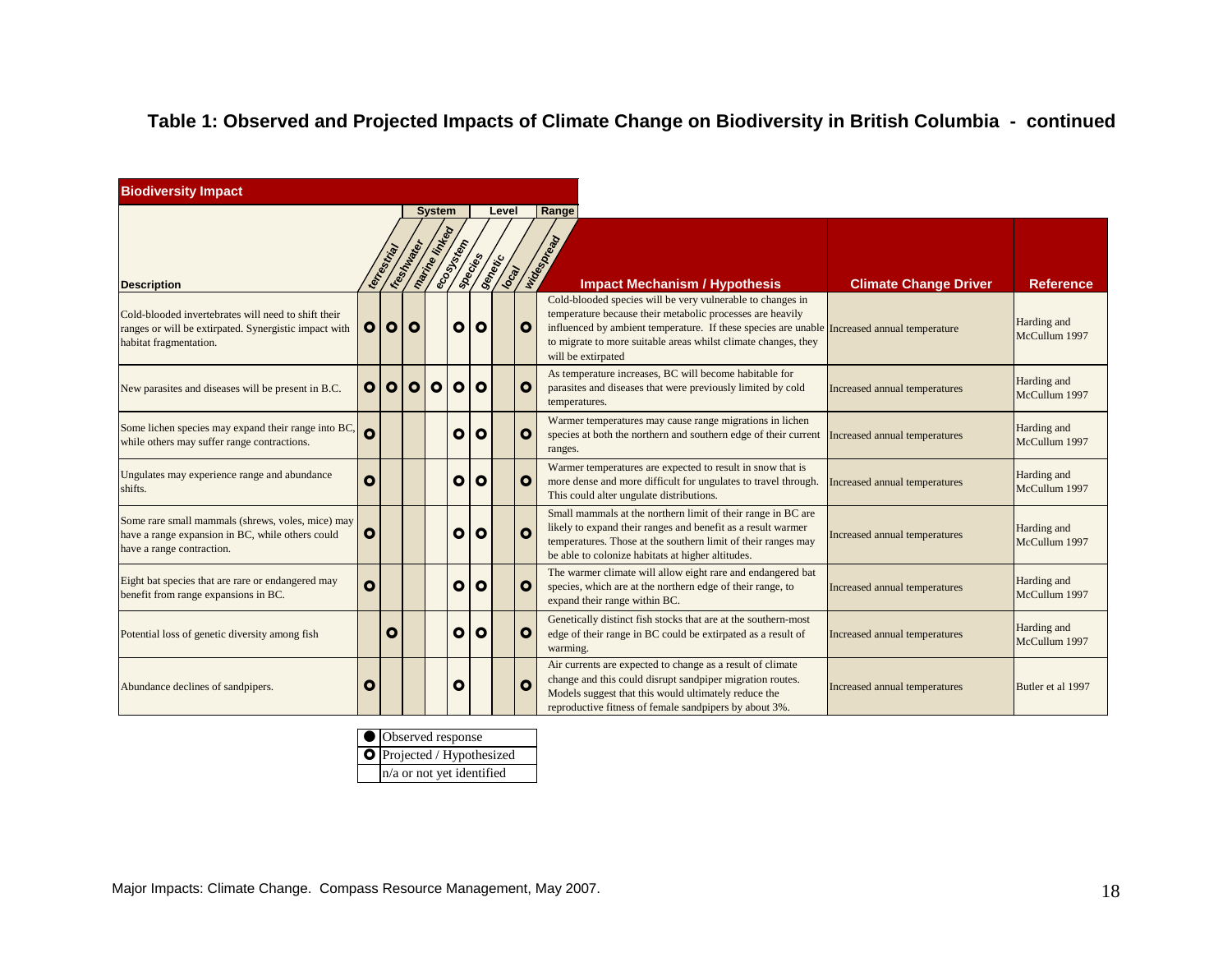| <b>Biodiversity Impact</b>                                                                                              |           |            |              |                       |              |          |       |              |                                                                                                                                                                                                                                                      |                                                                            |                                      |
|-------------------------------------------------------------------------------------------------------------------------|-----------|------------|--------------|-----------------------|--------------|----------|-------|--------------|------------------------------------------------------------------------------------------------------------------------------------------------------------------------------------------------------------------------------------------------------|----------------------------------------------------------------------------|--------------------------------------|
|                                                                                                                         |           |            |              | <b>System</b>         |              |          | Level |              | Range                                                                                                                                                                                                                                                |                                                                            |                                      |
| <b>Description</b>                                                                                                      |           | terrestria | IresMulated  | <b>Marine Kinkedo</b> | ecosystem    | spacines |       | Sentisco     | Note do Note<br><b>Impact Mechanism / Hypothesis</b>                                                                                                                                                                                                 | <b>Climate Change Driver</b>                                               | <b>Reference</b>                     |
| Tree-line shift in alpine tundra                                                                                        | O         |            |              | O                     | O            |          | O     |              | Increased temperatures will shift alpine tundra ecosystems<br>higher up. Expected loss of populations and perhaps, species<br>is predicted with climate change.                                                                                      | <b>Rising temperatures</b>                                                 | Hebda 1994                           |
| Shrinkage of wetland area in southern and central<br>interior BC                                                        | $\bullet$ | $\bullet$  |              | $\bullet$             | O            |          | O     |              | With moisture loss, wetland areas are expected to shrink in<br>southern and central interior BC. Native species may decline<br>or be extirpated, enabling invasive weeds to thrive.                                                                  | Temperature and precipitation changes<br>leading to moisture loss.         | Hebda 1994                           |
| Shifts in vegetative distribution in the BC Interior                                                                    | O         |            |              | O                     | O            |          | O     |              | Anticipated disappearance of large tracts of forest and the<br>upward and northward expansion of open vegetation in the dry<br>interior of BC (rather than simple species replacement, as in<br>more moist, forested regions).                       | Rising annual mean temperatures                                            | Hebda 1994                           |
| Species decline or re-distributions in estuaries                                                                        | $\bullet$ |            | $\mathbf{o}$ | $\bullet$             | O            |          | O     |              | Sea-level rise may drown low-lying coastal plant communities<br>and substantially modify shoreline morphology resulting in<br>species-level impacts.                                                                                                 | Rising sea-level                                                           | Hebda 1994                           |
| Impacts on three key climate-sensitive resources in<br>the Pacific Northwest (PNW): freshwater, salmon,<br>and forests. |           | O O        |              | $\mathbf{o}$          | $\mathbf{o}$ |          | O     |              | Correlations developed using past and predicted features of<br>regional climate in the PNW, i.e., snowpack, flow and<br>temperature changes in freshwater, etc. Links with salmon<br>abundance and with forest growth and disturbance<br>mechanisms. | Increased temperatures resulting in the<br>reduction of regional snowpack. | Mote 2003.                           |
| Potential range expansion of the Behr's Hairstreak<br>butterfly, interior grasslands, Western Redcedar, and<br>Gary Oak | $\bullet$ |            |              |                       | O            |          |       | O            | Projected changes in future climate (temperature and<br>precipitation) used to forecast the range of climatic suitability<br>for each species.                                                                                                       | Changes in mean annual temperature and PCIC and RBCM<br>precipitation.     | 2007                                 |
| Potential reduction in Coho salmon populations.                                                                         |           | O          | O            |                       | O            |          |       | $\mathbf{o}$ | Altered Aleutian Low-Pressure System resulting in changing<br>patterns of large river flow patterns, snow pack levels, and sea<br>surface temperatures. Hypothesized impacts to habitat and<br>food availability.                                    | Reduced river flows and increased sea<br>temperature.                      | Beamish 1999;<br>Beamish et al. 2000 |
| Decline in steelhead (Oncorhynchus mykiss)<br>recruitment at the Keogh River.                                           |           |            |              |                       |              |          |       |              | Declines in survival during both freshwater and marine life<br>stages correlated with changes in climatic factors.                                                                                                                                   | Temperature increase, flow alteration,<br>insect production                | <b>Ward 2000</b>                     |
| Reduced fitness of Fraser River sockeye salmon.                                                                         |           |            |              |                       |              |          |       |              | Elevated sea surface temperatures that cause increased<br>metabolic demand, or influence food acquisition.                                                                                                                                           | <b>Rising Sea Surface Temperatures</b>                                     | Cox 1997                             |

| ● Observed response        |
|----------------------------|
| O Projected / Hypothesized |
| n/a or not yet identified  |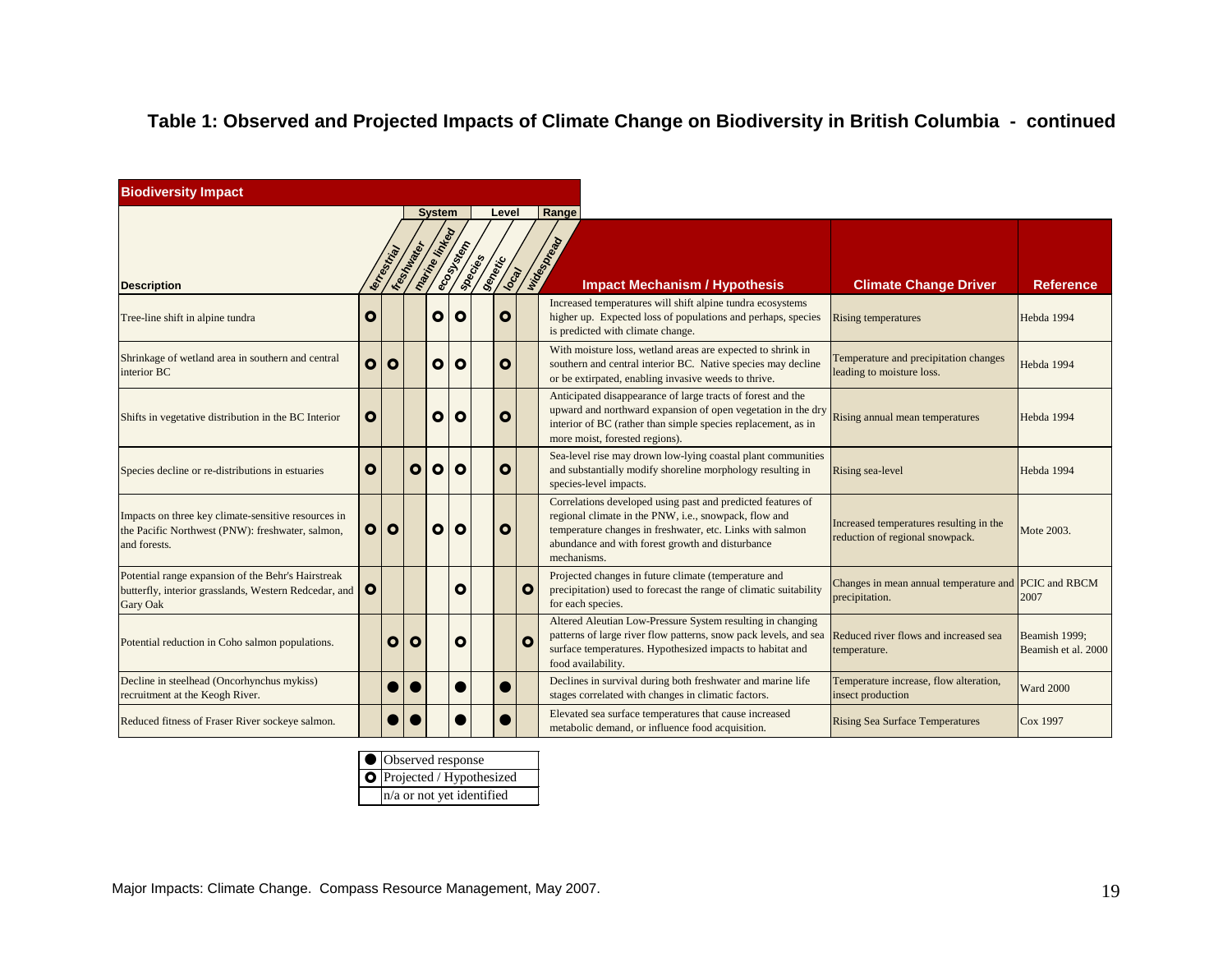| <b>Biodiversity Impact</b>                                                                              |              |                |                                |           |           |       |                                   |                                                                                                                                                                                                                                                                                                                  |                                                    |                      |
|---------------------------------------------------------------------------------------------------------|--------------|----------------|--------------------------------|-----------|-----------|-------|-----------------------------------|------------------------------------------------------------------------------------------------------------------------------------------------------------------------------------------------------------------------------------------------------------------------------------------------------------------|----------------------------------------------------|----------------------|
| <b>Description</b>                                                                                      | terreetrical | IFest Material | <b>System</b><br>marine Knycen | ecosystem |           | Level | <b>CONTRACTOR SECTION SECTION</b> | Range<br><b>Impact Mechanism / Hypothesis</b>                                                                                                                                                                                                                                                                    | <b>Climate Change Driver</b>                       | <b>Reference</b>     |
| Potential extirpation of sockeye salmon                                                                 |              | $\mathbf{o}$   |                                |           |           |       |                                   | Increased sea surface temperatures large enough to shift the<br>position of the thermal limits into the Bering Sea. Such an<br>increase would potentially exclude sockeye salmon from the<br>entire Pacific Ocean and severely restrict the overall area of<br>the marine environment that would support growth. | <b>Rising Sea Surface Temperatures</b>             | Welch et al. 1998    |
| Salmon abundance varies in relationship to climate.                                                     |              |                |                                |           |           |       |                                   | Correlations with catch data used to describe how climatic<br>factors affecting the marine environment play a significant role<br>in salmon production on interannual and interdecadal time<br>scales.                                                                                                           | <b>Rising Sea Surface Temperatures</b>             | Downton et al. 1998  |
| Impact on migration of adult sockeye salmon                                                             |              |                |                                |           | $\bullet$ |       |                                   | Water temperature and flows have an impact on the migratory<br>rates of sockeye salmon (Oncorhynchus nerka) in the<br>Columbia River                                                                                                                                                                             | Temperature increase, flow alteration              | Quinn et al. 1997    |
| Reduced salmon spawning success                                                                         | O            |                |                                |           |           |       |                                   | Future predictions in the Fraser River system suggest modest<br>average flow increases but significant peak flow increases.<br>Increased water temperatures above the 20oC spawning<br>success threshold predicted.                                                                                              | Temperature increase, flow alteration              | Morrison et al. 2002 |
| Altered zooplankton community structure and<br>subsequent pelagic food web impacts (fish and<br>birds). |              |                |                                |           |           |       |                                   | Ocean climate fluctuations, in particular changing temperature<br>and current patterns, cause immediate responses in<br>zooplankton community composition. Subsequent impacts on<br>pelagic foodweb (fish and coastal seabirds) are correlated.                                                                  | Ocean current patterns, sea surface<br>temperature | Mackas et al. 2001   |
| Reduced juvenile salmon survival rates.                                                                 | O            | $\circ$        |                                |           |           |       |                                   | Using oceanic, coastal and freshwater climate indices and<br>simulations of bioenergetics of key predators (e.g., northern<br>squawfish) predicted that warmer climatic conditions lead to<br>an increase in predation in the range of 26–31%.                                                                   | Increased freshwater temperatures                  | Petersen et al. 2001 |

| ● Observed response        |
|----------------------------|
| O Projected / Hypothesized |
| n/a or not yet identified  |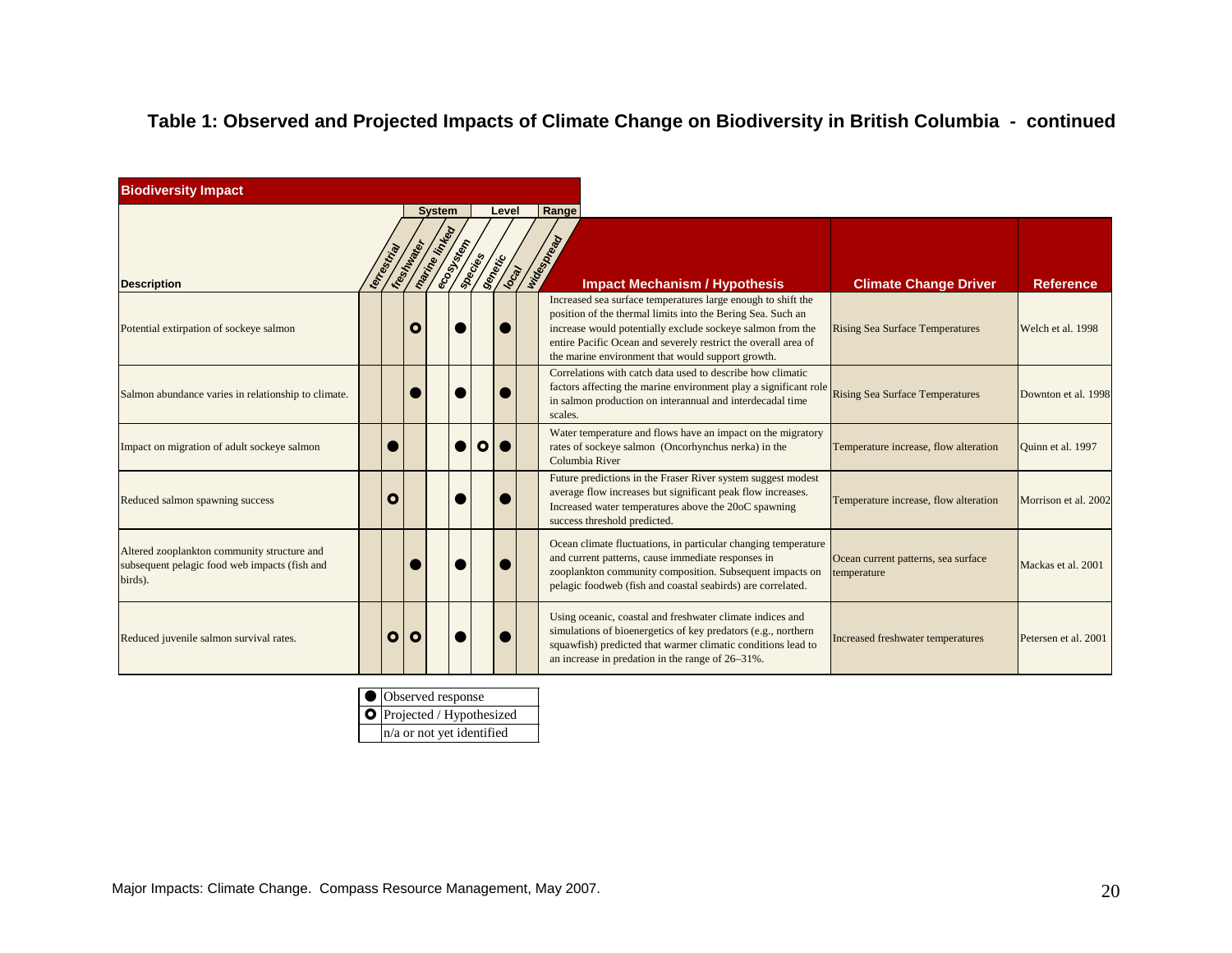Reflecting on the information currently available in BC (i.e., Table 1), a recent survey of species and ecosystem experts and managers across the province (Compass, 2007) and the broader literature on potential climate change impacts (e.g., Lovejoy and Hannah, 2006) we can highlight some of the highest priority threats to biodiversity in BC as a result of climate change. These are summarized in Table 2 on the next page.

#### **Special Note on Synergistic Effects**

Climate change has synergistic effects with many of the biggest existing impacts to biodiversity. Many authors in Lovejoy and Hannah (2005) stress concern that potential climate change impacts on biodiversity will be occurring in concert with other already well-established stressors. Specific examples evident in BC include:

#### Habitat loss and fragmentation:

With sea level rise, coastal marshes, wetlands, and mudflats may migrate further inland. However, this process will be constrained by built environments such as the extensive dike systems of the Fraser and Squamish River estuaries (Beckmann, 1997, BC MOE 2005). Here, habitat fragmentation, in the form of dikes, could act synergistically with climate change, reducing and potentially eliminating wetlands and mudflats in the Fraser River floodplain.

#### Invasive species:

Increasing lake and river temperatures in BC make for more suitable habitat for invasive warm-water fish species such as yellow perch and walleye (Chu et al 2005). These species have the potential to outcompete native cold-water species, which are less suited to warmer water temperatures. In this example, warming acts synergistically with invasive species to pose a threat to native fish species. Similarly, warmer, dryer temperatures in Kootenay national park resulting from climate change are less suitable for native plants, and more suitable for invasives such as Russian thistle and Knapweed (Scott and Suffling, 2000). In this case also, invasive species and climate change act synergistically, threatening native plants.

#### Species exploitation

Synergistic action between commercial harvesting and climate change has already been observed to reduce Thompson River Coho stocks by up to 90% (Bradford and Irvine, 1999). Increases in river and lake water temperatures are expected to have detrimental impacts on Fraser River sockeye stocks, which are also heavily harvested (Morrison, 2002). A similar synergistic effect could be expected for sockeye.

#### Environmental contamination

Nutrient enrichment from agricultural runoff could act synergistically with warming water temperatures due to climate change to enhance eutrophication in freshwater systems.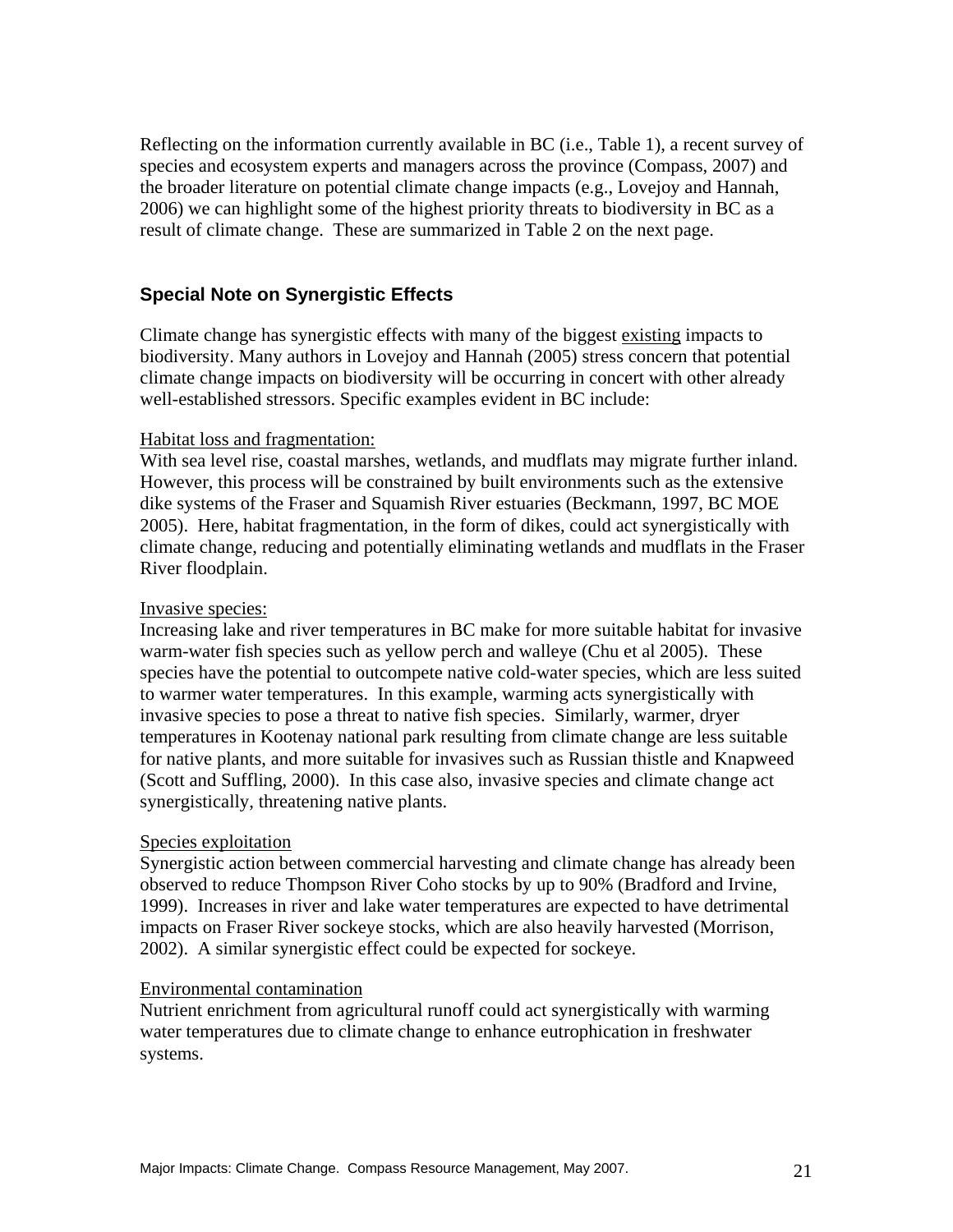|                                                             | Table 2: Summary of Priority Climate Change Threats to Biodiversity in BC                                                                                                                                                                                                                                                                                                                                                                                                                                                                                                                                                      |
|-------------------------------------------------------------|--------------------------------------------------------------------------------------------------------------------------------------------------------------------------------------------------------------------------------------------------------------------------------------------------------------------------------------------------------------------------------------------------------------------------------------------------------------------------------------------------------------------------------------------------------------------------------------------------------------------------------|
| <b>Species at risk</b>                                      | Although there could be some benefits for at risk species, in general there is significant<br>concern for species at risk that are already threatened by small population size, loss of<br>unique habitats and low reproduction/dispersal rates (among other causes). Any<br>potential for climate change to further exacerbate these existing causes could greatly<br>increase the risk of extinction.                                                                                                                                                                                                                        |
| <b>Aquatic habitat</b>                                      | In rainfall driven streams, extended summer low flow periods are expected. This will<br>further increase water temperature, favouring warm water species, and altering<br>community structure and functioning. Conversely, in snowmelt driven and glacier fed<br>streams, the magnitude and duration of summer floods is expected to increase. In either<br>case, significant impacts on aquatic habitats should be expected.                                                                                                                                                                                                  |
| Wetlands                                                    | Wetlands are particularly vulnerable to climate change. As physiographically limited<br>systems they are unable to migrate, and hence, vulnerable to changes in hydrology,<br>nutrient inputs, etc.                                                                                                                                                                                                                                                                                                                                                                                                                            |
| <b>Coastal</b><br>ecosystems                                | The sea is rising. Coastal ecosystems – including tidal zones, estuaries and coastal<br>wetlands – and the species that utilize them will all experience impacts. Specific<br>challenges to be faced include: salt water intrusion causing changes in local soil<br>chemistry and subsequent extirpation of freshwater plants; habitat loss for migrating<br>shorebirds; the destructive force of storm surges; and alteration of foodweb dynamics<br>for seabirds and other animals.                                                                                                                                          |
| <b>Alpine</b><br>ecosystems                                 | Given their restricted geographic area and narrow elevation range, alpine ecosystems<br>are particularly vulnerable to climate change. Climate and vegetation change rapidly<br>with altitude over relatively short distances in mountainous terrain. As a result, alpine<br>ecosystems are particularly vulnerable to encroachment by lower elevation ecosystems.                                                                                                                                                                                                                                                             |
| <b>Forest and</b><br>grassland<br>ecosystems                | The current MPB epidemic is the largest ever recorded. Ongoing concerns are the<br>increased potential for major widespread wildfires, and the subsequent potential for<br>transformations in disturbed ecosystems, such as colonization by invasive species and<br>resultant new species assemblages. Grassland ecosystems may expand in range, yet<br>face threats in terms of lost species diversity.                                                                                                                                                                                                                       |
| <b>Invasive species</b>                                     | Climate change may expedite the colonization of some areas by invasive species in<br>both the terrestrial and freshwater realms. For instance, invasive warm water fish<br>species in BC, such as yellow perch and small and large-mouth bass, may thrive as<br>water temperatures increase. These species may out-compete or predate on cold-water<br>native species. Similarly, increased frequency and magnitude of forest disturbances<br>will create openings vulnerable to colonization by invasive plants                                                                                                               |
| <b>Ecosystem</b><br>representation<br>in protected<br>areas | Protected areas are widely acknowledged as one of the most important management<br>instruments for biodiversity conservation. In BC, the protected areas strategy in the<br>1990's set out to improve the protection of representative ecosystems using both<br>biogeoclimatic and ecoregional classification systems. The potential for major, long-<br>term ecosystem shifts under a changing climate suggests a need to re-evaluate the<br>protection of representative ecosystems with a stronger focus on the ecoregional system<br>as it is based on broad topographical features that do not shift with climate change. |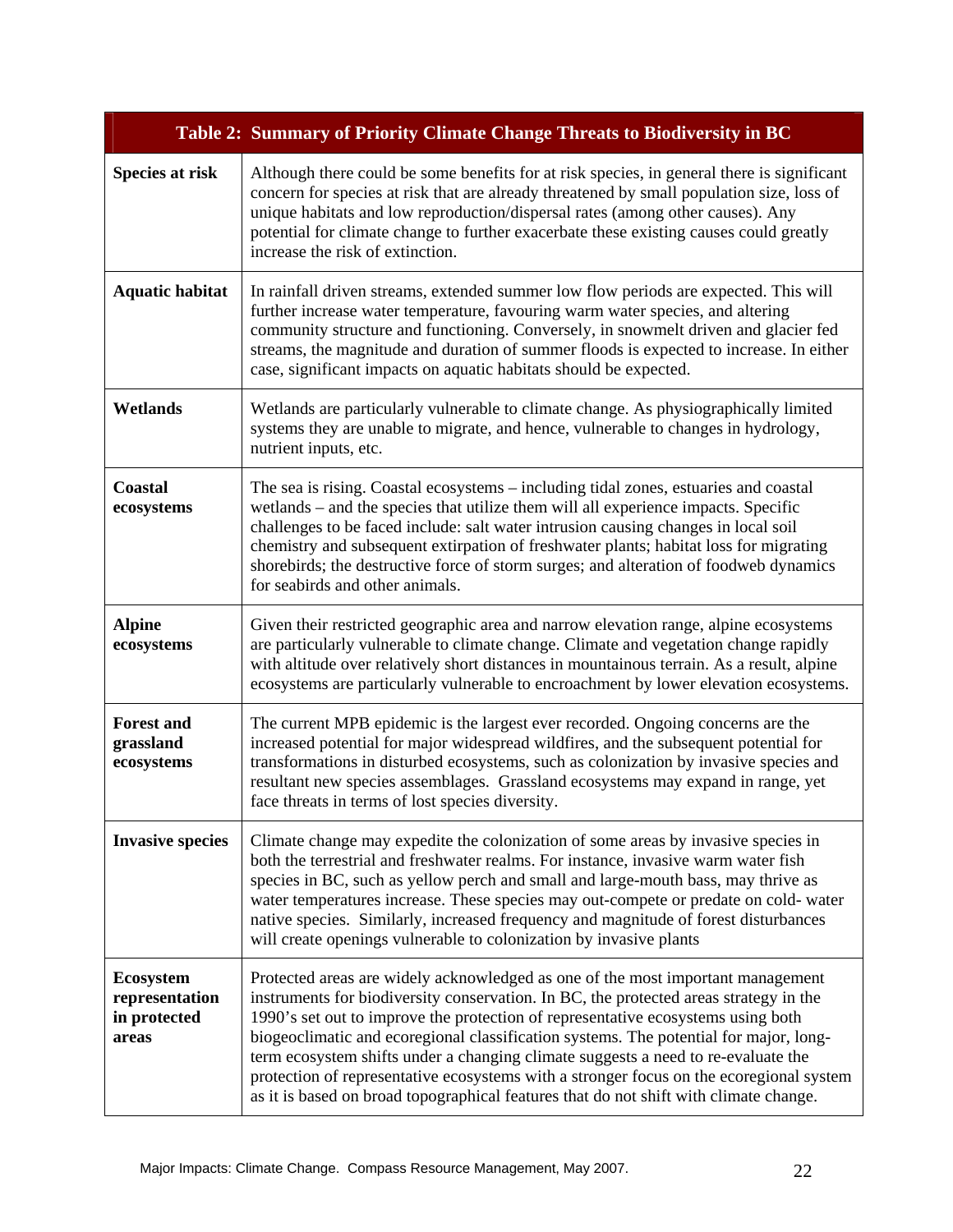# **3. Biodiversity Management under a Changing Climate**

Globally, two broad policy responses to address climate change have been identified. The first is "mitigation", which refers to actions aimed at slowing down climate change by reducing net greenhouse gases (GHG) emissions. The second is "adaptation", which refers to actions taken in response to, or in anticipation of, projected or actual changes in climate.

In BC, the Province describes it's overall climate change action plan in the 2004 document entitled "*Weather, Climate and the Future: BC's Plan*" (BC WLAP, 2004). The Plan lists 40 mitigation and adaptation actions that the government is undertaking or will undertake to address climate change. The actions are grouped into five main categories:

**Sustainable Energy Production and Efficient Use** – enhancing energy conservation and efficiency in industry, small business.

**Efficient Infrastructure: Transportation, Buildings and Communities** – increasing efficiency and promoting opportunities for innovation.

**Sustainable Forest and Carbon Sink Management** – managing forest and agricultural lands to increase carbon sequestration and decrease impacts.

**Government Leadership and Outreach** – reducing emissions from government operations, increasing capacity to adapt, increasing public outreach on mitigation and adaptation.

**Water Management** – supporting research geared towards developing water resource management tools, and supporting integrated watershed management to address issues such as drought and flooding.

The plan is weighted toward mitigation, or GHG management actions, and there is no specific mention of actions to address potential biodiversity impacts.

# 3.1 Mitigation

Global reductions in GHG concentrations are expected to slow the rate and magnitude of climate change over the long term. To do this, both sources of and sinks for greenhouse gases must be managed. Examples are using fossil fuels more efficiently and expanding forests to sequester greater amounts of carbon dioxide from the atmosphere.

Broadly speaking, any efforts to reduce the rate or magnitude of climate change by reducing atmospheric GHG concentrations can be viewed as a long-term activity toward mitigating impacts on biodiversity at all levels. Therefore, developing strategies that reduce GHG emissions and maximize the carbon sequestration potential in living systems should be viewed as critical elements in minimizing the long-term impacts on biodiversity in British Columbia.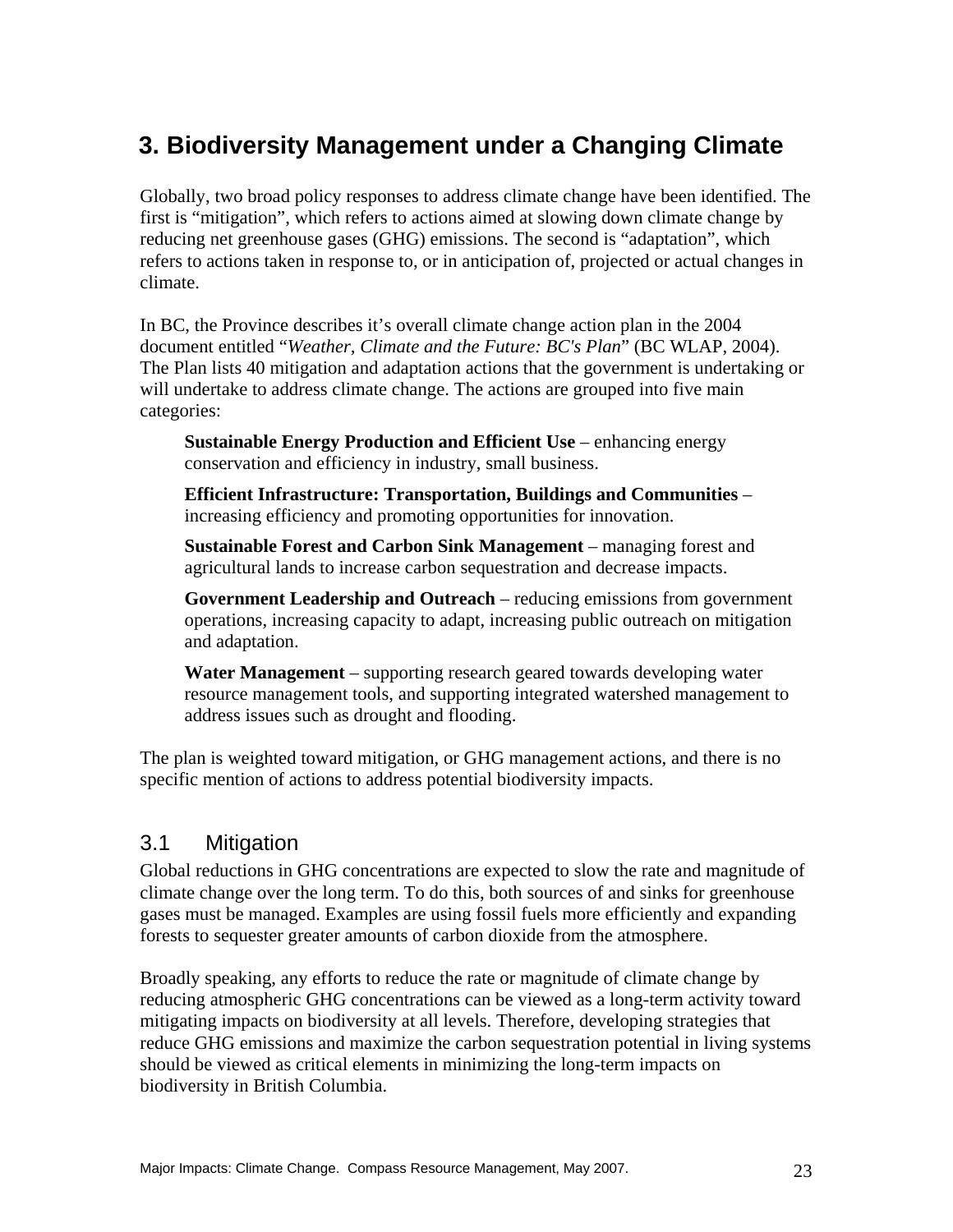The stated goal of the BC Plan (BC WLAP, 2004) is to maintain or improve upon the Province's ranking of third-lowest per-capita GHG emissions in Canada. The BC Ministry of Environment Service Plan is tracking performance toward this goal. The BC Government Strategic Plan 2006/07 – 2007/08, released as part of BC's Budget 2006, confirms this target, and also states that "BC currently has more greenhouse gas emissions per capita than Oregon, but less than Washington. The 2015/16 target is to improve BC's ranking." Unfortunately however, the use of a "per-capita" GHG emissions target still allows for an absolute growth of GHG emissions in BC over time. A related issue is that the Plan lacks absolute targets, which will make reporting out on the success of actions on actual GHG reductions difficult.

GHG management is a global issue, and mitigation efforts in BC can rightfully be placed in this context. For example, the World Business Council for Sustainable Development (WBCSD, 2005) indicates that North Americans in general have the highest per capita GHG emissions, and face considerable challenges in achieving improved energy efficiency. As a vivid local example, a recent discussion paper for the Greater Vancouver Regional District (GVRD, 2006) indicates that in order to meet Kyoto targets in the region would require GHG emission reductions equivalent to 90% of all automobile emissions. What this discussion clearly highlights is that additional mitigation efforts are possible, but implementing them will require difficult societal trade-offs.

# 3.2 Adaptation

Regardless of whether countries around the world succeed in achieving major reductions in GHG emissions, climate change models predict that excess greenhouse gases already in the atmosphere will drive climate change and its impacts for centuries to come. As a result, the need to implement activities aimed at adapting to the potential changes is imperative.

There are two broad types of adaptation actions. First, **capacity-building actions** aim to increase the capacity of institutions, governments, businesses, and the public to prepare for climate change. Capacity-building actions include research and assessment, monitoring, extension and training, changes in policies, etc. The second type, **implementation actions, conveys actual adaptation benefits 'on the ground'.** Implementation actions most often aim to eliminate a projected climate change impact, however in some cases implementation actions can be aimed at exploiting a climate change opportunity.

Many initiatives are underway in BC related to climate change adaptation, primarily of the capacity-building type. A number of these initiatives are highlighted below.

The BC Government's plan (BC WLAP, 2004) described above contains a number of specific actions to increase provincial capacity to adapt. Examples include:

- Addressing climate change and extreme weather in government planning and operations;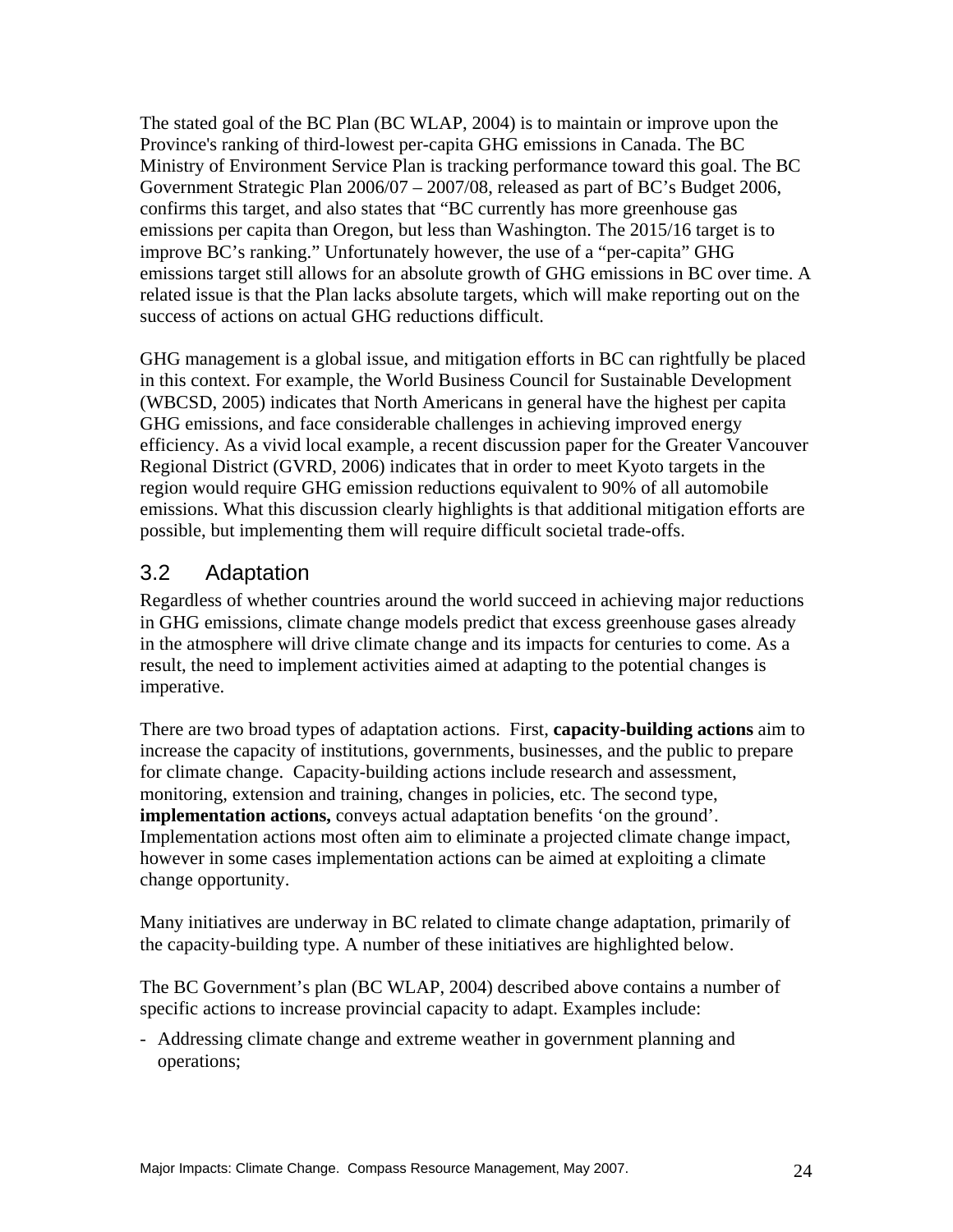- Implementing effective monitoring and reporting procedures for climate change and its impacts;
- Developing climate models and other tools for addressing climate change risks and adaptation options;
- Supporting applied climate change research that meets the needs of decision-makers; and
- Developing capacity throughout BC to respond to extreme weather and climate change.

The Climate Change Section (CCS) of MoE's Environmental Quality Branch leads implementation of the capacity-building actions. CCS staff participate in and fund climate impacts and adaptation research and plan development efforts, and work within MoE and with other ministries to increase government capacity to prepare for climate change. Some of these CCS initiatives relate directly to biodiversity. Outreach on impacts and adaptation and mitigation is achieved through active participation in workshops and conferences around the province. Their website (http://www.env.gov.bc.ca/air/climate/) houses government documents regarding its actions and those of partner organizations.

The Ministry of Forests and Range (MoFR) established a Climate Change Task Team in June 2005 for the purpose of preparing a report for the Chief Forester on how the MoFR should strategically position itself with respect to the potential impacts of climate change on the province's forest resources. Their report *Preparing for Climate Change: Adapting to Impacts on British Columbia's Forest and Range Resources* (BC MoFR, 2006), presents an overview of climate change and potential biophysical (and socio-economic) impacts on the forest sector. The report probes specific management issues related to silviculture and forest genetics, forest health, and fire management and in each case outlines possible adaptive responses. It concludes with a comprehensive list of recommendations that fall into three categories: A: improving knowledge through analysis and research; B: Reviewing operational policies and practices; C: Building awareness and capacity within and outside the ministry. Implementation of selected recommendations will be coordinated through the broader Future Forest Ecosystems Initiative (FFEI, 2006), which has identified ecosystem resilience as an important management goal, and identified a specific objective to predict how climate change might alter the range of natural variability of ecosystem components.

The Water Stewardship Division (WSD) of the Ministry of Environment has not yet undertaken a similar exercise to fully examine the potential of climate change on the province's freshwater resources. However, WSD staff participate in applied research projects that consider the impacts of climate change on surface and groundwater in BC, and in drought and flood management initiatives that will likely convey adaptation benefits. WSD is sponsoring in cooperation with the Pacific Climate Impacts Consortium a workshop on hydrological modelling tools that work with climate change scenarios. WSD is funding a comprehensive review of sea level rise to inform policy on sea dike standards and coastal development guidelines. WSD staff is participating with PCIC in conducting province-wide face-to-face consultations with water users to assess their views on climate change impacts and adaptation. The River Forecasting Centre now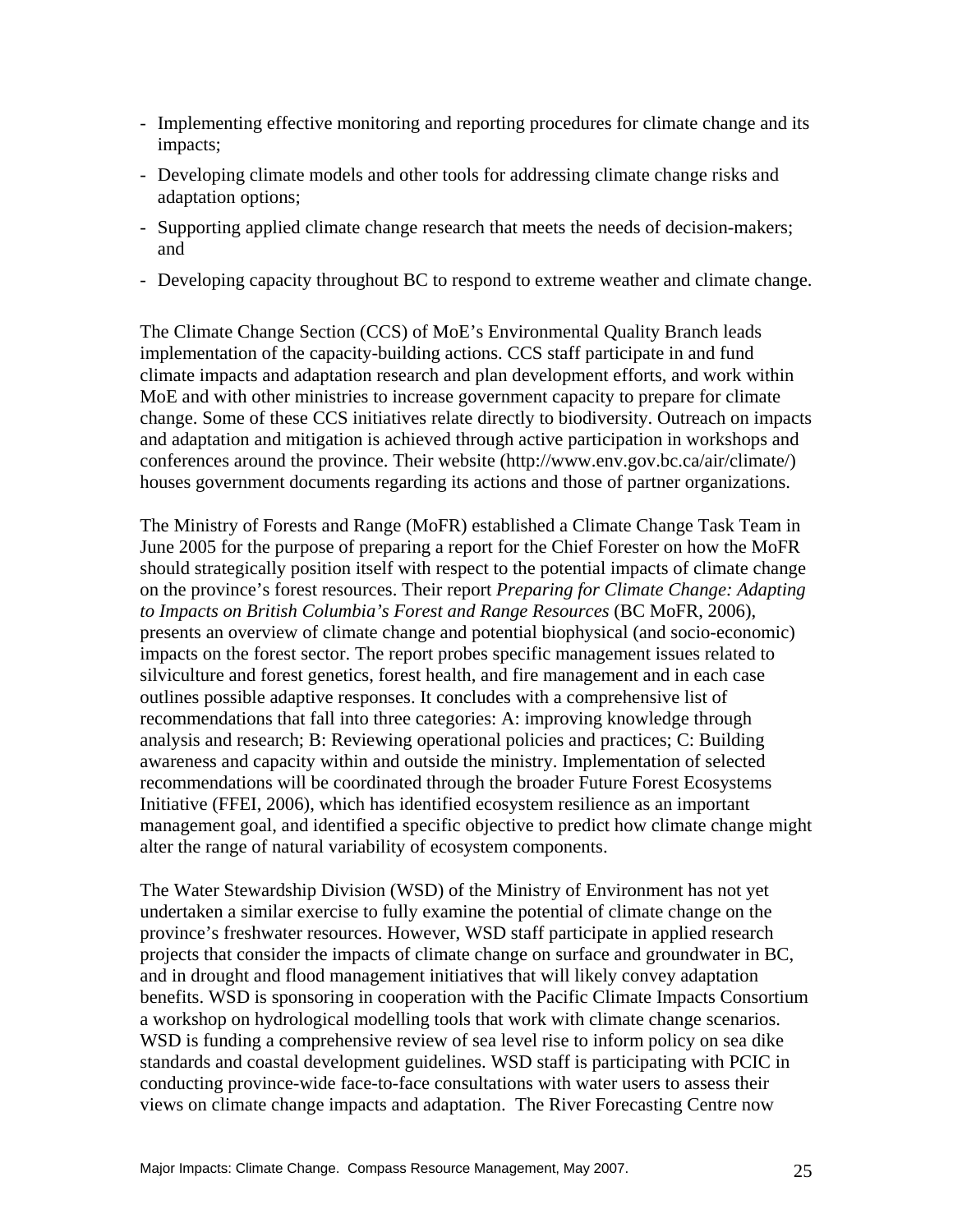considers climate change a major factor in increasing flood risks and altering river hydrology and is seeking to improve forecasting capacity to account for climate change.

The Pacific Climate Impacts Consortium (PCIC) was established at the University of Victoria in 2005 with a mandate to produce practical climate information for education, policy, and decision-making in the Pacific Northwest. Funding, in-kind support and project partners include the BC Ministry of Environment, BC Hydro, BC Ministry of Forests, C-CIARN BC; Greater Vancouver Regional District; Columbia Basin Trust; Columbia Power; Nature Trust; and the University of BC. PCIC carries out applied research and provides climate information and interpretations. They make several online tools available for studying climate change, including climate scenario data and maps that can be used for impact assessment or education purposes. For example, in collaboration with the Royal BC Museum and a number of others, PCIC has created high-resolution maps of climate variables and other biophysical parameters (e.g., distribution of tree species) under future climate scenarios for BC PCIC is currently leading the development of a strategy for research on climate change and hydrology in BC.

Table 3 presents a listing of the adaptation efforts that have been identified related to climate change and biodiversity management in BC. The list is not meant to be fully comprehensive, but rather to present an overview of actions that have been identified in BC. The list has been compiled based on a review of the above sources and additional reports provided, and supplemented by an overview keyword search of the primary literature.

It must be emphasized that this list is limited to actions either currently being implemented or recommended for implementation that are specific to biodiversity management in response to climate change in BC. Many other biodiversity management activities are undoubtedly underway that are supportive of climate change adaptation, yet not yet explicitly linked to it. Documenting the ways and means to which such actions of this type are already built into the current provincial management structure was beyond the scope of this review.

Each identified action in the table is categorized according to both the type of adaptation activity, and the biodiversity impact target as follows:

#### **Type**

**Capacity-building** – broken down into three categories: i) research, monitoring and assessment, ii) education and extension, iii) plans and policies.

**Implementation** – direct, on-the-ground action aimed at addressing a current or projected climate change impact.

#### **Biodiversity Impact Target**

**Environmental System** – terrestrial, freshwater, or marine-linked

**Biodiversity Level** – ecosystem, species or genetic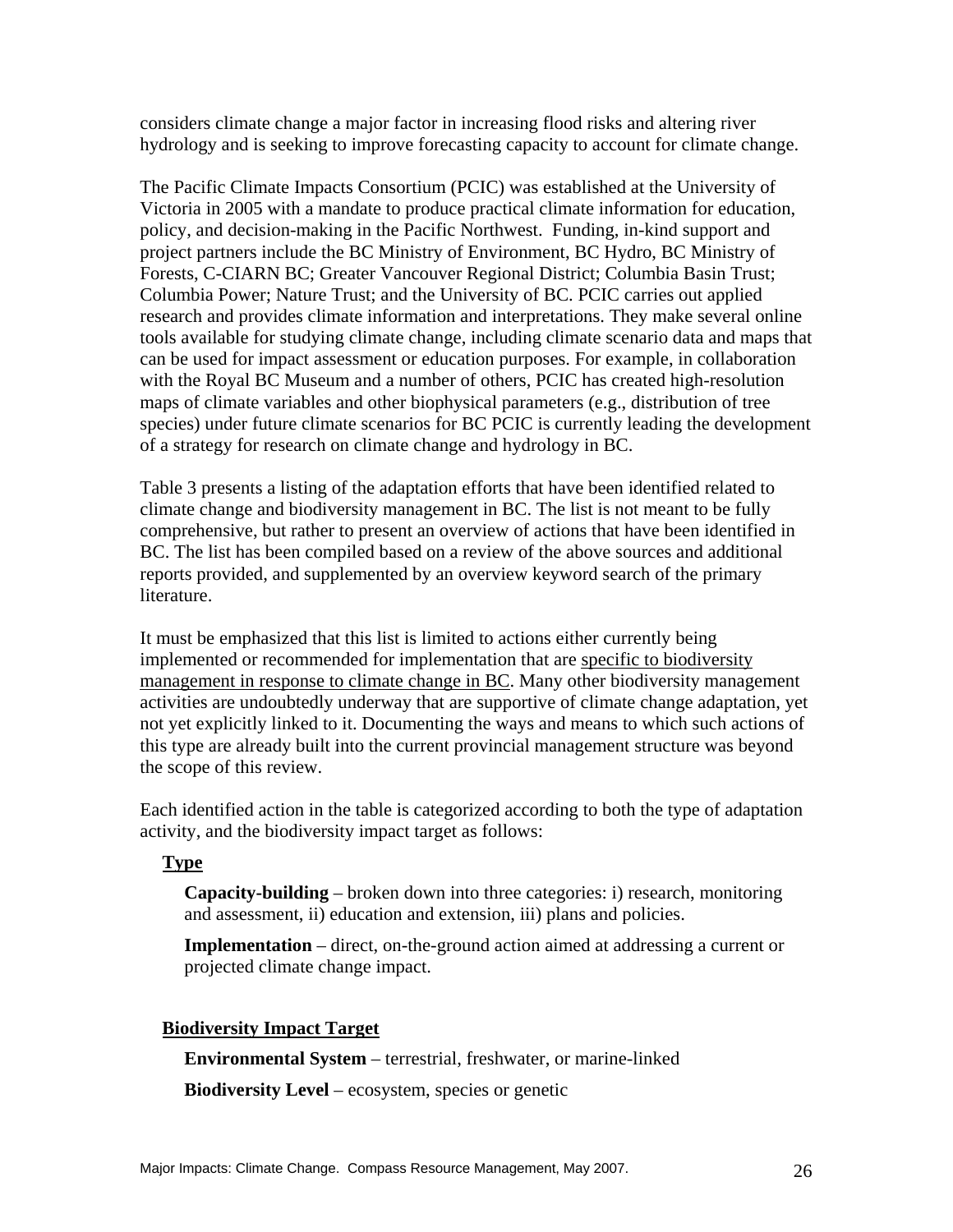#### **Impact Range** – local or widespread

The circle coding in "type" column of Table 3 is intended to differentiation between actions that are currently underway in BC vs. those that have only been recommended. The circle coding in "target" column differentiates between primary aims and secondary benefits.

Some highlights of this compilation include:

- The vast majority of adaptation actions are of the capacity-building type. All current actions involve research, monitoring, education, planning, etc. There are no known implementation actions underway.
- Other than generic recommended actions, very few actions have been identified for freshwater systems.
- Most activities are 'wide-spread' meaning that they reflect high-level guidance. Very few, if any, actions directly target specific locations or biodiversity hotspots (although many in theory could if implemented in specific locations).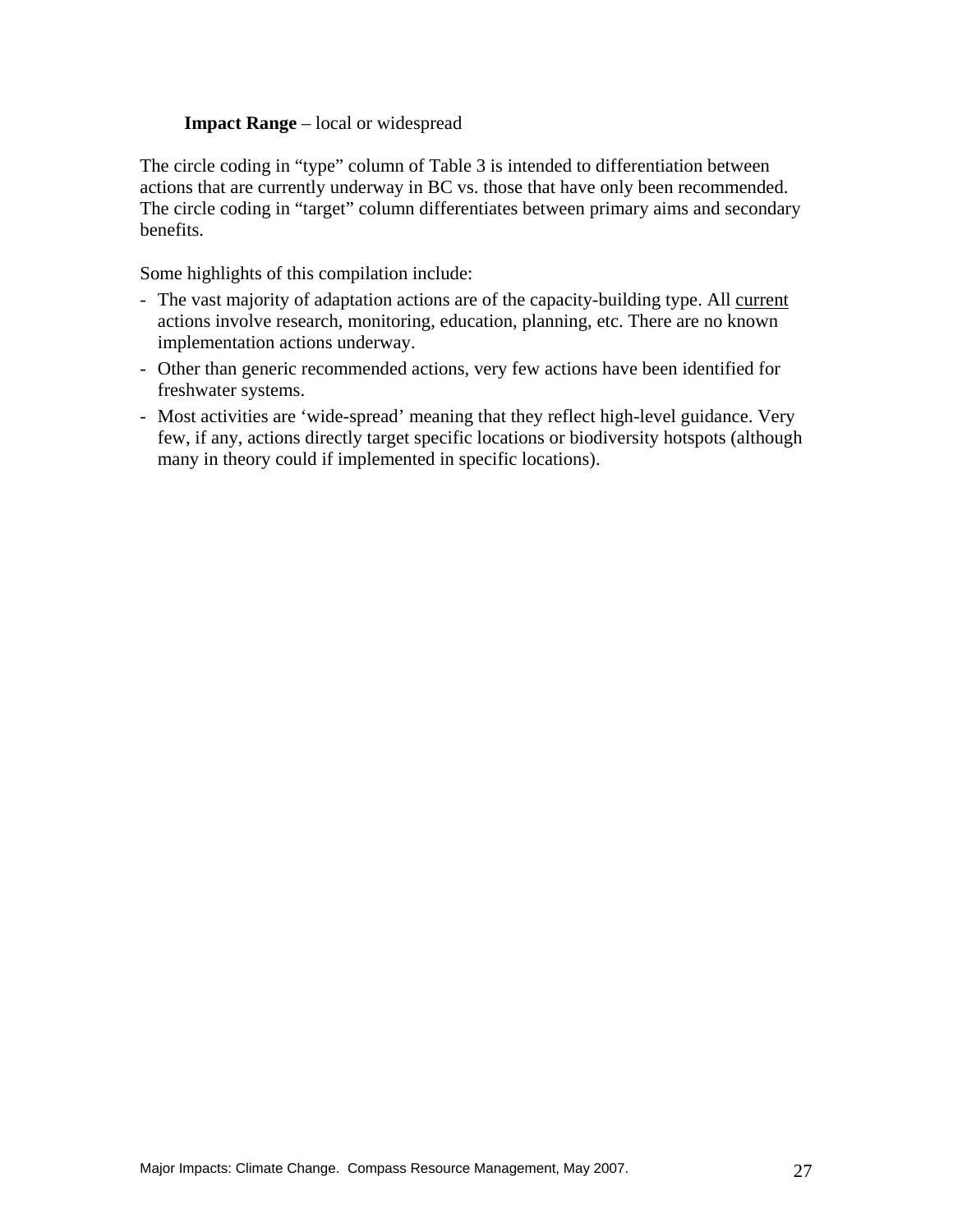| <b>Adaptation Action</b><br><b>Biodiversity Target</b>                                                                                                                                          |                                     |                          |                      |                |             |               |               |           |              |              |              |            |                     |
|-------------------------------------------------------------------------------------------------------------------------------------------------------------------------------------------------|-------------------------------------|--------------------------|----------------------|----------------|-------------|---------------|---------------|-----------|--------------|--------------|--------------|------------|---------------------|
|                                                                                                                                                                                                 |                                     | <b>Capacity Building</b> |                      |                |             | <b>System</b> |               |           | Level        |              |              | Range      |                     |
| <b>Description</b>                                                                                                                                                                              | research / monitoring<br>assessment | education / extension    | ans / policies<br>ъ. | Implementation | terrestrial | freshwater    | marine linked | ecosystem | species      | genetic      | Local        | widespread | <b>Reference</b>    |
| Implement monitoring and reporting procedures for climate change and its impacts                                                                                                                |                                     |                          |                      |                |             |               |               |           | $\circ$      | $\mathbf{o}$ |              |            |                     |
| Modelling and other data collection techniques are being improved in order to better study how ecosystems may<br>shift as a result of climate change.                                           |                                     |                          |                      |                |             |               |               |           | $\mathbf{o}$ | $\bullet$    |              |            | <b>BC WLAP 2004</b> |
| Support knowledge transfer and build capacity to respond to extreme weather events (flood, drought, fire).                                                                                      |                                     |                          |                      |                |             |               |               |           |              |              |              |            |                     |
| Develop climate change projection models and a climate change monitoring system to project future climates and<br>to monitor changes to forest ecosystems as a result of climate change         | $\mathbf{o}$                        |                          |                      |                | О           |               |               |           | $\bullet$    |              | $\mathbf{o}$ |            |                     |
| Develop tools for evaluating impacts of climate change on natural disturbance processes                                                                                                         |                                     |                          |                      |                |             |               |               |           | $\bullet$    |              | $\mathbf{o}$ |            |                     |
| Conduct risk assessments to determine potential impacts of climate change on forest and range resources                                                                                         | $\bullet$                           |                          | O                    |                | O           |               |               |           | $\bullet$    |              | $\mathbf{o}$ |            | FFEI, 2006          |
| Conduct research and modelling to determine potential impacts of climate change on key species, tree seed<br>genotypes, soil processes and productivity, and fire regimes                       | $\mathbf{o}$                        |                          |                      |                |             |               |               | ٥         |              |              | o            |            |                     |
| Use communication to increase awareness and understanding of climate change impacts on B.C.'s forests                                                                                           |                                     |                          |                      |                |             |               |               |           |              |              | $\mathbf{o}$ |            |                     |
| Development of i) climate-based seed planning zones, ii) climate profiles for provenances, species and genotypes,<br>and iii) high spatial resolution climate data for climate change analysis. |                                     |                          |                      |                |             |               |               |           |              |              | o            |            |                     |
| Improve knowledge through research and analysis (e.g., seedlot trials, species shifts, impact assessments, etc.)                                                                                | $\mathbf{o}$                        |                          |                      |                | O           |               |               |           |              |              |              |            |                     |
| Review and modify operational policies and practices (e.g., modify seed transfer limits, increase species and<br>genetic diversity in plantations, etc.)                                        | $\mathbf o$                         |                          |                      | $\mathbf{o}$   | O           |               |               |           |              |              |              |            | <b>BC MoFR 2006</b> |
| Build awareness and capacity within and outside the ministry.                                                                                                                                   |                                     | $\mathbf{o}$             |                      |                | O           |               |               | o         | $\bullet$    | $\bullet$    | $\bullet$    | o          |                     |
| Facilitate migration of species and populations to take advantage of warmer climate opportunities.                                                                                              |                                     |                          |                      | $\mathbf o$    |             |               |               |           |              | ٥            | $\mathbf{o}$ |            |                     |
| Assessment of ecosystem and tree species changes in extent, elevation, and spatial distribution under climate<br>change scenarios.                                                              |                                     | o                        |                      |                |             |               |               |           |              |              |              |            | Hamann et al 2004   |

#### **Table 3: Climate Adaptation Management Actions (Current and Recommended) in British Columbia**

|   | Currently underway |
|---|--------------------|
| ο | Recommended        |
|   | N/A                |

 $\bullet$  Primary target

**O** Secondary benefits  $N/A$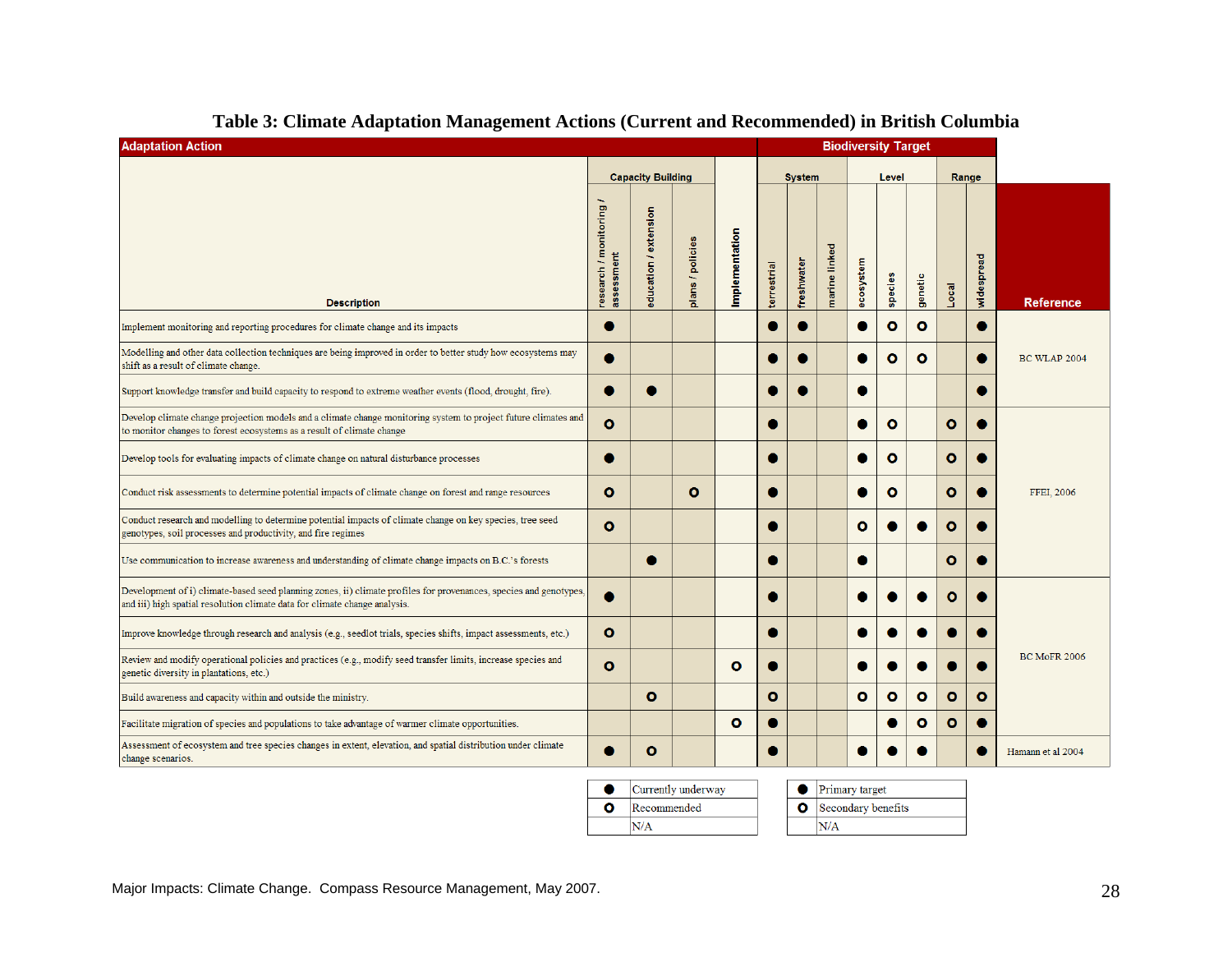| <b>Adaptation Action</b>                                                                                                                                                                                      |                                     |                          |                  |                |               |              |               |              | <b>Biodiversity Target</b> |              |              |             |                                  |
|---------------------------------------------------------------------------------------------------------------------------------------------------------------------------------------------------------------|-------------------------------------|--------------------------|------------------|----------------|---------------|--------------|---------------|--------------|----------------------------|--------------|--------------|-------------|----------------------------------|
|                                                                                                                                                                                                               |                                     | <b>Capacity Building</b> |                  |                | <b>System</b> |              |               | Level        |                            |              | Range        |             |                                  |
| <b>Description</b>                                                                                                                                                                                            | research / monitoring<br>assessment | education / extension    | plans / policies | Implementation | terrestrial   | freshwater   | marine linked | ecosystem    | species                    | genetic      | Local        | widespread  | <b>Reference</b>                 |
| Forests: Avoid habitat fragmentation, provide connectivity, maintain natural disturbance regimes, protect climate<br>refugia, protect functional groups and keystone species, assist migrations, etc.         |                                     |                          | $\bullet$        | $\bullet$      |               |              |               |              |                            |              | o            |             |                                  |
| Alpine habitats: establish conservation networks, designate wildlife corridors through montane areas, limit<br>recreation, etc.                                                                               |                                     |                          | ο                | o              |               |              |               |              |                            |              | o            |             |                                  |
| Freshwater habitats: maintain riparian habitats to protect thermal regimes, avoid invasion of exotic species,<br>remove barriers to flow such as dams and dykes, maintain connectivity between wetlands, etc. |                                     |                          | $\mathbf{o}$     | $\bullet$      |               | G            |               |              |                            |              | O            |             | <b>BC MoE 2005</b>               |
| Expand and improve: stewardship support, education, research and monitoring.                                                                                                                                  | o                                   | o                        | $\mathbf{o}$     | $\mathbf{o}$   | $\bullet$     | $\bullet$    |               | $\bullet$    | $\mathbf o$                | $\mathbf o$  | $\mathbf{o}$ | $\mathbf o$ | and                              |
| Set up ecological monitoring programs to establish trends for climate tolerance; rates of change; migration<br>ability; and reproductive success                                                              | o                                   |                          |                  |                |               |              | O             |              |                            | o            |              |             | Hansen et al 2003                |
| Expand modelling of impacts on ecosystems and species of interest.                                                                                                                                            | Ō                                   |                          |                  |                |               |              | $\mathbf{o}$  |              |                            |              |              |             |                                  |
| Build capacity of management professionals to integrate climate change into planning and management.                                                                                                          |                                     | ۰                        |                  |                | ۰             | $\circ$      | $\bullet$     | $\bullet$    | $\bullet$                  | $\bullet$    |              | $\bullet$   |                                  |
| Direct intervention where appropriate (e.g., habitat restoration, species recovery programs, assisted migration, and<br>captive breeding programs)                                                            |                                     |                          |                  | $\circ$        |               |              |               |              |                            |              |              |             |                                  |
| Gene management: determine limits of species and genotype transferability, plant a mixture of provenances at a<br>site, etc.                                                                                  | ٥                                   |                          |                  | ٥              |               |              |               |              |                            |              |              |             |                                  |
| Forest protection: develop "fire-smart" landscapes, shorten rotation lengths to reduce vulnerability to insects and<br>facilitate change to more suitable species, etc.                                       | Ō                                   |                          |                  | $\circ$        |               |              |               |              |                            |              |              |             | Spittlehouse and Stewart<br>2003 |
| Non-timber resources: minimize habitat fragmentation and increase connectivity, etc.                                                                                                                          |                                     |                          |                  | $\bullet$      |               | $\bullet$    |               |              |                            | 0            |              |             |                                  |
| System planning and policy: expand protected area networks, improve connectivity of protected area systems, etc.                                                                                              |                                     |                          | $\mathbf o$      | $\bullet$      |               | $\bullet$    |               |              |                            |              | $\bullet$    |             |                                  |
| Protected area management: implement ex-situ conservation and translocations, create/restore buffer zones<br>around protected areas, etc.                                                                     |                                     |                          |                  | $\mathbf{o}$   |               | $\mathbf{o}$ |               |              |                            |              | O            |             |                                  |
| Research and monitoring: utilize parks for long-term integrated monitoring sites, conduct climate change impact<br>assessments, etc.                                                                          | Ō                                   |                          |                  |                | $\mathbf{o}$  | $\mathbf{o}$ |               | $\mathbf{o}$ | $\mathbf o$                | $\mathbf{o}$ | $\mathbf{o}$ |             | Scott and Lemieux 2005           |
| Capacity building and awareness: strengthen professional training, develop partnerships/collaborations with park<br>stakeholders, etc.                                                                        |                                     | o                        |                  |                | $\mathbf{o}$  | $\mathbf{o}$ |               | $\mathbf{o}$ | o                          | o            | o            |             |                                  |
| Assessment of the impacts of climate change on the distribution of various bird species                                                                                                                       |                                     |                          |                  |                |               |              |               |              |                            | $\bullet$    |              |             | Bunnell & Squires 2005           |
| Studies are underway to determine the impacts of snowpack variation on lichen for mountain caribou                                                                                                            |                                     |                          |                  |                |               |              |               |              |                            |              |              |             | Kellner et al 2006               |
| Management Plan for Mount Assiniboine Provincial Park                                                                                                                                                         | o                                   | $\bullet$                | $\bullet$        | o              |               |              |               |              |                            | $\mathbf{o}$ |              |             | Compass 2006                     |

#### **Table 3: Climate Adaptation Management Actions (Current and Recommended) in British Columbia – cont'd**

Currently underway  $\bullet$  Primary target  $\bullet$  $\overline{\mathbf{o}}$ Recommended **O** Secondary benefits  $N/A$  $N/A$ 

Major Impacts: Climate Change. Compass Resource Management, May 2007.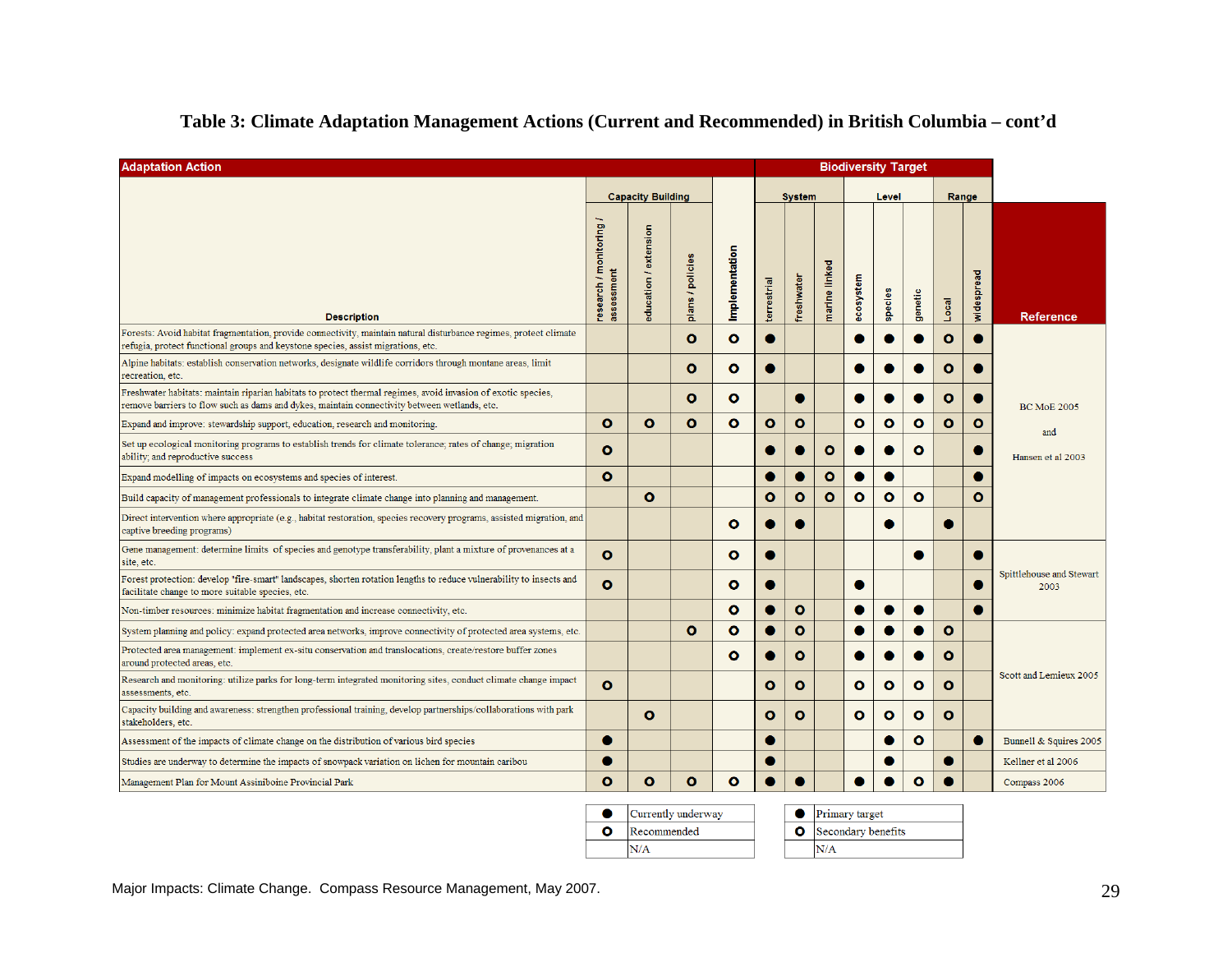# **4. Discussion**

To a large degree the types of climate change impacts and potential management actions identified at the global scale (see Lovejoy & Hannah 2005) are evident in BC. It is becoming clear that BC can expect major transformations in biodiversity across all systems (terrestrial, freshwater, marine-linked) and all levels (genetic, species, ecosystems) under a changing climate. From a management perspective this may require a reality check. What are the realistic goals for biodiversity management in a time of rapid climate change? To what extent should managers pursue aggressive adaptation actions (e.g., species translocations, captive breeding)? Such questions imply that it will become increasingly important to identify clear management objectives to guide management priorities.

The literature suggests that maintaining ecosystem resilience, focusing on the underlying structure, functions, and processes of ecosystems should be a priority. As noted by many authors, implementing "good current conservation practice", such as creating protected areas and biodiversity networks, minimizing habitat fragmentation and managing invasive species, is the obvious starting point for biodiversity management in response to climate change. In this sense, the vast majority of "options" for managing biodiversity with climate change in mind are already well known. In short, we know in principle what to do, what is not well known is where, when and how to do it.

In BC, like elsewhere, the management emphasis to date has been on capacity building rather than implementation. This is understandable given the current level of uncertainty of potential climate change impacts. However, as societal understanding of the issues increases, we can expect a parallel rise in the call for more implementation action.

While many of the implementation challenges associated with biodiversity conservation are the same for climate change impacts as from other types of impacts, there are a few that are unique and require special attention here in BC.

# **How Far for SAR?**

It is a management risk to immediately assume that the greatest biodiversity impact should be the greatest focus of management effort. In some cases it may be necessary to accept losses and preserve scarce resources for investments in other achievable biodiversity conservation improvements. The development of protection plans for species at risk that are currently at the extreme southern edge of their climate range in BC provide a possible example. To what extent should management action be taken to preserve a species if its future climate and habitat range shifts entirely outside of BC?

### **Non-Native or Newly-Native?**

Scott and Lemieux (2005) outline this complex policy dilemma involving the formal definitions of "non-native" or "alien" species, and "historical range". For example, consider how future changes in climate may increase the potential for some species to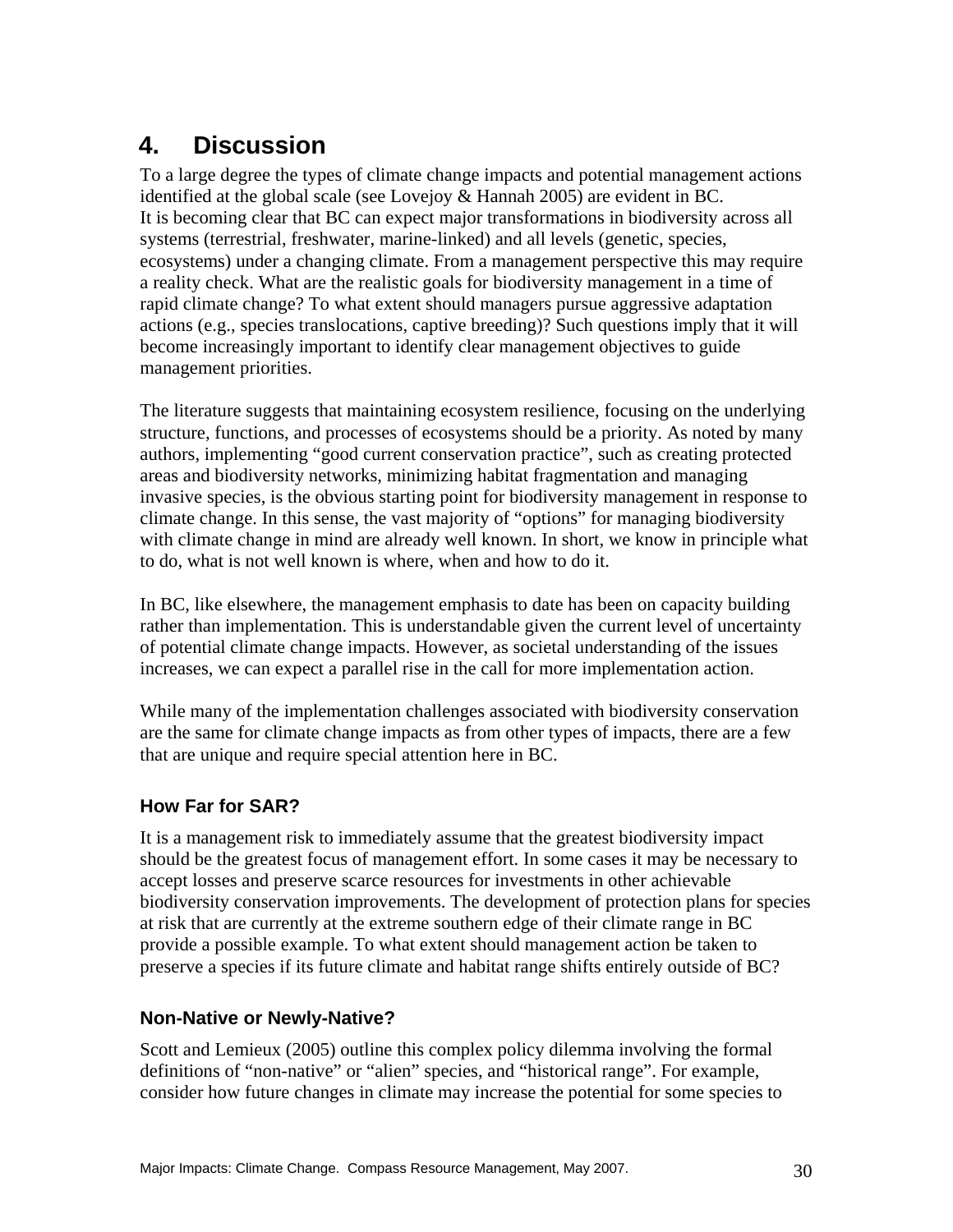expand their range into new or open ecological niches – say, northward shifts of species across the US border. On the one hand, these species could be considered as non-native or invasive species requiring active eradication policies. On the other hand, the arrival of new species may in fact signal successful autonomous adaptation by a species into a new climate refuge. What this suggests is that invasive species "impacts" and the potential options for managing them will need to be considered on a case-by-case basis.

#### **Identifying No-Regrets Actions**

There is a need to guard against management inactivity in the face of the major uncertainties raised by climate change. In all cases we should be looking for "no-regrets" actions. These are actions that perform well under current climate or any future climate scenario, i.e., they perform well irrespective of climate change. Other features that make no-regrets options reasonable may include: i) relatively low life cycle cost, ii) a short completion horizon, and iii) limited risk to other management objectives (e.g., cost, other competing environmental objectives). Incorporating habitat restoration activities into MPB-response plans, or expanding protected area boundaries in areas with fewer resource development opportunities are some possible examples to consider.

#### **Mitigation**

BC has a goal to remain among the lowest per-capita GHG emissions levels in Canada. This goal and all of the specific actions related to reducing emissions and increasing carbon sequestration should be rigorously supported for their long-term potential to stabilize climate change and ultimately limit biodiversity impacts.

The potential to select mitigation actions that have complementary adaptation benefits, and vice versa, is currently gaining popularity in the literature. Restoration of degraded landscapes with vegetation and the implementation of agroforestry systems are two examples where carbon sequestration benefits can be achieved simultaneously with reduced soil erosion and improved water quality, both of which can provide biodiversity conservation benefits (Watson, 2005).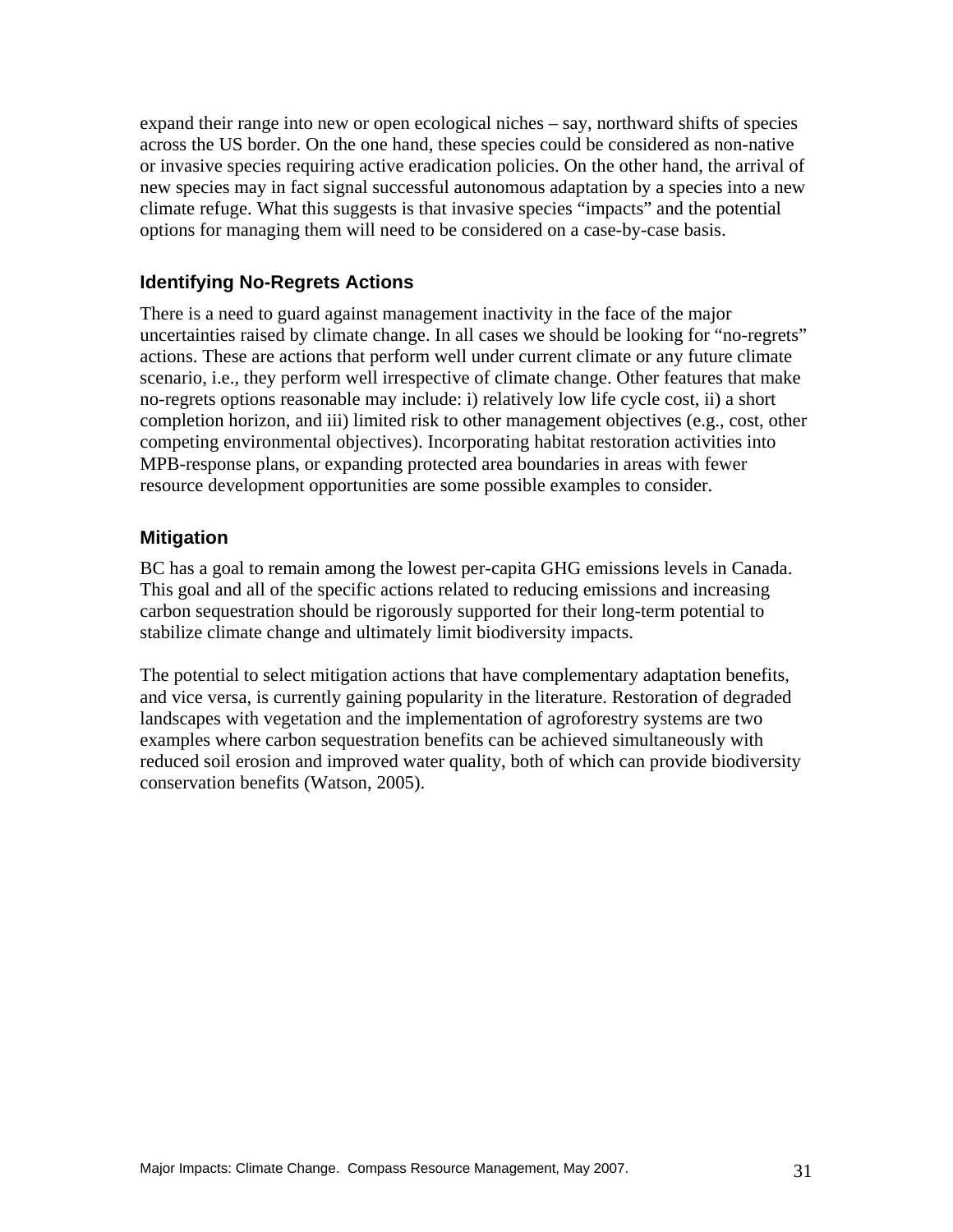# **5. Data Gaps**

In terms of the *genes/species/ecosystems* X *terrestrial/freshwater* framework used in this study, it appears that there has been much more consideration of potential climate change impacts in the terrestrial realm than in the freshwater (notwithstanding all of the attention on salmon). This implies that a general increase in the freshwater realm is in order.

There has also been more consideration of potential climate change impacts at the ecosystem level, although some specific species at risk plans are underway that identify climate change as a potential threat, and policies for the management of "identified wildlife" do already exist. There may be a lack of current attention on understanding impacts at the genetic level.

There has been relatively higher focus placed on impacts associated with changes in mean annual or seasonal temperature than in other climate drivers. Given that there is strong evidence that climate extremes play a dominant role in many impact processes (Parmesan, 2005) it seems that more attention in BC is required on the potential for changes in the magnitude and frequency of extreme weather events.

In overview, there are three broad areas that stand out as data gaps in need of further development and refinement:

### **Develop a Focused Biodiversity and Climate Change Research Agenda**

It is understandable that research is the primary focus of current climate change and biodiversity management efforts in BC. There is still clearly a great deal to be learned about the potential magnitude and rate of climate change at the regional and local levels, and subsequent impacts on the full range of biodiversity endpoints. Given the reality of scarce resources however, effort should be made to develop a focused research agenda in order to maximize the practical benefit of research investments. Considerations in developing that agenda should include:

- The priority climate change threats to biodiversity in BC (i.e., Table 2),
- The current gaps in existing knowledge (e.g., research in the freshwater realm is under-represented),
- Linking information requirements to the specific needs of assessing feasible climate change mitigation and adaptation options for biodiversity management.

### **Develop a More Complete Toolkit of Management Actions**

While capacity building, primarily research and extension, are the logical initial focus of climate impacts and adaptation efforts for biodiversity management, there is a need to proactively identify, develop and test potential implementation actions. To date, there is no consolidated handbook of proven biodiversity conservation techniques, or climate adaptation techniques, that are targeted to BC. Consideration should be given toward developing a compendium of biodiversity and climate change case studies from around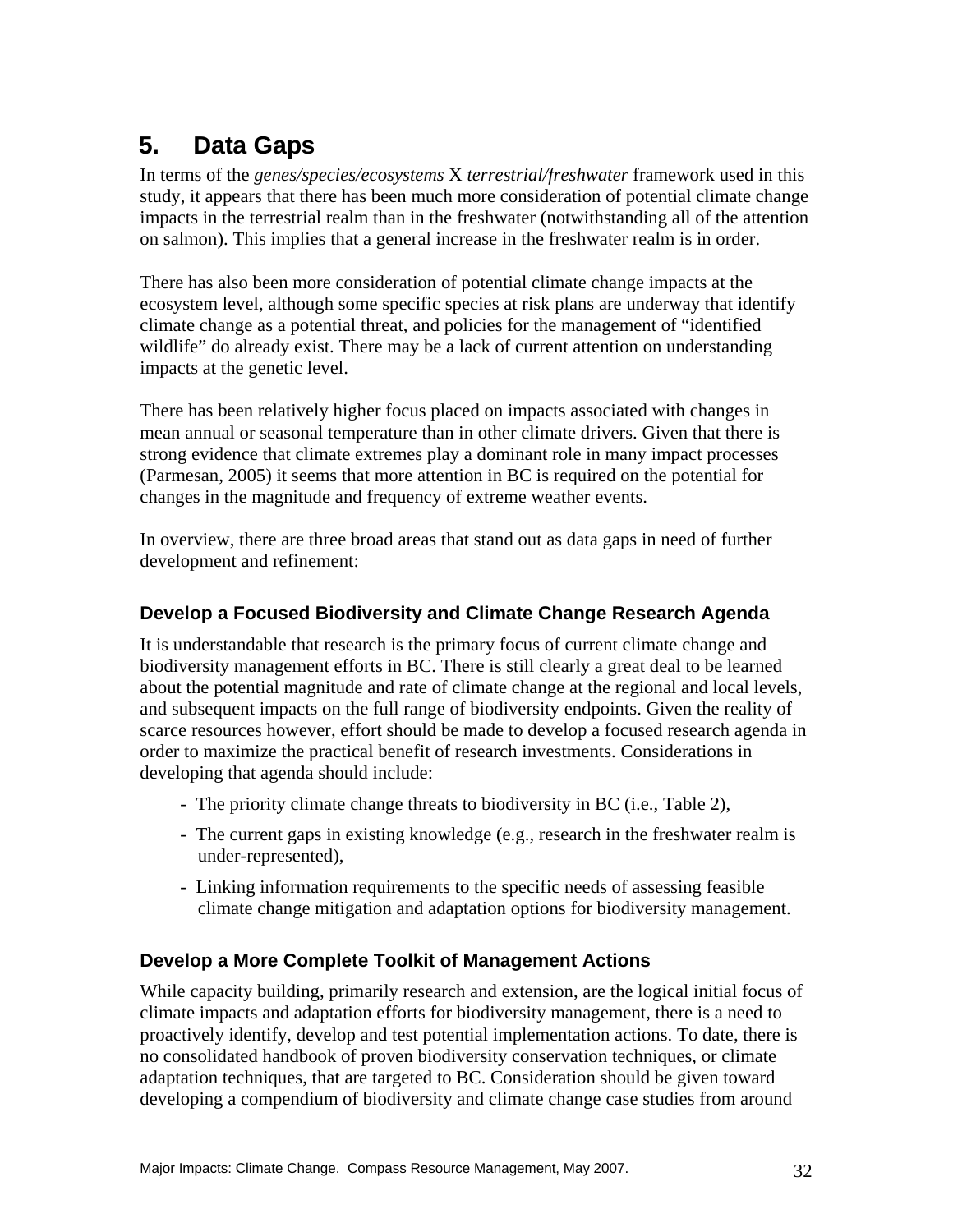the world, and building local case studies through targeted investments. Over time further consideration should be given to developing BC's own 'how to" manual, perhaps modeled after the one published by the World Wildlife Fund (see Hansen *et al*, 2003).

### **Develop a Strategic Approach to Impact and Adaptation Options Assessment**

It is beyond the scope of this report to develop detailed assessments for each of the priority climate change threats to biodiversity shown in Table 2. However we can begin by outlining the steps for a strategic approach to the task. Theses steps include:

- 1. Defining biodiversity management priorities in terms of the specific endpoint at risk for each system (i.e., ecosystem, species or genetic diversity).
- 2. Identifying the climate stressors, and developing future scenario projections for the climate variables of interest.
- 3. Identifying the impact mechanisms and documenting potential future impacts and uncertainties.
- 4. Developing a set of feasible adaptation actions.
- 5. Collecting information on the costs and benefits of adaptation options.

# **6. Conclusion**

Climate change – including changes in long-term average conditions, variability or the frequency or severity of extreme events – will affect biodiversity from genes to species to ecosystems. In BC, past changes in climate have been recorded, and future projections are available that can provide a starting point for assessing the types of climate stressors that will impact various biodiversity management endpoints in our terrestrial and freshwater systems.

The government of BC lays out the following three key policy objectives to be met in its current climate change plan (BC WLAP, 2004):

**Risk Management** – decrease GHG emissions to reduce BC's contribution to global climate change,

**Economic Revitalization** – Support economic revitalization by improving energy efficiency and supporting business innovation,

**Federal Engagement** – ensure BC's interests are protected in the implementation of national climate change policies.

Noticeably absent is an explicit objective related to environmental protection in general, or biodiversity conservation in particular. Given the scope of potential impacts in BC, we strongly believe that a stated objective for biodiversity conservation should be included as part of any update to BC's climate change plan.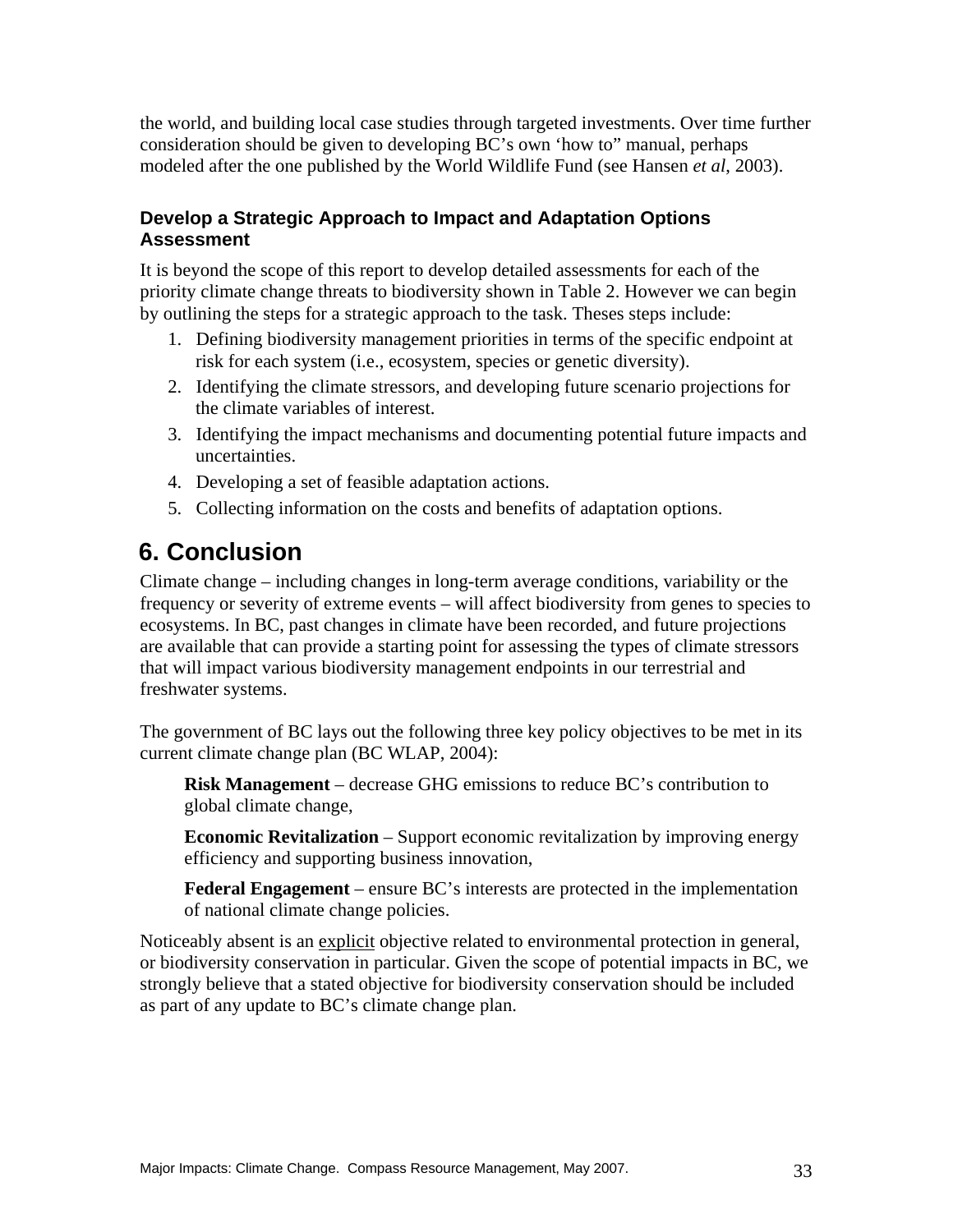# **References**

- Albert, C.A. 2006*. Uptake, elimination and toxicity of an arsenic-based pesticide in an avian system*. MSc Thesis, Department of Biological Sciences, Simon Fraser University.
- Allan, J.D., M. Palmer and N.L. Poff. 2005. *Climate Change and Freshwater Ecosystems*. In Lovejoy and Hannah (eds.), Climate Change and Biodiversity. Yale University Press. New Haven, Conn.
- Amman, G.D.; McGregor, M.D.; Dolph, R.E*. Forest Insect and Disease Leaflet: 2, Mountain Pine Beetle, Reprinted 1990*. Updated by Sheehan, K. July 2002.
- BC Ministry of Environment. 2005. *Climate change and biodiversity in British Columbia's Lower Mainland: Management strategies for species at risk*. BC Ministry of Environment internal report.
- BC Ministry of Forests. May 2006. *Preparing for Climate Change: Adapting to Impacts of Climate Change on BC's Forest and Range Resources*. http://www.for.gov.bc.ca/mof/Climate\_Change/ (Accessed October 2006)
- BC Ministry of Water, Land and Air Protection. 2002. *Indicators of Climate Change for British Columbia, 2002*. http://www.gov.bc.ca/wlap (Accessed October 2006)
- BC Ministry of Water, Land and Air Protection. 2004. *Weather, Climate and the Future: BC's Plan.* http://www.env.gov.bc.ca/air/climate/index.html#1 (Accessed October 2006)
- Beamish, R.J.; Mahnken, C. 2001. *A critical size and period hypothesis to explain natural regulation of salmon abundance and the linkage to climate and climate change.* Progress in Oceanography 49: 423-437.
- Beamish, R.J., D.J. Noakes, G.A. McFarlane, W. Pinnix, R. Sweeting, and J. King. 2000. *Trends in coho marine survival in relation to the regime concept*. Fisheries Oceanography, v. 9, no. 1, p. 114–119.
- Beamish, R.J. 1999. *Why a strategy for managing salmon in a changing climate is urgently needed*. In Climate Change and Salmon Stocks, Vancouver, British Columbia, Canada, Pacific Fisheries Resource Conservation Council.
- Beckmann, L. Dunn, M. Moore, K. 1997. *Effects of climate change on coastal systems in BC and the Yukon* in E. Taylor and B. Taylor (eds.) Responding to Global Climate Change in British Columbia and the Yukon, Vancouver, BC.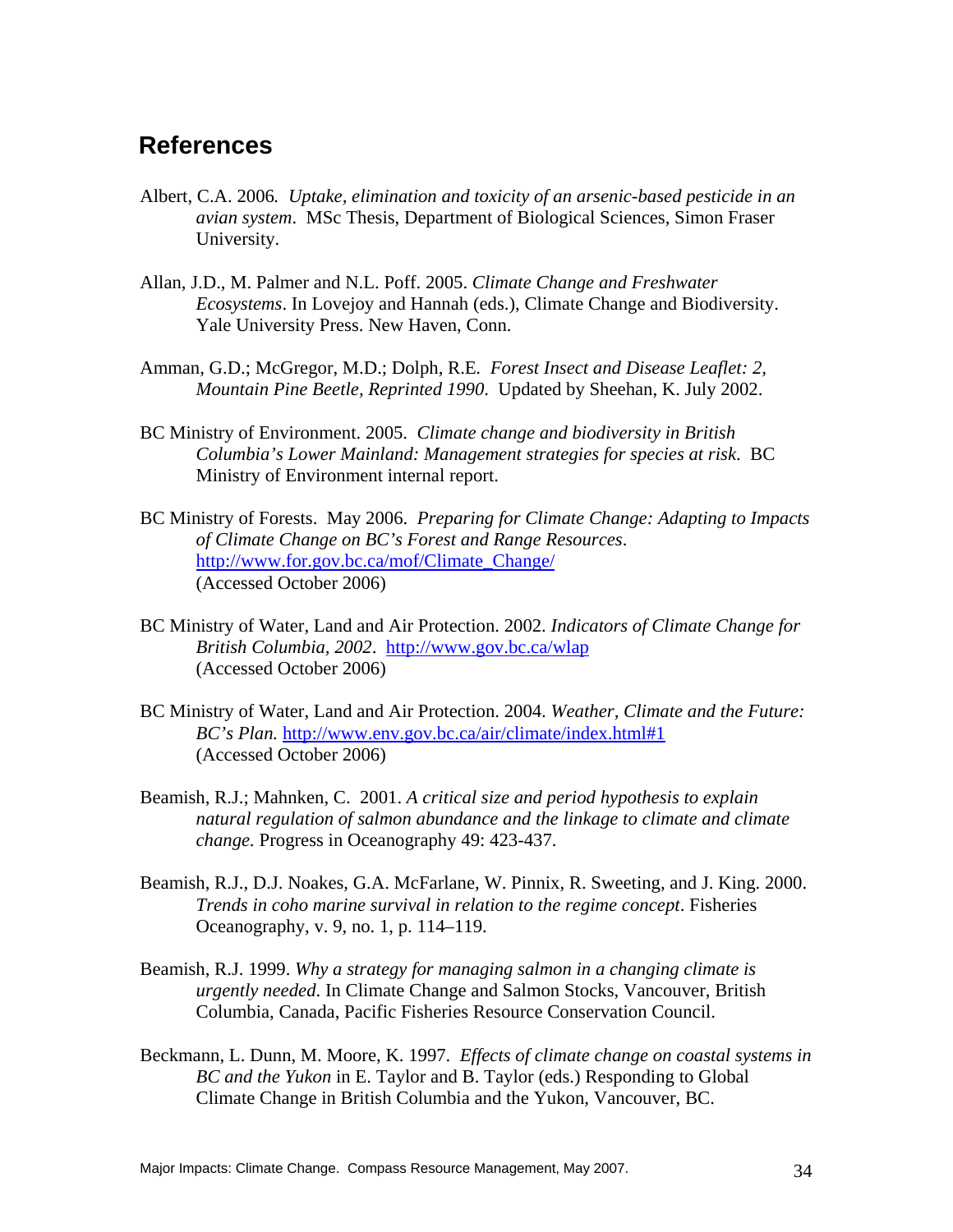- Bertram, 2001. *Seabird reproductive performance as an indicator of climate variability.* Report for: Canadian Institute for Climate Studies.
- Bradford, M.J.; Irvine, J.R. 2000. *Land use, fishing, climate change, and the decline of Thompson River, British Columbia, coho salmon*. Canadian Journal of Fisheries and Aquatic Science 57: 13-16.
- Butler, R. Clark, C. Taylor, B. 1997*. Effects of climate change on coastal systems in BC and the Yukon* in E. Taylor and B. Taylor (eds.) Responding to Global Climate Change in British Columbia and the Yukon, Vancouver, BC.
- Bunnell, F.L., Squires, K.A. 2005. *Evaluating potential influences of climate change on historical trends in bird species*. Report to Jenny Fraser, BC Ministry of Land, Water, and Air Protection, Victoria BC
- Butler, R.W., Taylor, W. 2005. *A review of climate change impacts on birds*. USDA Forest Service Gen. Tech. Rep. PSW-GTR-191.
- Carroll, A.L., S.W. Taylor, J. Régnière and L. Safranyik. 2004. *Effects of Climate Change on Range Expansion by the Mountain Pine Beetle in British Columbia. Mountain Pine Beetle Symposium: Challenges and Solutions*. October 30-31, 2003, Kelowna, British Columbia. T.L. Shore, J.E. Brooks, and J.E. Stone (editors). Natural Resources Canada, Canadian Forest Service, Pacific Forestry Centre, Information Report BC-X-399, Victoria, BC. 298 p.
- CFS. 2006. Fire Research Website: Fire and Climate Change. http://fire.cfs.nrcan.gc.ca/research/climate\_change/climate\_change\_e.htm (Accessed October 2006)
- Compass Resource Management. 2007. *Safety Net Gap Analysis*. Draft report prepared for the Conservation Planning Tools Committee.
- Compass Resource Management. 2006. *Mount Assiniboine Provincial Park Climate Change Assessment*. Project report submitted to BC Ministry of Environment in support of the Mt. Assiniboine Park Management Plan.
- Cox, S.P. and S.G. Hinch. 1997. *Changes in size at maturity of Fraser River sockeye salmon (Oncorhynchus nerka) (1952-1993) and associations with temperature.* Canadian Journal of Fisheries and Aquatic Sciences v. 54, p. 1159–1165.
- Chu, C.; Mandrak, N.E.; Minns, C.K. 2005. *Potential impacts of climate change on the distributions of several common and rare freshwater fishes in Canada*. Diversity and Distributions 11: 299-310.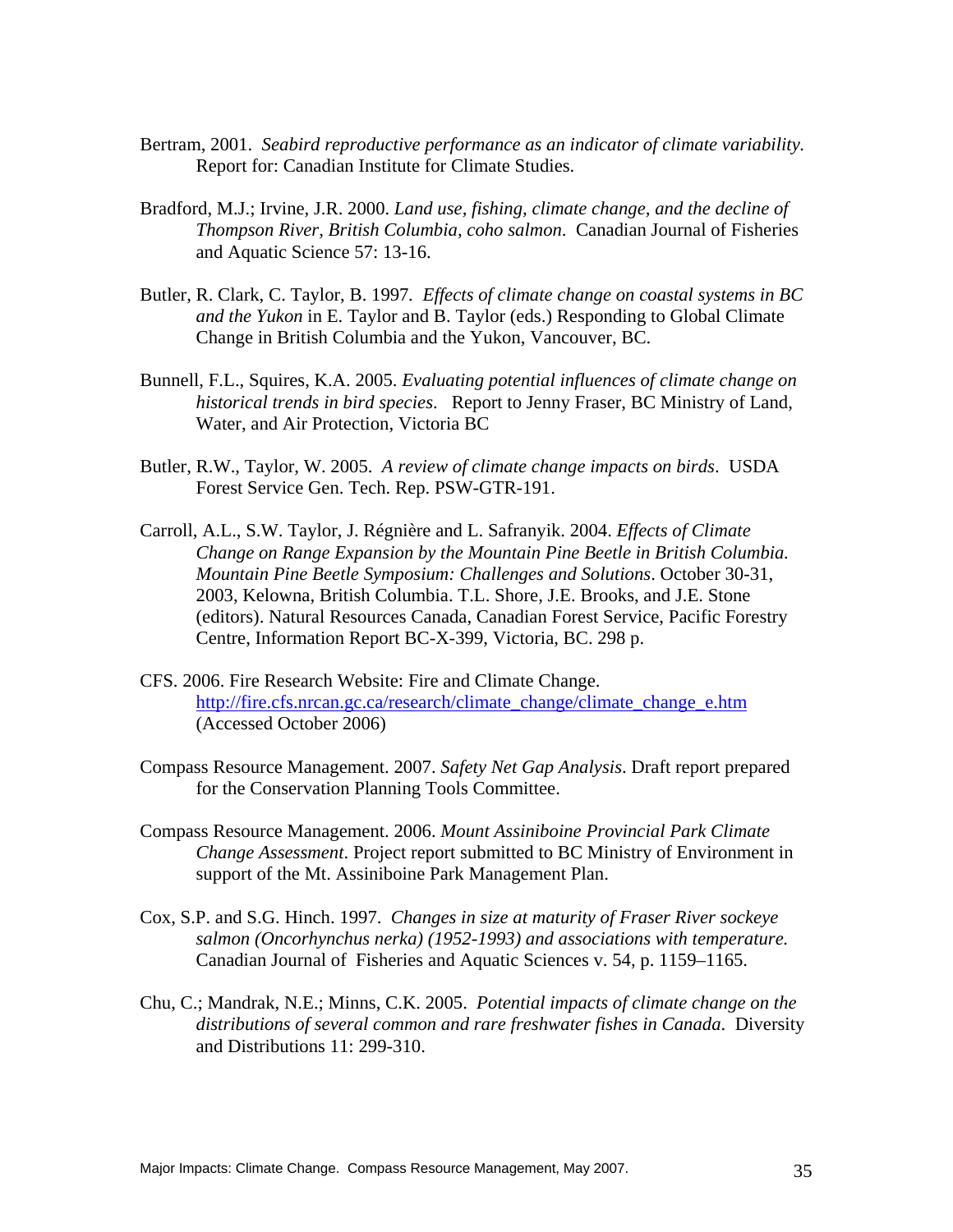- Colorado State University, 2006. Plantalk: 1424 Mountain Pine Beetle. Last updated June 29, 2006. available at www.ext.colostate.edu/ptlk/1424.html
- Downton, M.W. and K.A. Miller. 1998. *Relationships between Alaska salmon catch and north Pacific climate on interannual and interdecadal time scale.* Canadian Journal Fisheries and Aquatic Sciences, v. 55, p. 2255–2265.
- FFEI. 2006 Future Forest Ecosystems of BC: Draft Recommendations for Review and Comment. http://www.for.gov.bc.ca/hts/Future\_Forests/ (Accessed March 2007)
- Gjerdrum, C., Vallee, A.M.J., St. Clair, CC., Bertram, D.F., Ryder, J.L., Blackburn, G.S. 2003. *Tufted puffin reproduction reveals ocean climate variability*. PNAS 100(16): 9377-9382.
- Green, B. 2003. *Impacts of Climate Change on Columbia Basin Aquatic Ecosystems: A Forecasting Fool's Game*. Workshop Proceedings: Climate Change in the Columbia Basin, January 17-18 2003, Cranbrook BC. © Columbia Mountains Institute of Applied Ecology 2003.
- GVRD, 2006. Greater Vancouver Regional District Discussion Paper: *Developing a Greenhouse Gas Reduction Strategy for Greater Vancouver.* Prepared by: Air Quality Policy and Management Division Policy and Planning Department.
- Hansen, L. J., J. L. Biringer, and J. R. Hoffman (eds), 2003. *Buying time: a users' manual for building resistance and resilience in natural systems.* World Wildlife Fund. 240 pp.
- Hamer, T.E., Nelson, S.K. 1995 *Characteristics of Marbled Murrelet Nest Trees and Nesting Stands*. USDA Forest Service Gen. Tech. Rep. PSW-152 Ch. 6.
- Hamann, A., T. Wang, S. N. Aitken, and A. Yanchuk. 2004. *Potential effects of climate change on ecosystems, tree species distributions, gene conservation, and genetic resource management in British Columbia.* Centre for Forest Gene Conservation, Department of Forest Sciences, University of British Columbia, Unpubl. ms., Vancouver, BC 26 pp.
- Hamann, A. and T. Wang. In Press. *Potential effects of climate change on ecosystem and tree species distribution in British Columbia*. Ecology.
- Harding, L. and W. McCullum, W. 1997. *Effects of climate change on coastal systems in BC and the Yukon* in E. Taylor and B. Taylor (eds.) Responding to Global Climate Change in British Columbia and the Yukon, Vancouver, BC.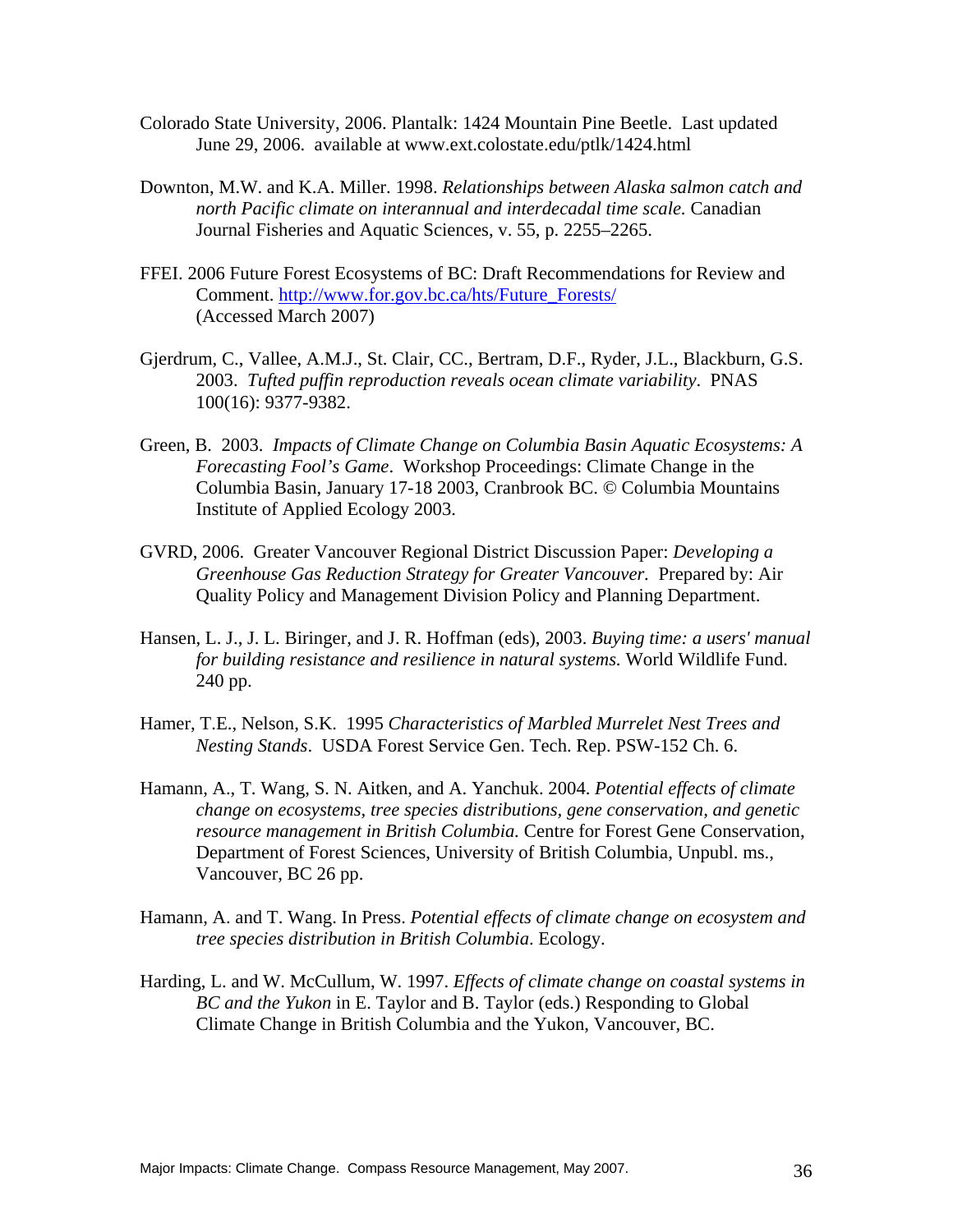- Hebda, R. 1997. *Impact of Climate Change on Biogeoclimatic Zones of British Columbia and Yukon.* In E. Taylor and B. Taylor (eds.) Responding to Global Climate Change in British Columbia and the Yukon, Vancouver, BC.
- Hebda, R. 1994. *The Future of British Columbia's Flora*. Biodiversity in British Columbia: Our Changing Environment. Harding, L.E. & McCullum E. (eds.). Canadian Wildlife Service, Environment Canada. p. 343-352.
- Helfield, J.M., Naiman, R.J. 2006. *Keystone interactions: Salmon and bear in riparian forests of Alaska*. Ecosystems 9: 167-180
- Henderson, M.A., Levy, D.A., Stockner, J.S. 1992. *Probable consequences of climate change on freshwater production of Adams River Sockeye Salmon*. GeoJournal 28(1):51-59
- Hyatt, K.D., M. M. Stockwell and D. P. Rankin. 2003. *Impact and Adaptation Responses of Okanagan River Sockeye Salmon to Climate Variation and Change Effects During Freshwater Migration: Stock Restoration and Fisheries Management Implications.* Canadian Water Resources Journal, 28 (4): 689-713.
- Intergovernmental Panel on Climate Change (IPCC). 2001a. Climate Change 2001: *The Scientific Basis.* Contribution of Working Group I to the Third Assessment Report of the Intergovernmental Panel on Climate Change [Houghton, J.T.,Y. Ding, D.J. Griggs, M. Noguer, P.J. van der Linden, X. Dai, K. Maskell, and C.A. Johnson (eds.)]. Cambridge University Press, Cambridge, United Kingdom and New York, NY, USA, 881pp.
- Intergovernmental Panel on Climate Change (IPCC). 2001b. *Climate Change 2001: Synthesis Report*. A Contribution of Working Groups I, II, and III to the Third Assessment Report of the Intergovernmental Panel on Climate Change [Watson, R.T. and the Core Writing Team (eds.)]. Cambridge University Press, Cambridge, United Kingdom, and New York, NY, USA, 398 pp.
- IPCC-TGCIA, 1999. *Guidelines on the Use of Scenario Data for Climate Impact and Adaptation Assessment. Version 1*. Prepared by Carter, T.R., M. Hulme, and M. Lal, Intergovernmental Panel on Climate Change, Task Group on Scenarios for Climate Impact Assessment, 69pp.
- Johnson, C.J., Parker, K.L., Heard, D.C., Seip, D.R. 2004. *Movements, foraging habits, and habitat use strategies of northern woodland caribou during winter: Implications of forest practices in British Columbia.* BC Journal of Ecosystems and Management 5(1): 22-35.
- Kellner, M., Walker, G., Flaa, J., and J. Hooge. *Availability of lichen for caribou in relation to height of snowpack: a pilot study to assess the statistical power of an experimental design*. MoE unpublished report.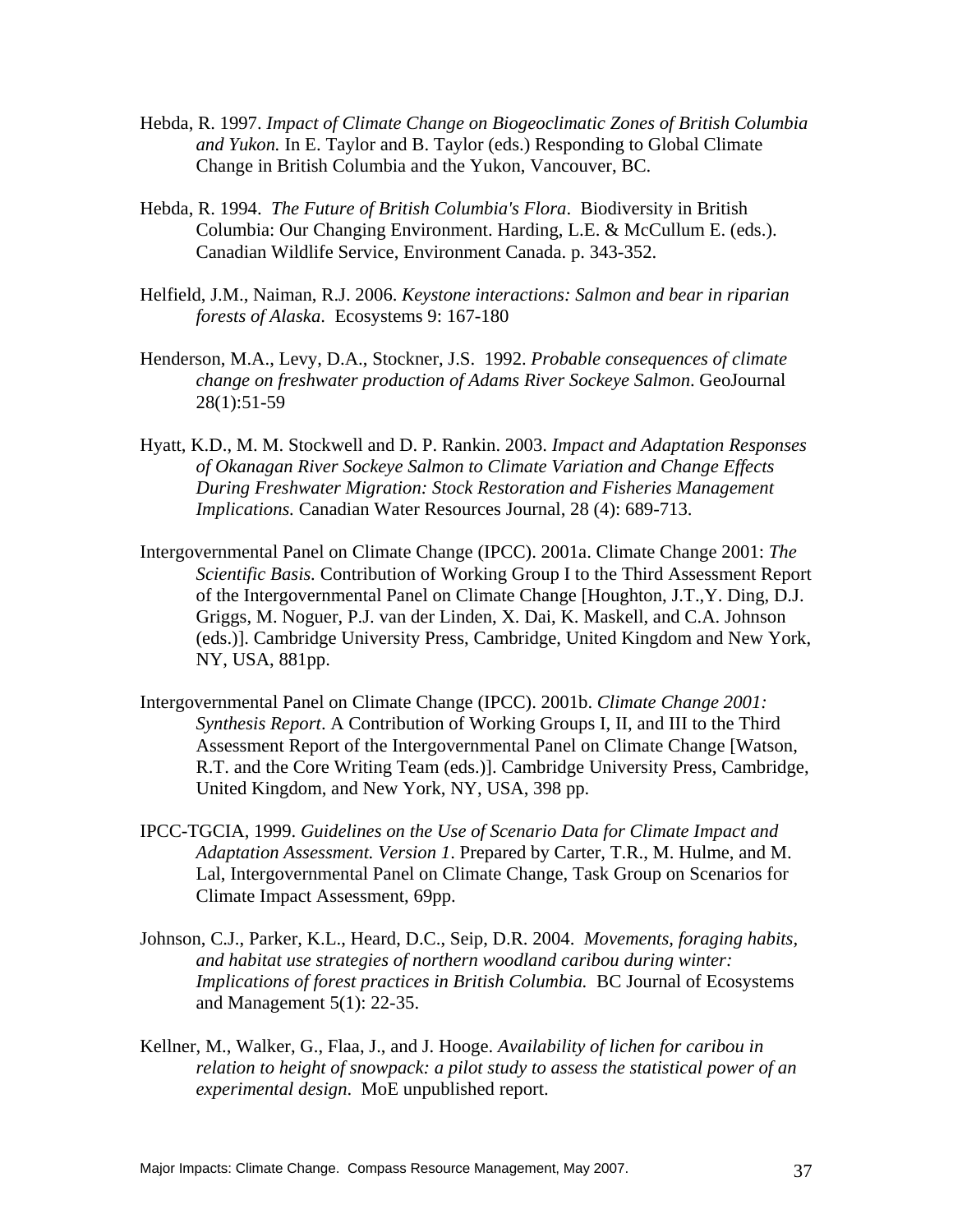- Kinley, T. 2001. *Recovery action plan for the South Purcells Subpopulation of Mountain Caribou: 3rd Draft*. Prepared for Ministry of Environment, Lands and Parks Victoria BC, Tembe Industries Inc. Cranbrook, BC, East Kootenay Environmental Society Kimberley, BC.
- Krannitz, P.G. and S. Kesting. 1997. *Impacts of Climate Change on the Plant Communities of Alpine Ecosystems.* In E. Taylor and B. Taylor (eds.) Responding to Global Climate Change in British Columbia and the Yukon, Vancouver, BC.
- Lemieux, J.C.; Scott, D.J. 2005 *Climate change, biodiversity conservation and protected area planning in Canada*. The Canadian Geographer 49(4): 384-399
- Logan, J.A., Regniere, J., Powell, J.A. 2003. *Assessing the impacts of global warming on forest pest dynamics*. Front Ecol Environ 1(3): 130-137
- Lovejoy, T.E. and L. Hannah. 2005. *Climate Change and Biodiversity*. Yale University Press. New Haven, Conn.
- Mackas, D.L., R.E. Thomson, and M. Galbraith. 2001. *Changes in the zooplankton community of British Columbia continental margin, and covariation with oceanic conditions, 1985–1999.* Canadian Journal of Fisheries and Aquatic Science, v. 58, p. 685–702.
- McFarlane, G.A., King, J.R., Beamish, R.J. 2000. *Have there been recent changes in climate? Ask the fish*. Progress in Oceanography 47: 147-169
- Morrison, J.; Quick, M.C.; Foreman, M.G.G. 2002. *Climate change in the Fraser River watershed: flow and temperature projections*. Journal of Hydrology 263: 230- 244.
- Morrison, J., M.C. Quick, and M.G.G. Foreman. 2002. *Climate change in the Fraser River watershed; flow and temperature projections.* Journal of Hydrology, v. 263, no. 1-4, p. 230-244.
- Morrissey, C., P. Dods, C. Albert, W. Cullen, V. Lai, T. Williams and J. Elliott. *Assessing forest bird exposure and effects from Monosodium Methanearsonate (MSMA) during the Mountain Pine Beetle epidemic in British Columbia*. Technical Report Series No. 460. Environment Canada, Canadian Wildlife Service, Pacific and Yukon Region, British Columbia.
- Mote, P.W. et al., 2003. *Preparing for Climate Change: The Water, Salmon and Forests of the Pacific Northwest.* Climatic Change 61: 45–88, 2003. Kluwer Academic Publishers. The Netherlands.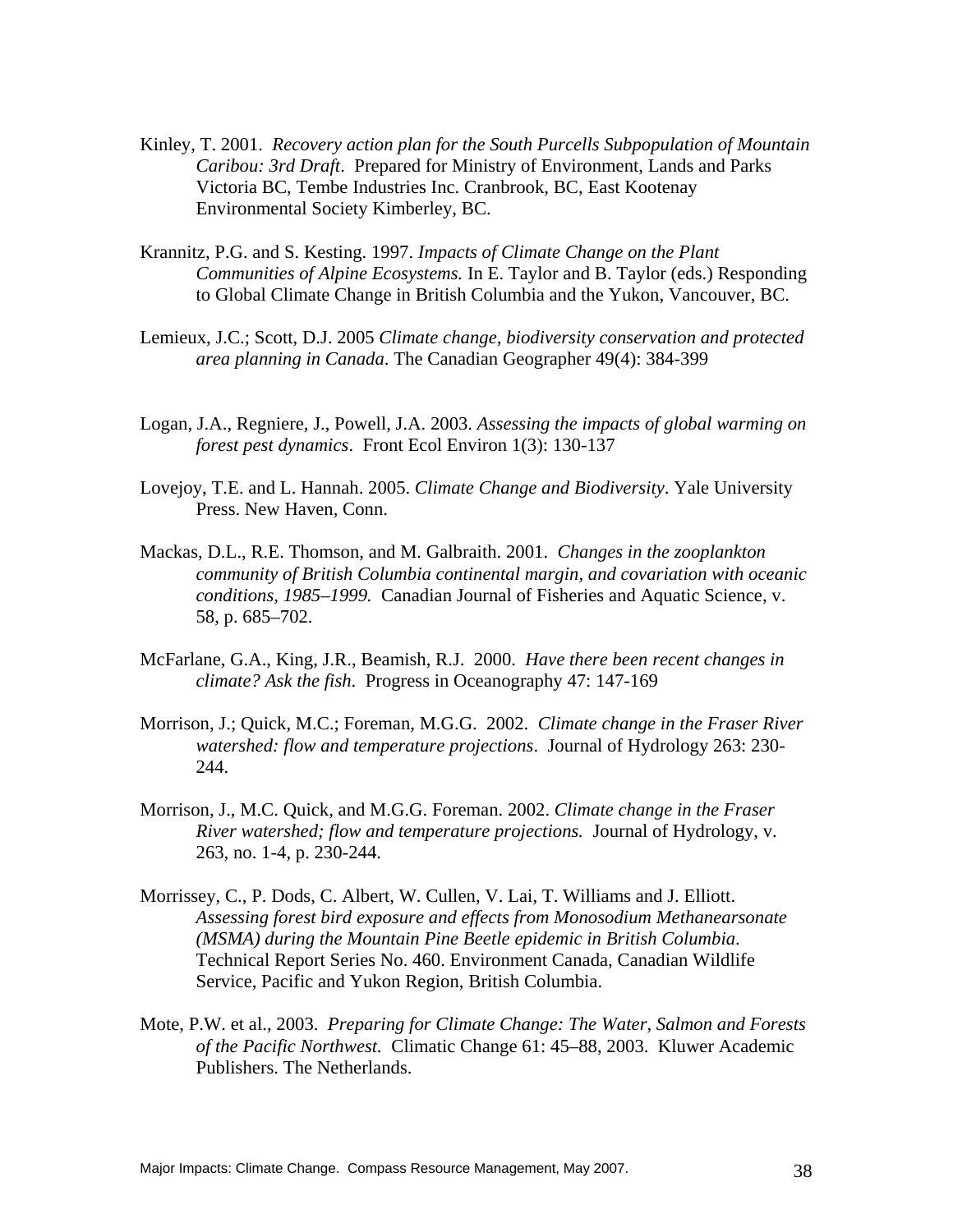- Mudie, P. J. 2002. *Palynological records of red tide-producing species in Canada: past trends and implications for the future*. Palaeogeography Palaeoclimatology Palawoecology 180(1-3): 159-186.
- Nakicenovic, N., Alcamo, J., Davis, G., de Vries, B., Fenhann, J., Gaffin, S., Gregory, K., Grübler, A., Jung, T.Y., Kram, T., La Rovere, E.L., Michaelis, L., Mori, S., Morita, T., Pepper, W., Pitcher, H., Price, L., Riahi, K., Roehrl, A., Rogner, H.- H., Sankovski, A., Schlesinger, M., Shukla, P., Smith, S., Swart, R., van Rooijen, S., Victor, N., Dadi Z. (2000): IPCC Special Report on Emissions Scenarios. Cambridge University Press, Cambridge, United Kingdom and New York, NY, USA. 599pp.
- Nelson, T. Boots, B. Wulder, M.A. 2006. *Large-area mountain pine beetle infestations: Spatial data representation and accuracy*. The Forestry Chronicle 82(2):243-252
- Parmesan, C. 2005. *Biotic Response: Range and Abundance Changes.* In Lovejoy, T.E. and L. Hannah (eds.) Climate Change and Biodiversity. Yale University Press. New Haven, Conn.
- Parmesan, C. and G. Yohe. 2003. *A globally coherent fingerprint of climate change impacts across natural systems*. Nature 421: 37-42.
- Pacific Climate Impacts Consortium. 2006. *Project Summary: Climate Change Index for Biodiversity*. October 16, 2006. Draft report prepared for the Conservation Planning Tools Committee.
- Pacific Climate Impacts Consortium and the Royal BC Museum. 2007. Climate change projection maps for British Columbia. http://www.pacificclimate.org/impacts/rbcmuseum/ (Accessed March 2007)
- Peters, R.L., and T.E. Lovejoy. 1992. *Global Warming and Biological Diversity*. London: Yale University Press.
- Petersen, J.H. and J.F. Kitchell. 2001. *Climate regimes and water temperature changes in the Columbia River: bioenergetic implication for predators of juvenile salmon.* Canadian Journal of Fisheries and Aquatic Science, v. 58, p. 1831–1841."
- Powell, J. A., Logan, J.A. 2005 *Insect seasonality: circle map analysis of temperaturedriven life cycles.* Theoretical Population Biology 67: 161-179.
- Quinn, T.P., S. Hodgson, and C. Peven. 1997. *Temperature, flow, and the migration of adult sockeye salmon (Oncorhynchus nerka) in the Columbia River*. Canadian Journal of Fisheries and Aquatic Sciences, v. 54, p. 1349–1360.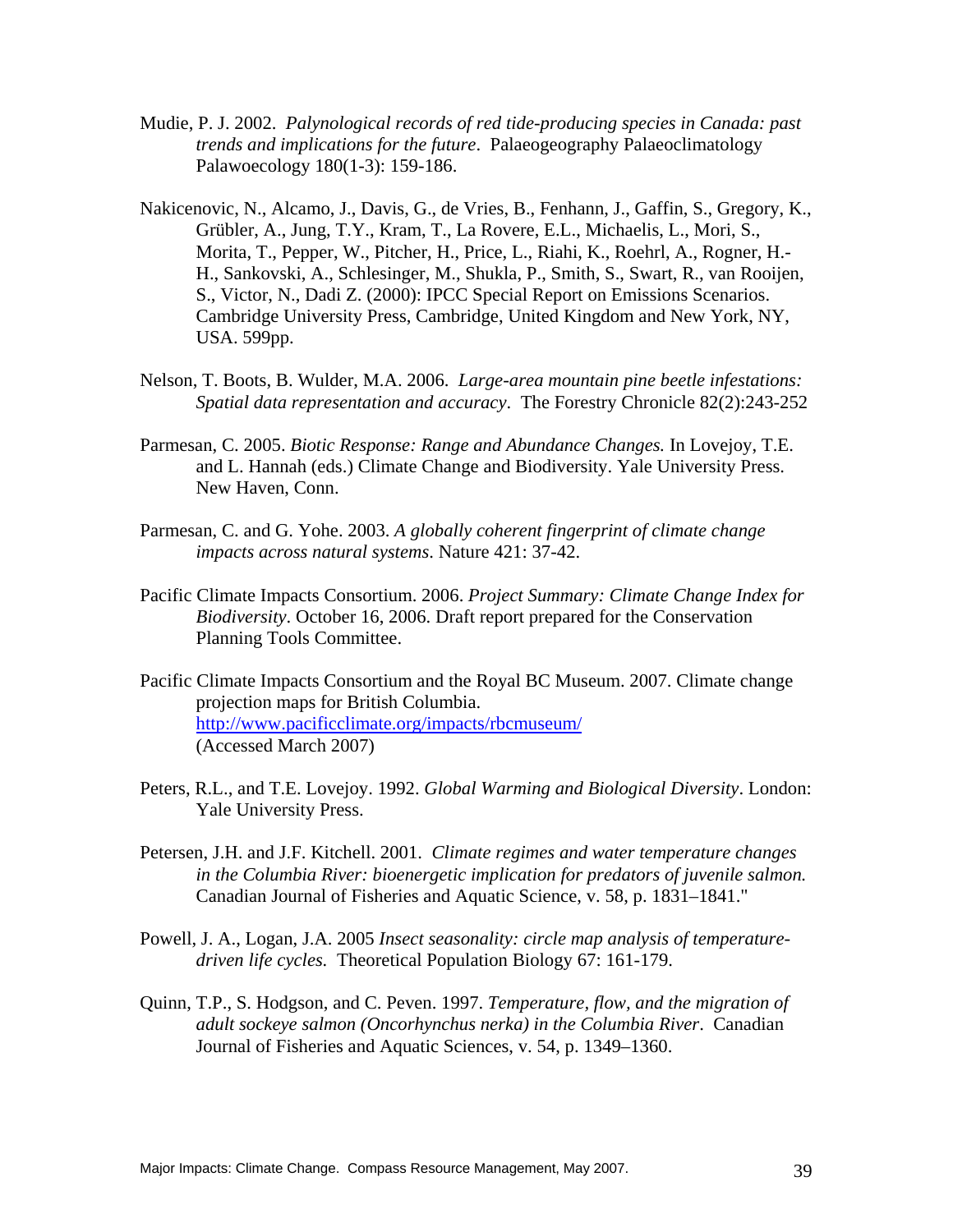- Root, T.L. and L. Hughes. 2005. *Present and Future Phenological Changes in Wild Plants and Animals*. In Lovejoy and Hannah (eds.), Climate Change and Biodiversity. Yale University Press. New Haven, Conn.
- Scott and Suffling, 2000. *Climate change and Canada's National Park System*. Environment Canada/ Parks Canada.
- Scott, D. & Lemieux, C. (2005). *Climate change and protected area policy and planning in Canada.* The Forestry Chronicle, 81 (5), 696-703.
- Solander Ecological Research. 2005*. Fraser River white sturgeon conservation plan*. Draft for Public Review, July 2005. Report prepared for the Fraser River Sturgeon Conservation Society by Solander Ecological Research, Victoria, BC.
- Spittlehouse, D.L. and R.B. Stewart. 2003. *Adaptation to climate change in forest management.* BC Journal of Ecosystems and Management. 4 (1).
- Taylor E. and B. Taylor (eds.). 1997. *Responding to Global Climate Change in British Columbia and the Yukon*, Volume I of the Canada Country Study: Climate Impacts and Adaptation. Vancouver, BC.
- Thomas, C.D. 2005. *Recent Evolutionary Effects of Climate Change*. In Lovejoy and Hannah (eds.), Climate Change and Biodiversity. Yale University Press. New Haven, Conn.
- United Nations Environment Programme (UNEP)/ Institute for Environmental Studies (IES) 1998. *Handbook on methods for climate change impact assessment and adaptation strategies*. (J.F. Feenstra, I. Burton, J.B. Smith and R.S.J Tol, Eds.).
- Veridian Ecological Consulting. 2003. *Biodiversity Conservation in BC: An Assessment of Threats and Gaps*. Final report submitted to the Biodiversity Branch, Ministry of Water Land and Air Protection.
- Ward, B.R. 2000. *Declivity in steelhead (Oncorhynchus mykiss) recruitment at the Keogh River over the past decade*. Canadian Journal of Fisheries and Aquatic Sciences, v. 57, p. 298–306.
- Watson, R. 2005. *Emissions Reductions and Alternative Futures.* In Lovejoy, T.E. and L. Hannah (eds.) Climate Change and Biodiversity. Yale University Press. New Haven, Conn.
- Welch, D.W., Y. Ishida, and K. Nagasawa. 1998. *Thermal limits and ocean migrations of sockeye salmon (Oncorhynchus nerka): long-term consequences of global warming.* Canadian Journal of Fisheries and Aquatic Sciences, v. 55, p. 937–948.